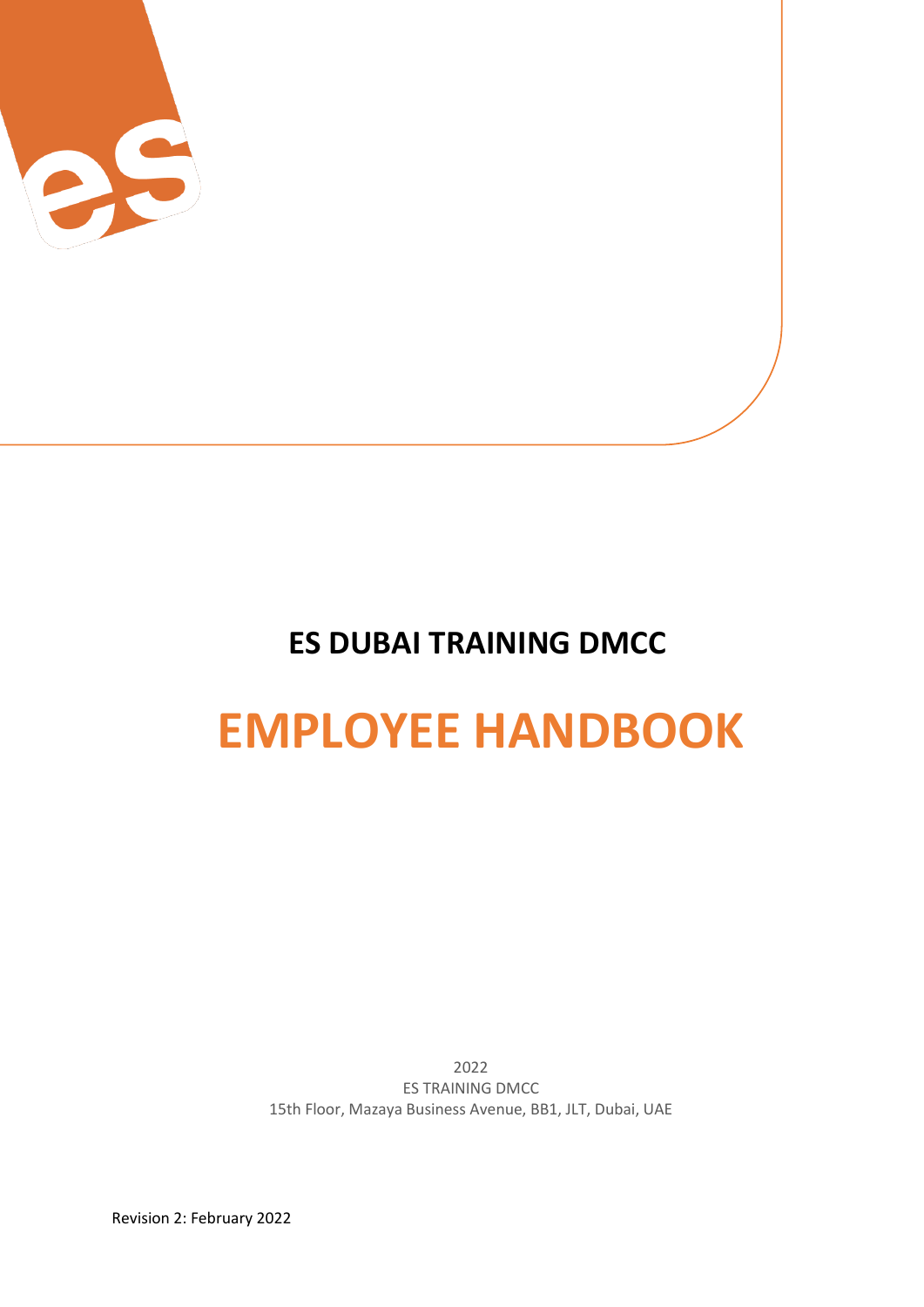

## **INTRODUCTION**

This document has been developed as a summary of the company's policies, procedures, working conditions and behavioural expectations, and may be used as a reference to guide employee action in the workplace. It is also a formal reflection of the company's mission, vision, values, strategic goals, and commitment to its employees.

All information reflected in this document is consistent with the company's vision to:

- employ talented individuals whose creativity and imagination will support and contribute to achieving ES's business objectives.
- communicate company standards and expectations in all aspects of employment, including performance.
- value diversity by assuring equal employment opportunities.
- establish workplace relationships that are based on mutual respect.
- treat all stakeholders in a professional and non-discriminatory manner.
- provide safe and adequate working conditions; and
- provide staff with competitive terms and conditions of employment within the workplace market.

ES reserves the right to change the company policies and procedures and thus, the contents of this handbook, at any time and without prior notice. Changes to policies and procedures will be communicated to employees and updated versions of the handbook will be made available on the company's HR Portal.

All employees are expected to obtain a copy of this handbook from the HR department and to review and become familiar with its contents. A disclaimer indicating that the employee understands the contents of the handbook and will act in accordance with all policies and procedures will need to be acknowledged and agreed to as part of the induction process.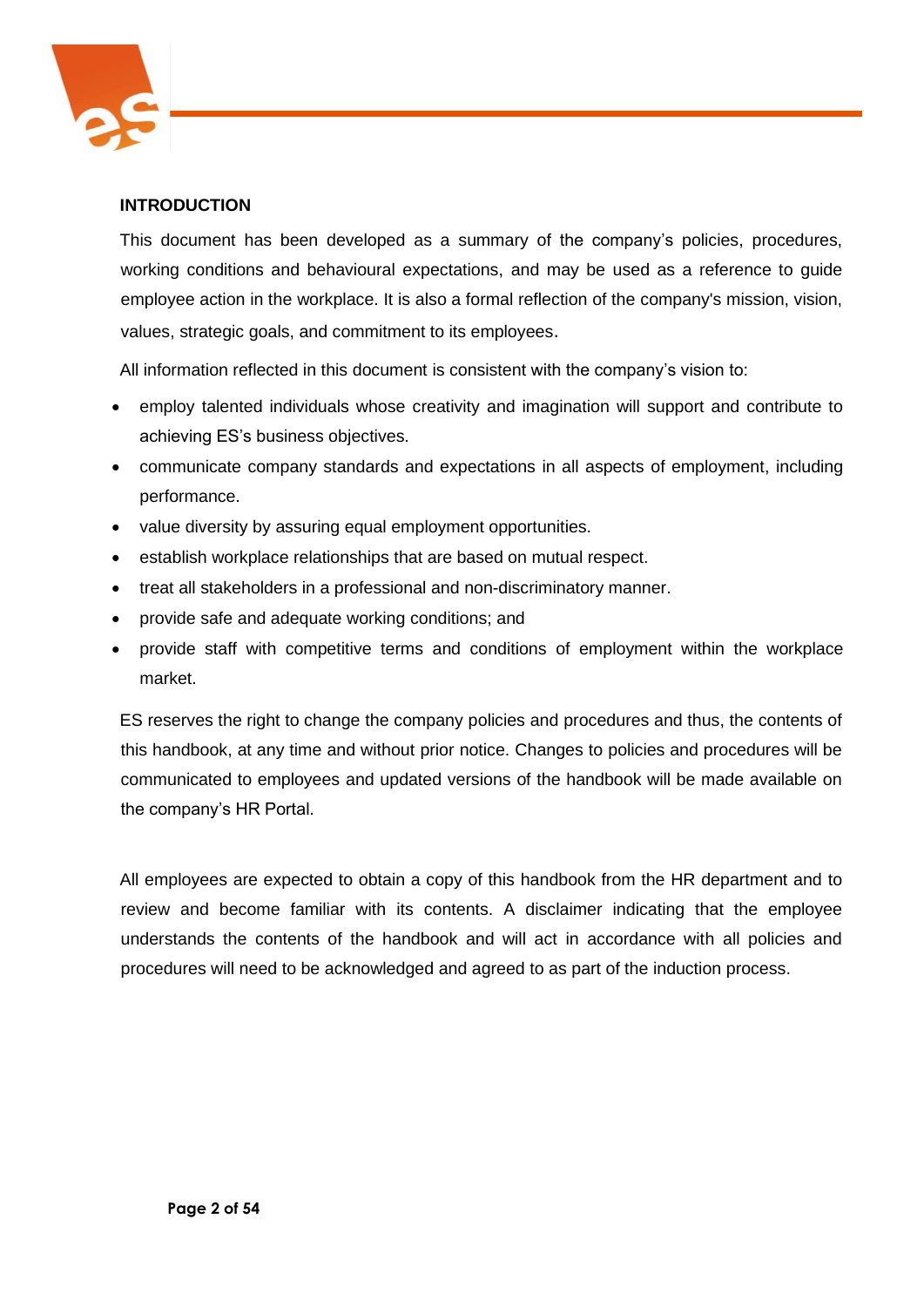

## **TABLE OF CONTENTS**

| 2. | VISION, MISSION, GOALS AND VALUES      |  |
|----|----------------------------------------|--|
|    |                                        |  |
|    |                                        |  |
|    |                                        |  |
|    |                                        |  |
|    | 3. EMPLOYMENT OF STAFF                 |  |
|    |                                        |  |
|    |                                        |  |
|    |                                        |  |
|    |                                        |  |
|    |                                        |  |
|    |                                        |  |
|    |                                        |  |
|    |                                        |  |
|    |                                        |  |
|    |                                        |  |
|    | 4. INDUCTION, ORIENTATION & ONBOARDING |  |
|    |                                        |  |
|    |                                        |  |
|    |                                        |  |
|    |                                        |  |
|    |                                        |  |
|    |                                        |  |
|    |                                        |  |
|    |                                        |  |
|    |                                        |  |
|    |                                        |  |
|    | 5. WORKING HOURS                       |  |
|    |                                        |  |
|    |                                        |  |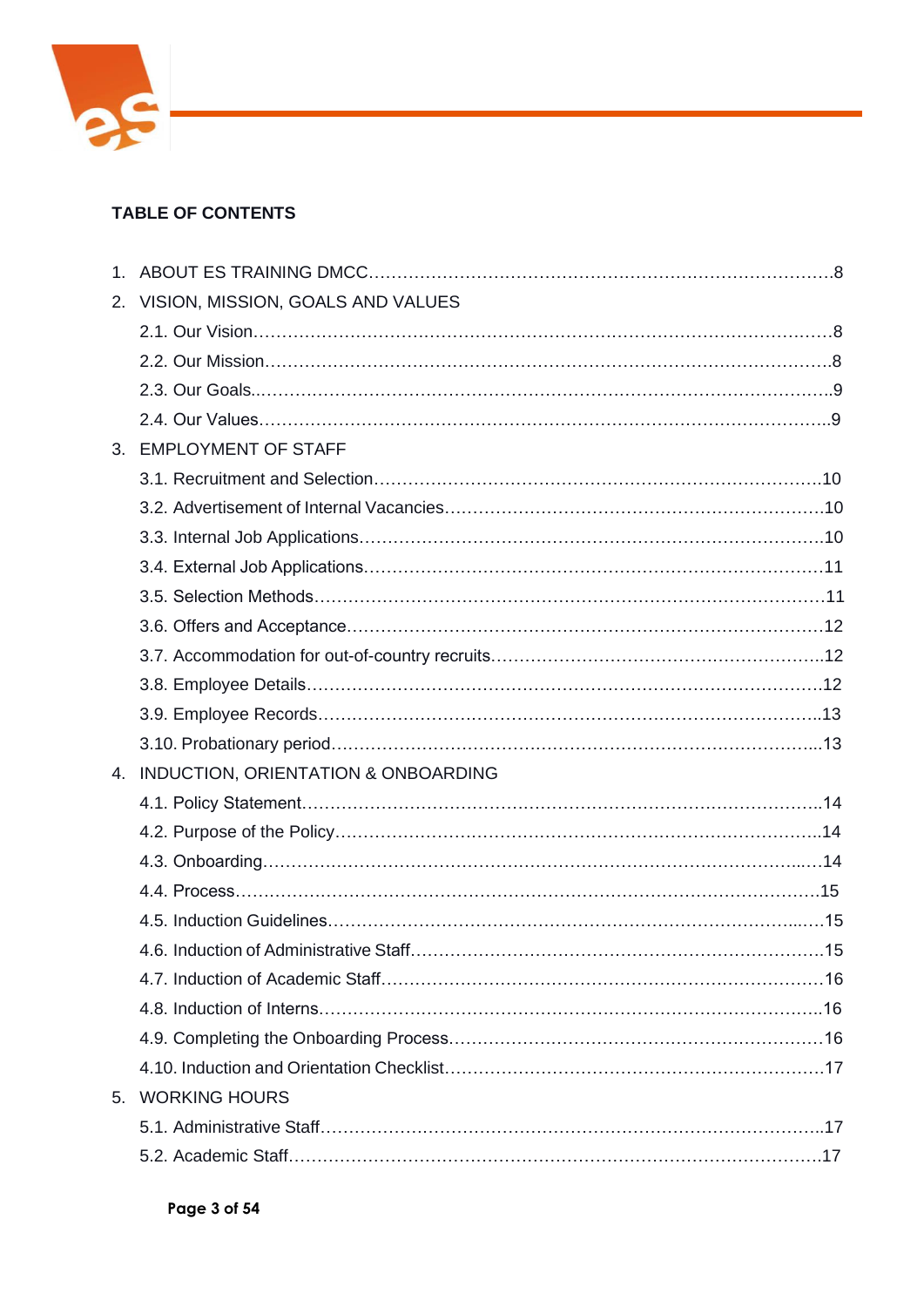

|    |        | 6. CODE OF CONDUCT   |  |
|----|--------|----------------------|--|
|    |        |                      |  |
|    |        |                      |  |
|    |        |                      |  |
|    |        |                      |  |
| 7. |        |                      |  |
| 8. |        |                      |  |
|    |        | 9. EMPLOYEE BENEFITS |  |
|    |        |                      |  |
|    |        |                      |  |
|    |        |                      |  |
|    |        |                      |  |
|    |        |                      |  |
|    |        |                      |  |
|    |        |                      |  |
|    |        |                      |  |
|    |        |                      |  |
|    |        |                      |  |
|    |        |                      |  |
|    |        |                      |  |
|    |        |                      |  |
|    |        |                      |  |
|    |        | 9.3.1.2.             |  |
|    |        | 9.3.1.3.             |  |
|    |        | 9.3.1.4.             |  |
|    |        | 9.3.1.5.             |  |
|    |        |                      |  |
|    |        |                      |  |
|    |        |                      |  |
|    | 9.4.3. |                      |  |
|    |        |                      |  |
|    |        |                      |  |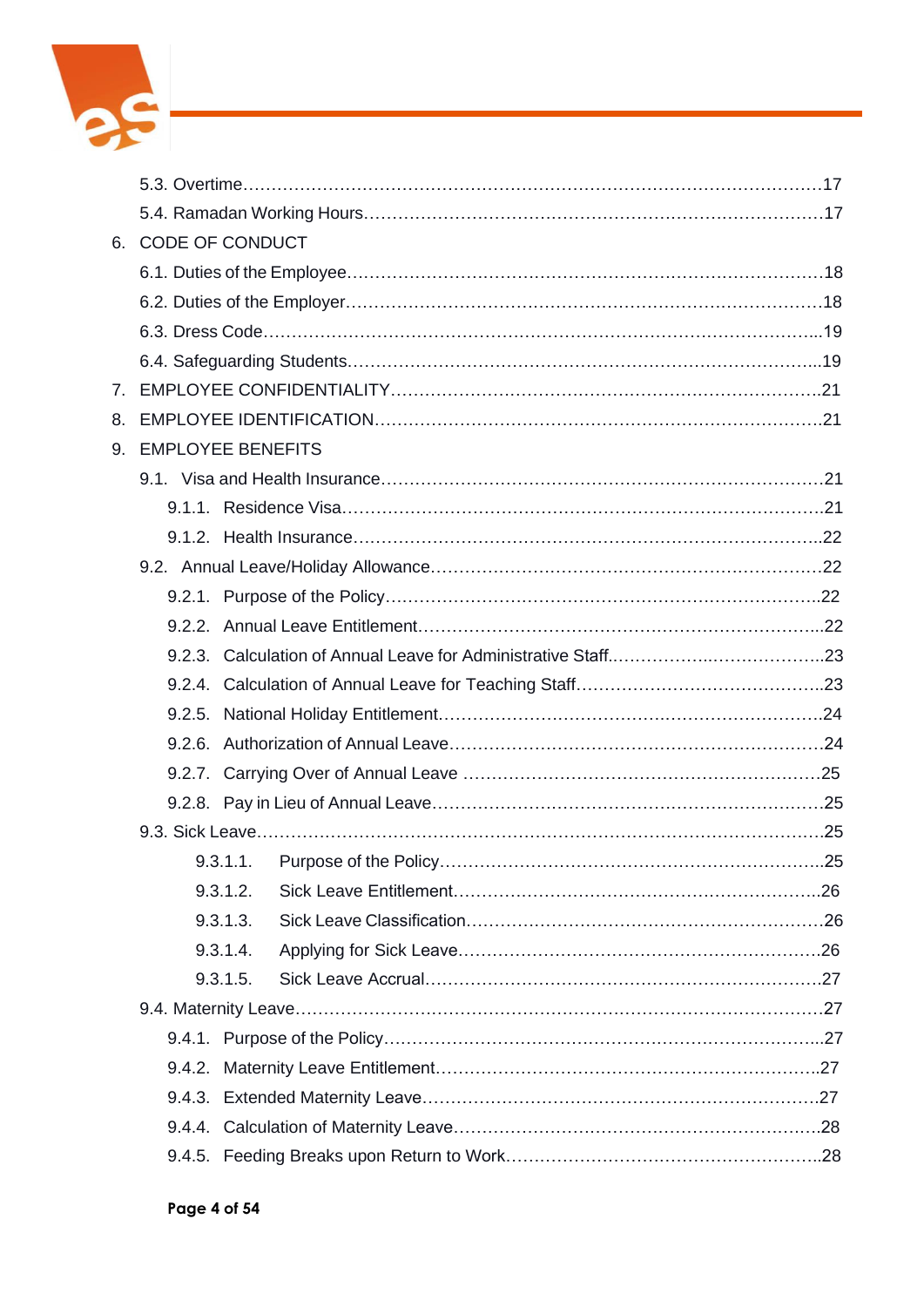

| 10. COVID-19 POLICY |                                   |  |
|---------------------|-----------------------------------|--|
| 10.1.               |                                   |  |
| 10.2.               |                                   |  |
|                     |                                   |  |
|                     |                                   |  |
| 10.3.               |                                   |  |
| 10.4.               |                                   |  |
| 10.5.               |                                   |  |
|                     | 11. MANAGING EMPLOYEE PERFORMANCE |  |
| 11.1.               |                                   |  |
|                     |                                   |  |
|                     |                                   |  |
|                     |                                   |  |
|                     |                                   |  |
|                     | 12. DISCIPLINARY CODE             |  |
| 12.1.               |                                   |  |
|                     |                                   |  |
|                     |                                   |  |
| 12.2.               |                                   |  |
| 12.3.               |                                   |  |
| 12.4.               |                                   |  |
| 12.5.               |                                   |  |
| 12.6.               |                                   |  |
|                     |                                   |  |
|                     |                                   |  |
|                     |                                   |  |
|                     |                                   |  |
|                     |                                   |  |
| 12.7.               |                                   |  |
| 12.8.               |                                   |  |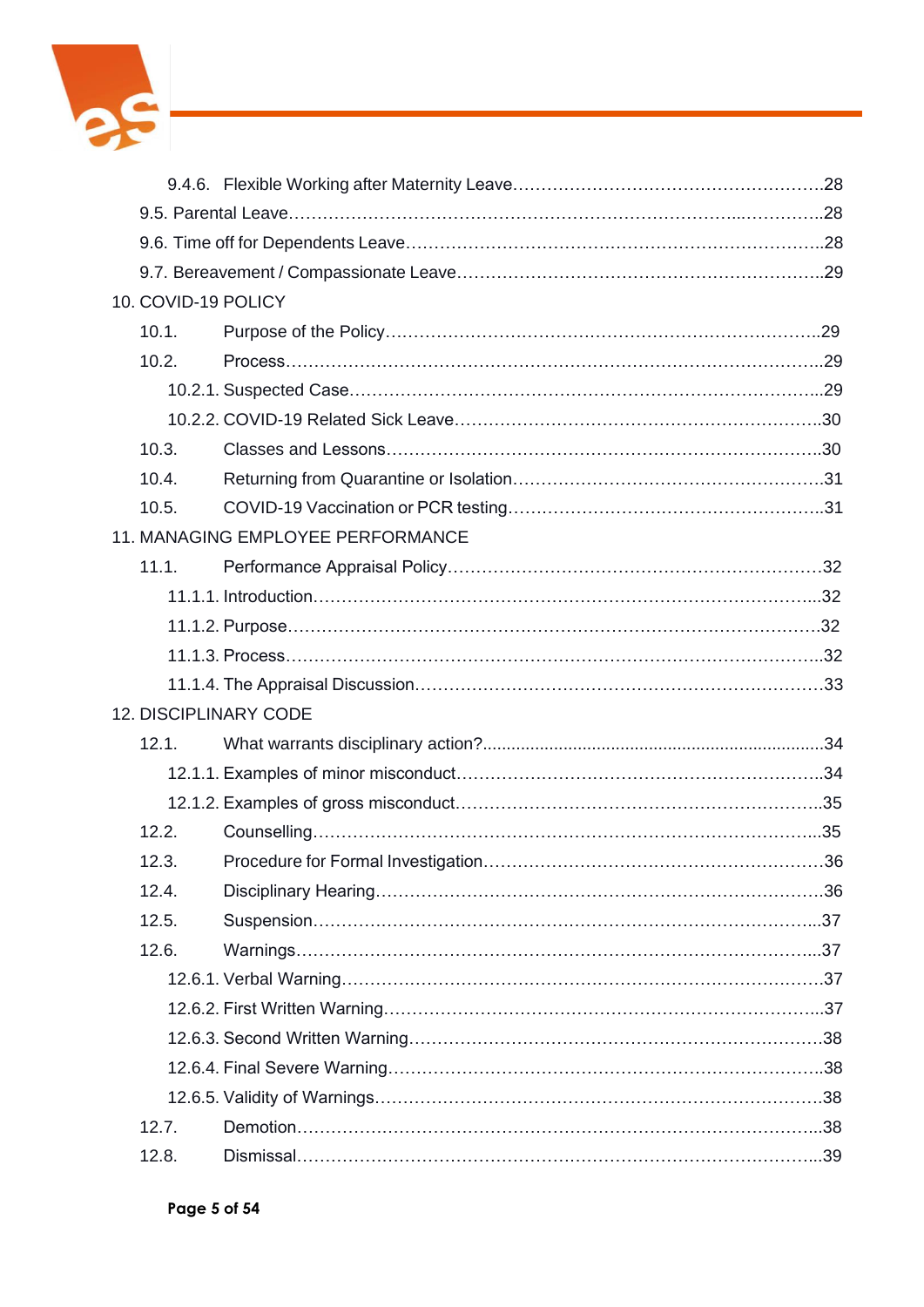

| 12.9.                   |                                                     |  |  |  |  |  |
|-------------------------|-----------------------------------------------------|--|--|--|--|--|
|                         | <b>13. GRIEVANCES</b>                               |  |  |  |  |  |
| 13.1.                   |                                                     |  |  |  |  |  |
| 13.2.                   |                                                     |  |  |  |  |  |
| 13.3.                   |                                                     |  |  |  |  |  |
|                         |                                                     |  |  |  |  |  |
|                         |                                                     |  |  |  |  |  |
|                         |                                                     |  |  |  |  |  |
|                         |                                                     |  |  |  |  |  |
|                         | 14. PREVENTION OF BULLYING AND HARRASSMENT AT WORK  |  |  |  |  |  |
| 14.1.                   |                                                     |  |  |  |  |  |
| 14.2.                   |                                                     |  |  |  |  |  |
|                         |                                                     |  |  |  |  |  |
|                         |                                                     |  |  |  |  |  |
| 14.3.                   |                                                     |  |  |  |  |  |
| 14.4.                   |                                                     |  |  |  |  |  |
| 14.5.                   |                                                     |  |  |  |  |  |
| 14.6.                   |                                                     |  |  |  |  |  |
|                         | <b>15. WORKPLACE EQUALITY POLICY</b>                |  |  |  |  |  |
| 15.1.                   |                                                     |  |  |  |  |  |
|                         | 16. INTERNET AND EMAIL POLICY                       |  |  |  |  |  |
| 16.1.                   |                                                     |  |  |  |  |  |
| 16.2.                   |                                                     |  |  |  |  |  |
|                         | 16.2.1. Internet Use……………………………………………………………………………47 |  |  |  |  |  |
|                         |                                                     |  |  |  |  |  |
| 16.3.                   |                                                     |  |  |  |  |  |
| 16.4.                   |                                                     |  |  |  |  |  |
| 16.5.                   |                                                     |  |  |  |  |  |
|                         | 17. DRUG AND ALCOHOL ABUSE POLICY                   |  |  |  |  |  |
| 17.1.                   |                                                     |  |  |  |  |  |
| 17.2.                   |                                                     |  |  |  |  |  |
| 17.3.                   |                                                     |  |  |  |  |  |
| <b>18. TERMINATIONS</b> |                                                     |  |  |  |  |  |
|                         |                                                     |  |  |  |  |  |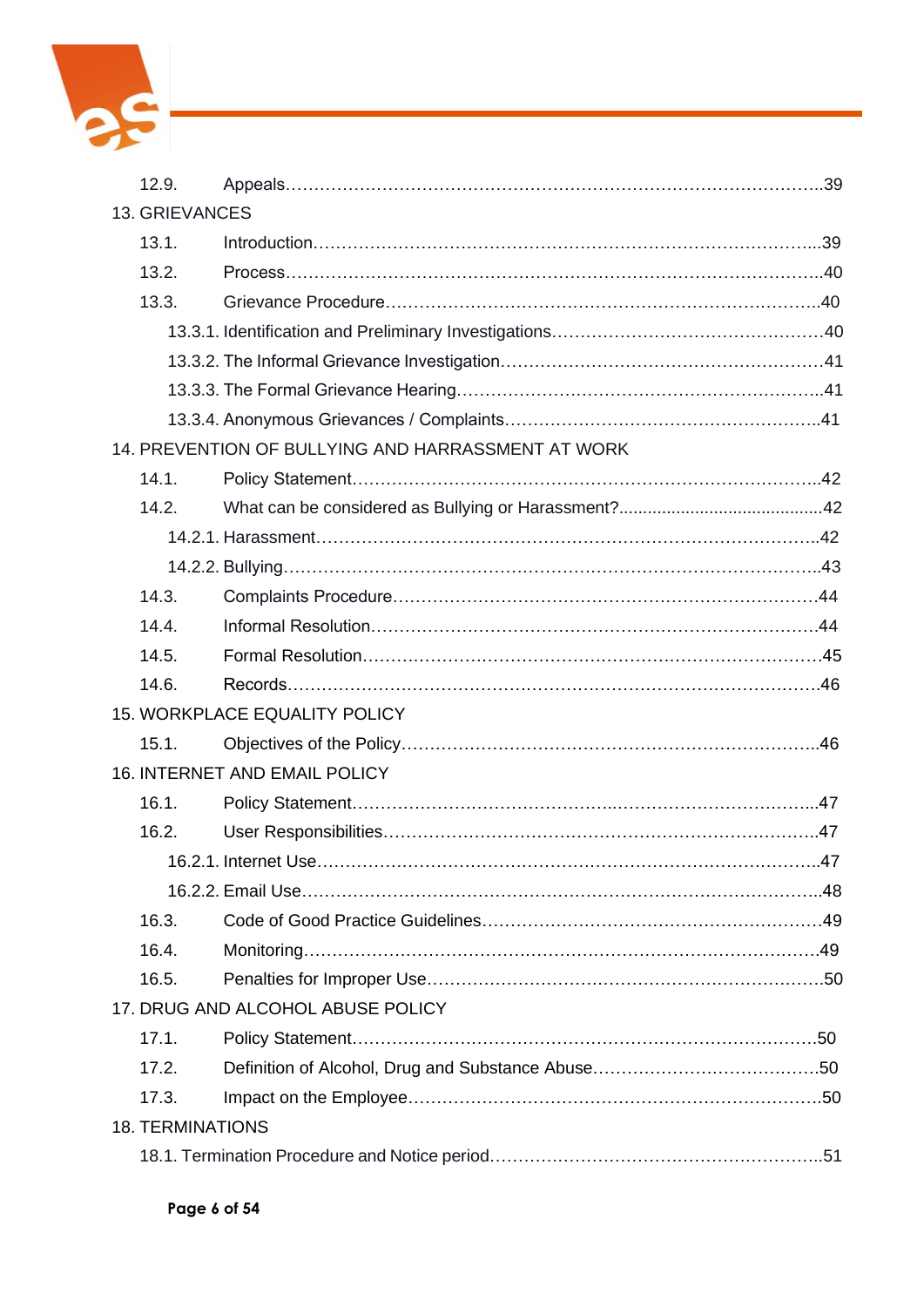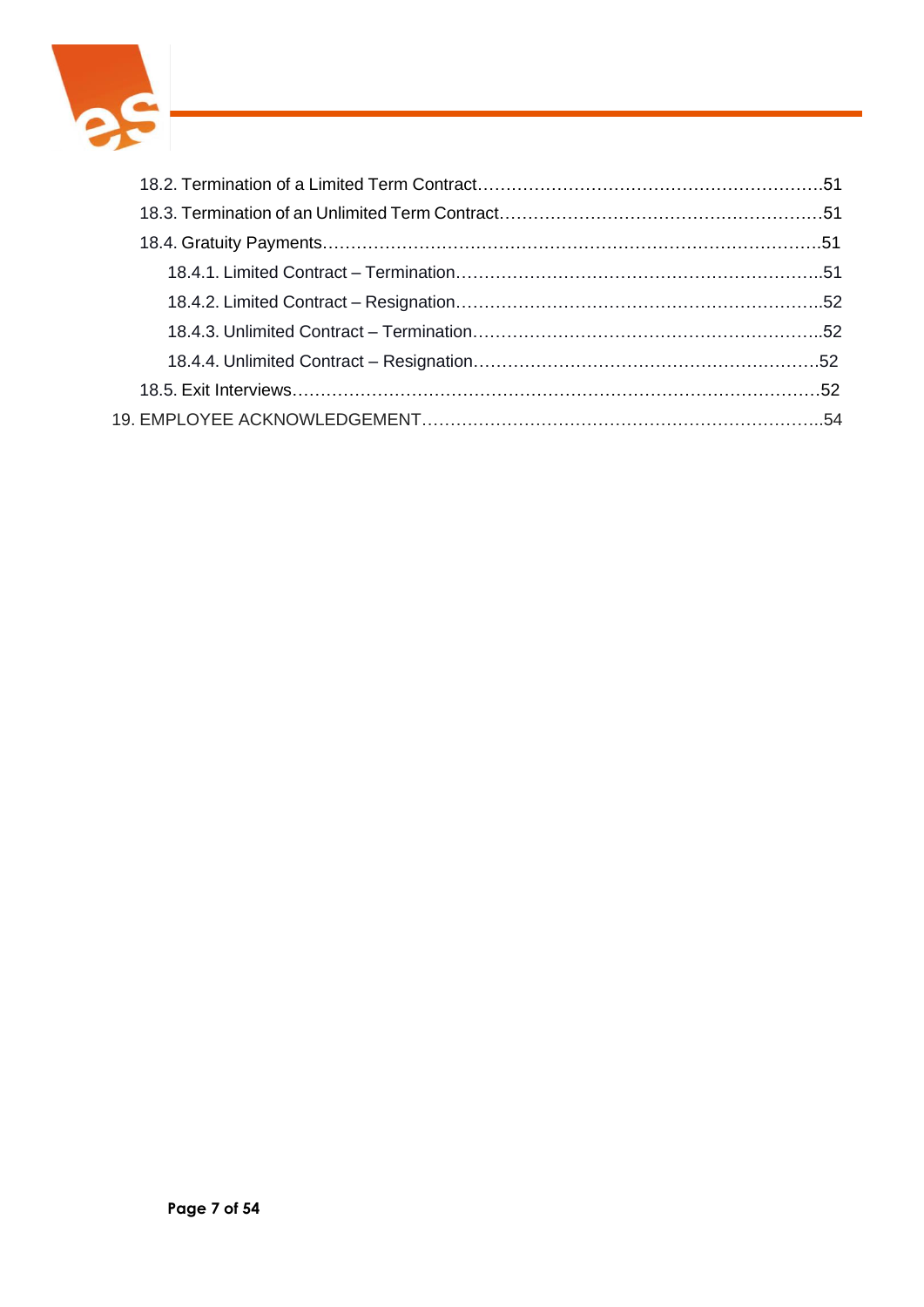

## **1. ABOUT ES TRAINING DMCC**

ES Training is an international English language training centre, teaching English as a foreign language to students from all over the world. At ES Training, we understand that there are many reasons why people choose to study English, and we provide students with a stimulating environment that will help them achieve their learning objectives. In our 10,000sqft state-of-theart learning facilities ES Training offers a wide selection of both short-term and long-term English language courses, taught by highly qualified and experienced native English-speaking teachers.

Always at the forefront of innovation, ES Training offers our students the latest online learning technologies, having developed our own classroom management system which tracks student's classes, attendance, exams, and progression, as well as providing access to additional online learning resources and free support classes.

The quality of our courses and offer have attracted over 4000 international students from 68 nationalities, making ES the number one choice for EFL studies in the UAE.

## **2. VISION, MISSION, GUIDING PHILOSOPHY AND GOALS**

## **2.1. Our Vision**

Our vision is to create an international EFL and Pathways College that caters for the individual study needs of global students for both short-term camps as well as long-term EFL and Business programmes.

## **2.2. Our Mission**

ES's mission statement was derived through input from all members of staff as we believe that employee engagement creates stronger loyalty and commitment.

Our mission is to deliver English Language and Business programmes of the highest quality to international students, providing them with the necessary skills to go on to employment and/or further education abroad, and to fulfil their learning objectives in the most efficient and effective manner.

At ES we seek to develop and nurture every student to help them achieve personal growth, personal achievement and their best learning outcome for their circumstances, ability and needs.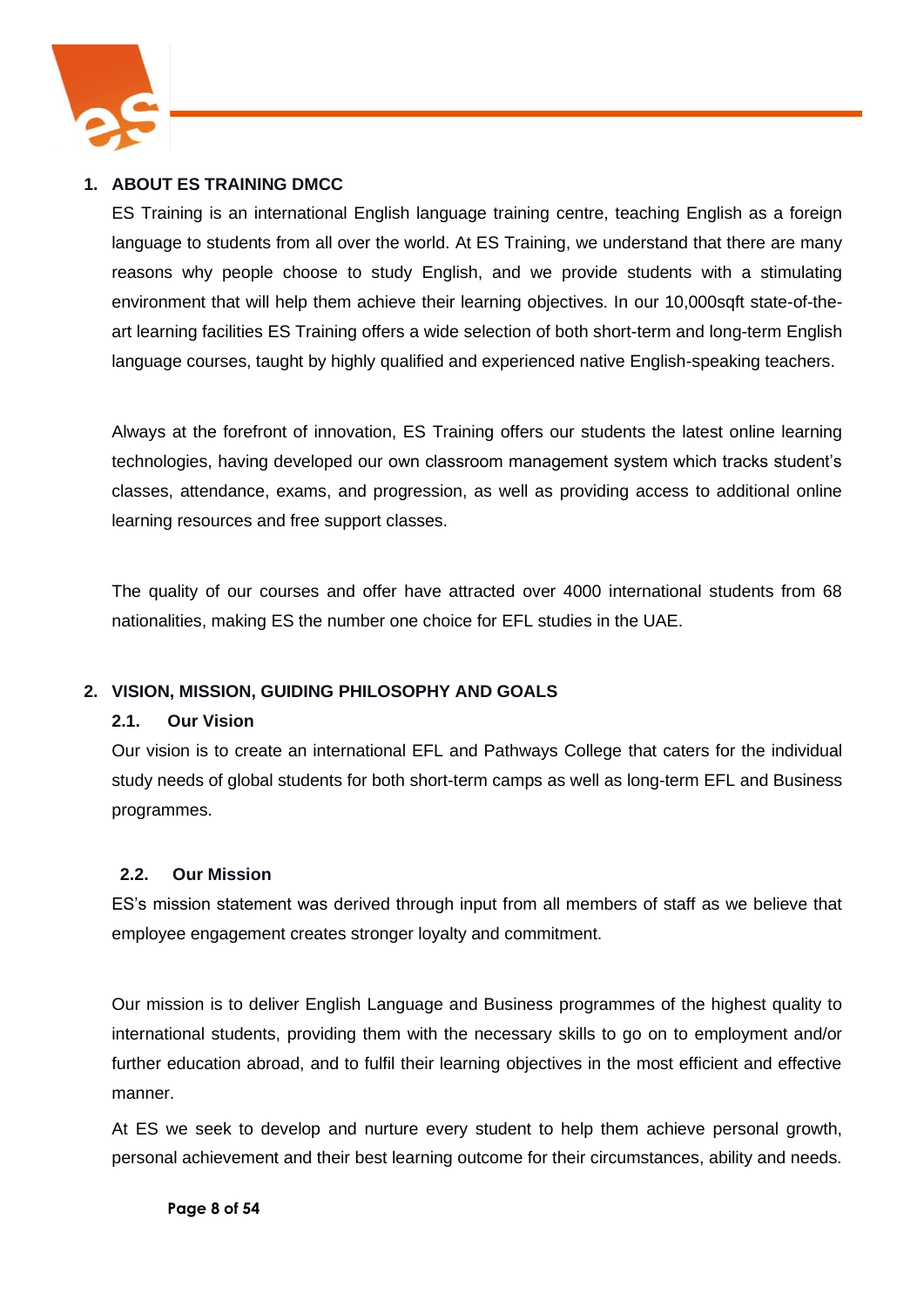

We strive to create life-changing and long-lasting memories and to help our students make ambitious, well-informed, and broad-minded choices about the way they lead their future lives.

## **2.3. Our Goals**

The goals for ES Training are intended to guide us in fulfilling our vision and mission.

ES Training is a student-focused centre that strives to:

- Recruit UAE nationals, expatriates, and international students from a variety of ethnic, religious, and social backgrounds who are motivated to learn English as a second language, and further progress by registering for other business and marketing pathway programmes.
- Periodically evaluate our academic departments and vocational programmes to make sure that they meet the personal and professional needs of students; are appropriate and relative to the level of resources; and will further our mission and promote teaching effectiveness.
- Offer students accommodation and welfare provision, recognizing this is an integral part of the student's experience.
- Provide a strong support network outside the classroom to help students adapt to their new foreign environment.
- Support staff development, implementing policies, practices and procedures that foster the growth of knowledge, skills, and competencies of team members.

## **2.4. Our Values**

ES is driven by the following values:

- To educate with the highest standards of ethics and integrity. We want to innovate learning through technology and focus on the student experience.
- We wish to impact results through personalized care and attention to the individual student needs.
- Value and engage employees. Learn, improve, and celebrate.
- Create a culture of warmth and belonging, where students and staff are welcome.
- Lead the way, challenging the status quo and finding new ways to grow our company, our industry and each other.
- Being present, connecting with transparency, dignity and consideration. Delivering our very best in all we do, holding ourselves accountable for results. We are objective-driven, through the lens of humanity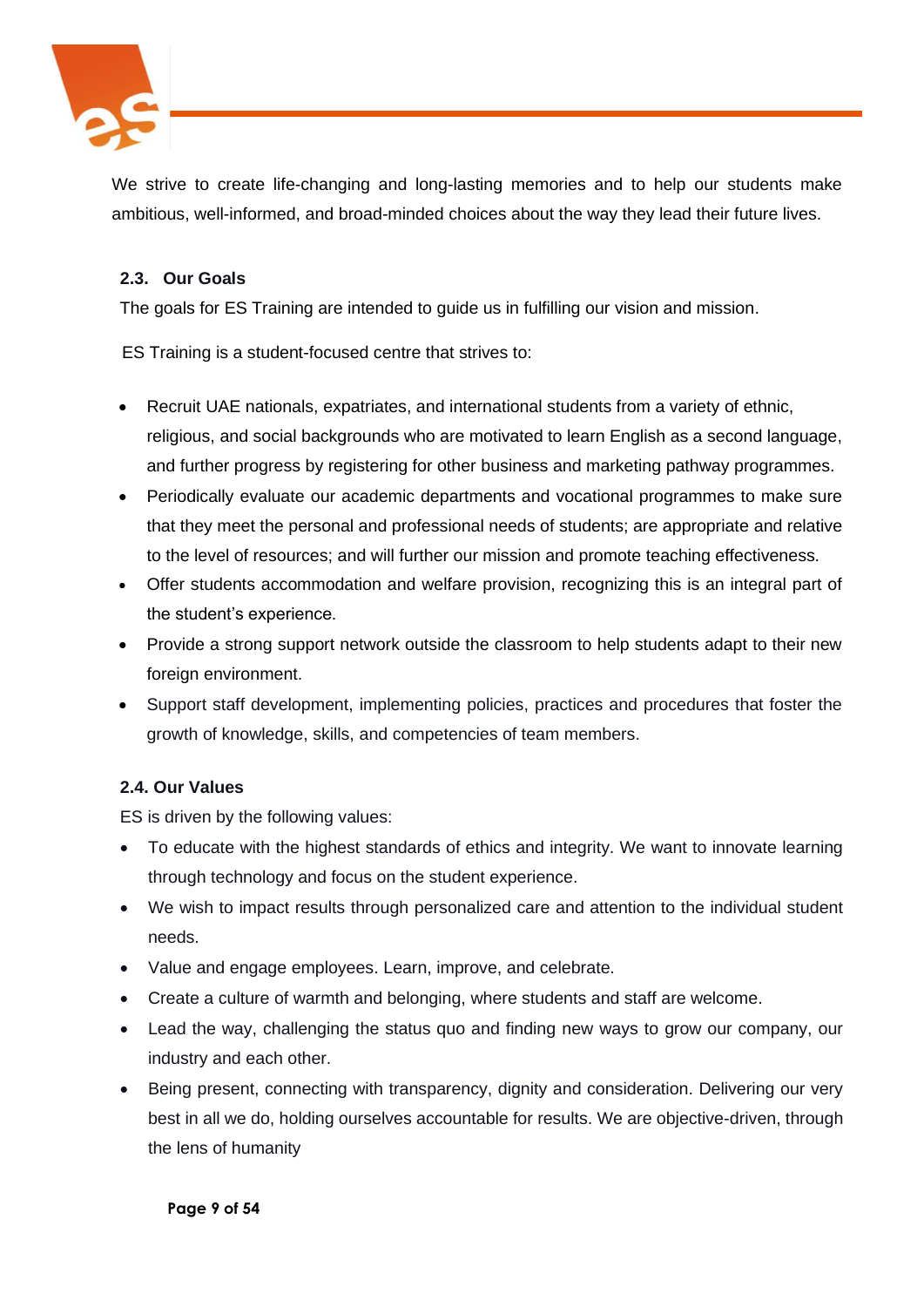

## **3. EMPLOYMENT OF STAFF**

## **3.1. Recruitment and Selection**

Effective recruitment and selection processes are critical to the successful functioning of ES. Sourcing people with the relevant skills, expertise, and qualifications will support the company in achieving our strategic objectives. Assisting current employees to reach their professional goals through internal promotion and transfer opportunities is important to the company and all staff applying for internal vacancies will be considered first. The company's HR department, in line with the management team, is responsible for determining the relevant grade level and job description, and recruitment decisions will remain at the discretion of management.

ES further remains committed to adopting an unbiased and non-discriminatory approach during the recruitment and selection process.

## **3.2. Advertisement of Internal Vacancies**

All job vacancies will first be posted internally, via the staff What's App group, and on the company's internal CRM portal, to allow current staff the opportunity to apply for positions that could lead to their personal development. Only once internal incumbents have been screened and interviewed, and it is determined that there are no successful internal incumbents, will the vacancies be advertised on ES's company website and other recruitment platforms.

## **3.3. Internal Job Applications**

All job applications are required to be received via a formal process and in direct response to an advertised internal vacancy. Job descriptions will be clear and non-discriminatory. Examples of job-related criteria include assessing the candidate's experience, education, skills, abilities, and knowledge. Statements that a candidate is "overqualified" or "not a good fit" will not be accepted as job-related criteria. Examples of discriminatory factors include race, color, creed, religion, ancestry, national or ethnic origin, gender, and age.

All completed applications are private and confidential and should only be made available to those directly involved in the recruitment and selection process.

Should a member of staff apply for an internal vacancy and be deemed unsuccessful, the reasons for this will be discussed with them as well as any potential training and development opportunities to place them in better stead for future applications.

#### **Page 10 of 54**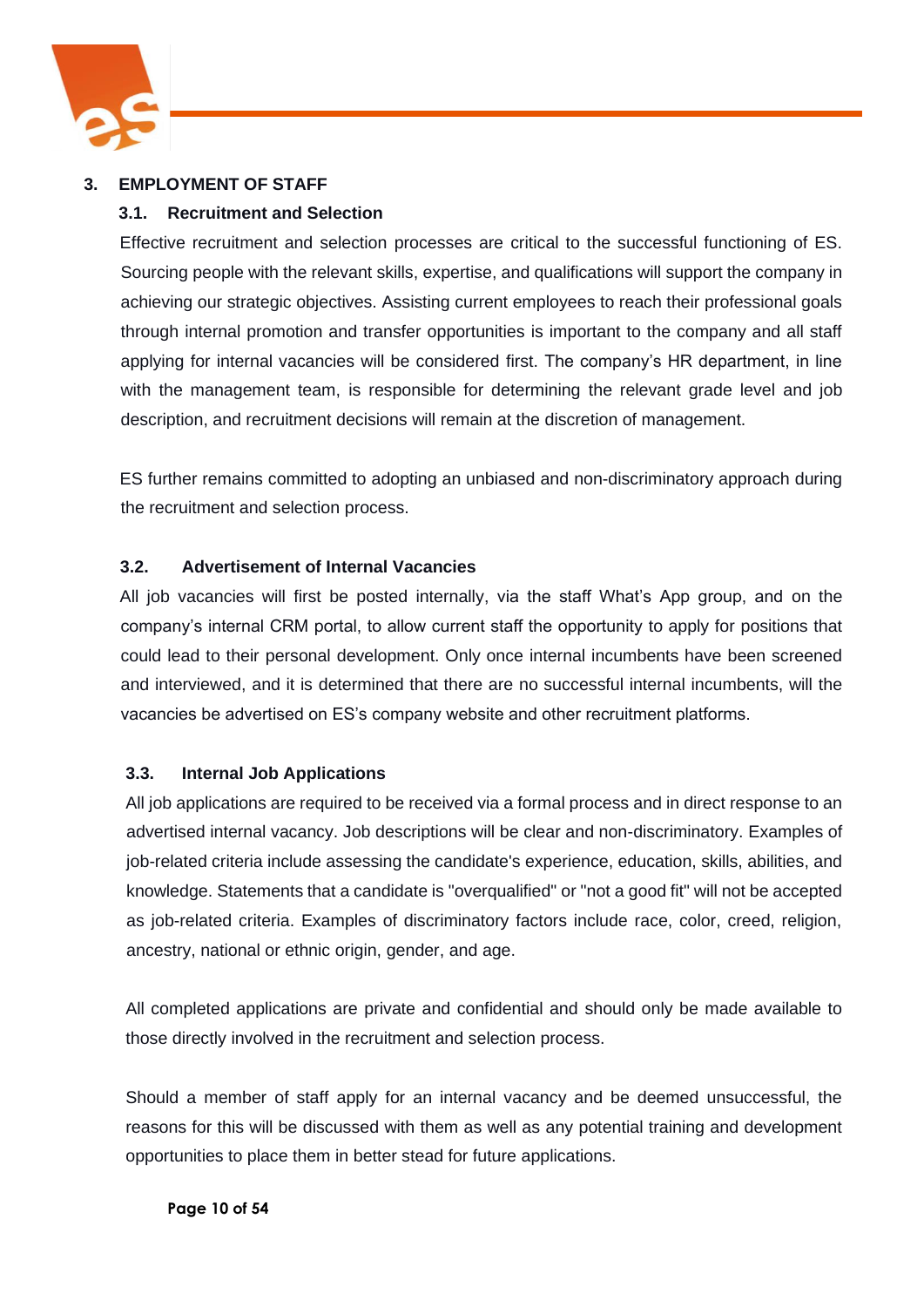

All completed applications are private and confidential and should only be made available to those directly involved in the recruitment and selection process.

## **3.4. External Job Applications**

When applying for a vacancy, all candidates will be provided with the relevant job description which will include a list of the key responsibilities and the relevant experience and skills that a successful candidate requires to be considered.

Successful candidates will be shortlisted and contacted to arrange a mutually convenient date and time.

Applicants will be asked to declare whether they are related to any staff member within ES and, if they are, managers or recruiters will not be permitted to interview a person to whom they are related.

It is company policy not to communicate further with applicants other than those who are shortlisted. A note to this effect is included in the details sent out to applicants. Furthermore, only references for short listed candidates will be requested, if deemed necessary.

All completed applications are private and confidential and should only be made available to those directly involved in the recruitment and selection process.

#### **3.5. Selection Methods**

ES seeks to recruit employees based on their ability and the requirements of the post. In doing so, the company strives to ensure that no applicant receives less favorable treatment or is disadvantaged in terms of age, marriage, race, religion, or gender.

In addition to interviews, a range of other selection techniques may be used where necessary and appropriate. In such circumstances, reasonable notice and the relevant information will be given to ensure that candidates have sufficient time and knowledge to prepare. Candidates will be asked if they require any reasonable adjustments for the additional selection techniques.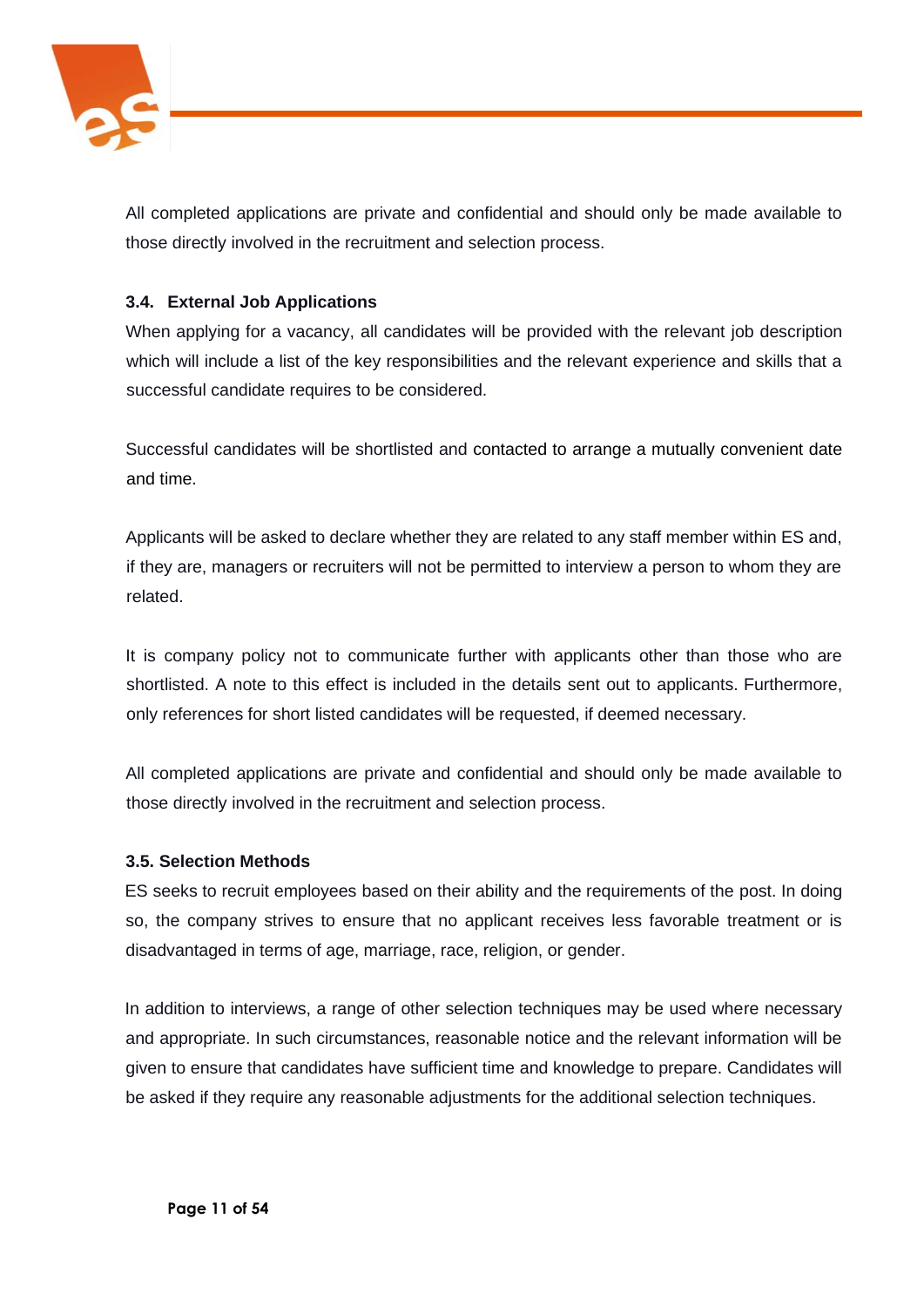

Candidates attending an interview will not usually be reimbursed for any expenses incurred, including travel.

All appointments are made strictly on merit and in relation to the requirements of the job. All interviewed candidates will be notified by email or telephone regarding the outcome of their interview as soon as possible. Unsuccessful candidate's data will be retained for possible future recruitment purposes.

## **3.6. Offers and Acceptance**

Offers letters of employment will be sent in writing to successful candidates, either by email or by hand transmission.

On acceptance of employment in the form of the successful candidate's signed offer of employment the HR Manager will notify the relevant department about the recruit so that appropriate preparations can be made.

New employees recruited in-country who require visa sponsorship will be requested to submit their cancellation documents for visa application and change of status. Out of country recruits will be asked to submit their passport copy, and education certificates (translated and attested) for new employee visa processing.

A formal contract of employment will be drafted and given to the employee on or before the first day of employment.

## **3.7. Accommodation for out-of-country recruits**

Employees who are recruited from outside of Dubai will be given the option to stay at the company's affiliate student hotel and residence, KSK Student Residence in Academic City, for fourteen (14) nights.

This is to afford the employee time to find permanent residence in Dubai.

## **3.8. Employee Details**

Once a candidate has signed the offer of employment, the HR Administrator will notify the relevant departments about the recruit so that appropriate preparations can be made.

**Page 12 of 54**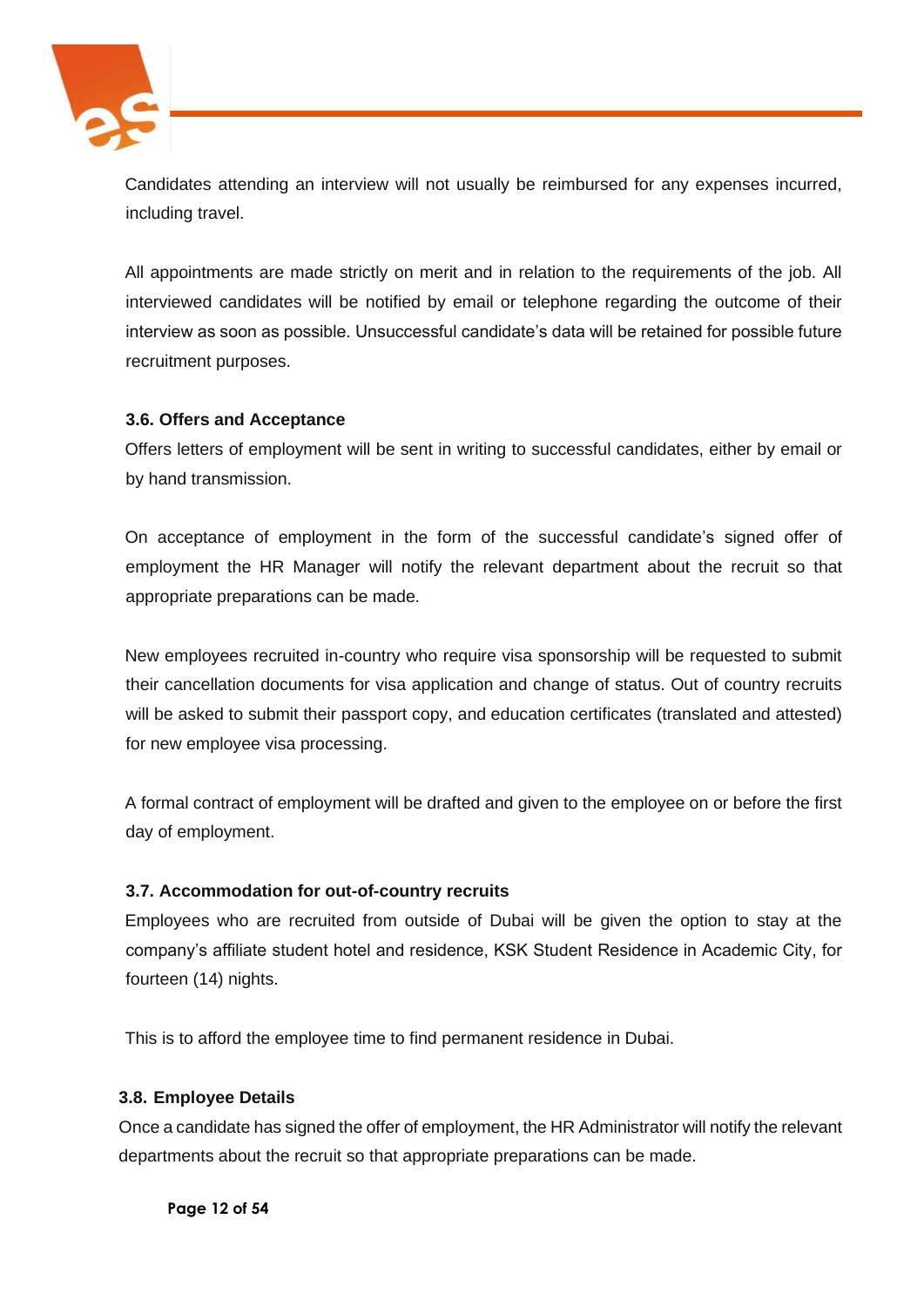

## **3.9. Employee Records**

Upon commencement of employment, all new staff will be required to complete an Employee Data Form, containing necessary contact information, insurance details, bank account details, medical and emergency information, etc. The document will be stored as a hard copy in the HR filing system and as a soft copy on the company's CRM database.

The HR Department is the primary custodian of the official employment records of all staff members employed here at ES, both past and present.

It is the responsibility of the employee to notify the HR office of any changes in personal information. As a matter of policy relating to employee personal privacy, we will collect and use only that information that is necessary or relevant to the company's operating needs. Internal access will be limited to those who have legitimate business reasons for accessing personal information. Information regarding an employee's home address and telephone number, will not be released unless there is an obvious "need to know" or in case of an emergency.

All reference checks by outside employers requesting information on current or former employees or for verifying employment must be referred to the HR Department who is the only department authorized to release this information.

#### **3.10. Probationary Period**

All new staff will be subject to a probationary period of six (6) months. During the probationary period, performance and suitability for continued employment will be monitored. At the end of the probationary period, a review meeting will occur between the employee and their reporting line manager to discuss their progress. At the end of the probationary period, and subject to a satisfactory report by the appropriate head of section or line manager, employees will be notified in writing that they have successfully completed their probationary period. The probationary period can be extended by up to three months should the individual's line manager consider this appropriate.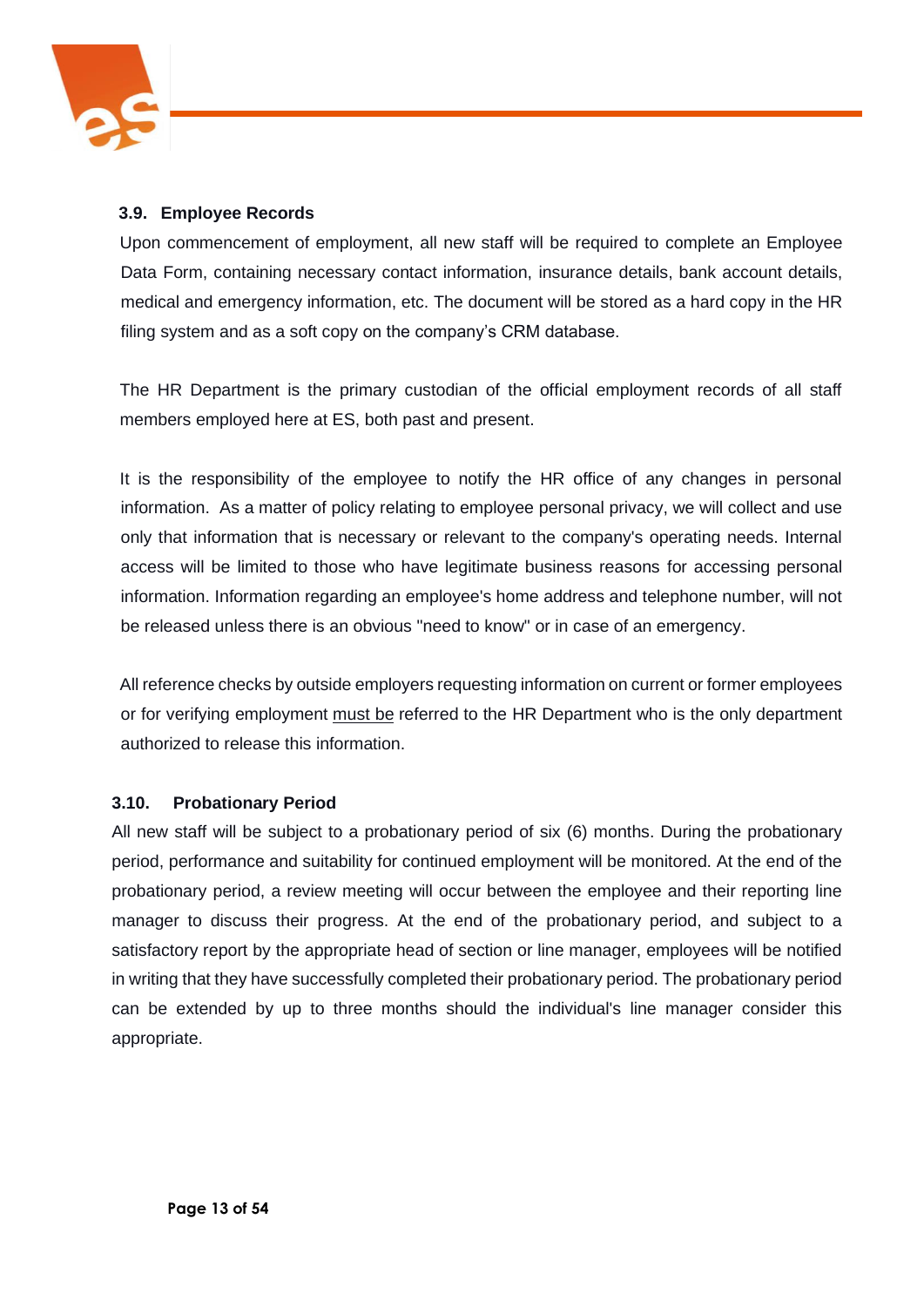

## **4. INDUCTION, ORIENTATION & ONBOARDING**

## **4.1. Policy Statement**

Management is committed to offering its employees a properly structured induction, orientation and onboarding programme that will help them to integrate into their role within the organization, effectively and productively. All new employees must be made to feel that they are contributing from early on and must be given sufficient information to understand the company, their role within it and what is expected of them.

## **4.2. Purpose of the Policy**

ES is a learning community and is constantly striving to develop a culture of ongoing learning improvement amongst our staff. Welcoming new staff into the school is an important part of the employment process. On the first day of employment, each new member of staff will be given a full induction and orientation by the HR Department and their reporting line manager.

The induction process will include:

- An introduction to the team.
- The provision of a desk, IT equipment, and all relevant work tools.
- Access to, and training on the use of the company's CRM system
- Access to, and training on the use of the company's teaching portal, where applicable.
- A tour of the school's layout and facilities
- The HOD's expectations in terms of targets and KPI's
- Provision of the Employee Handbook and other relevant documents (to be provided by the HR office).

Once an employee has completed the induction process, an induction checklist will be completed, signed off and filed for record keeping.

## **4.3. Onboarding**

Onboarding is a process that does not stop after induction and orientation but rather once the employee has completely integrated into the company and has reached full productivity. The company is committed to offering its new employees a supportive onboarding process. All employees are encouraged to speak to the HR Department and their line manager for any form of support while settling into the company.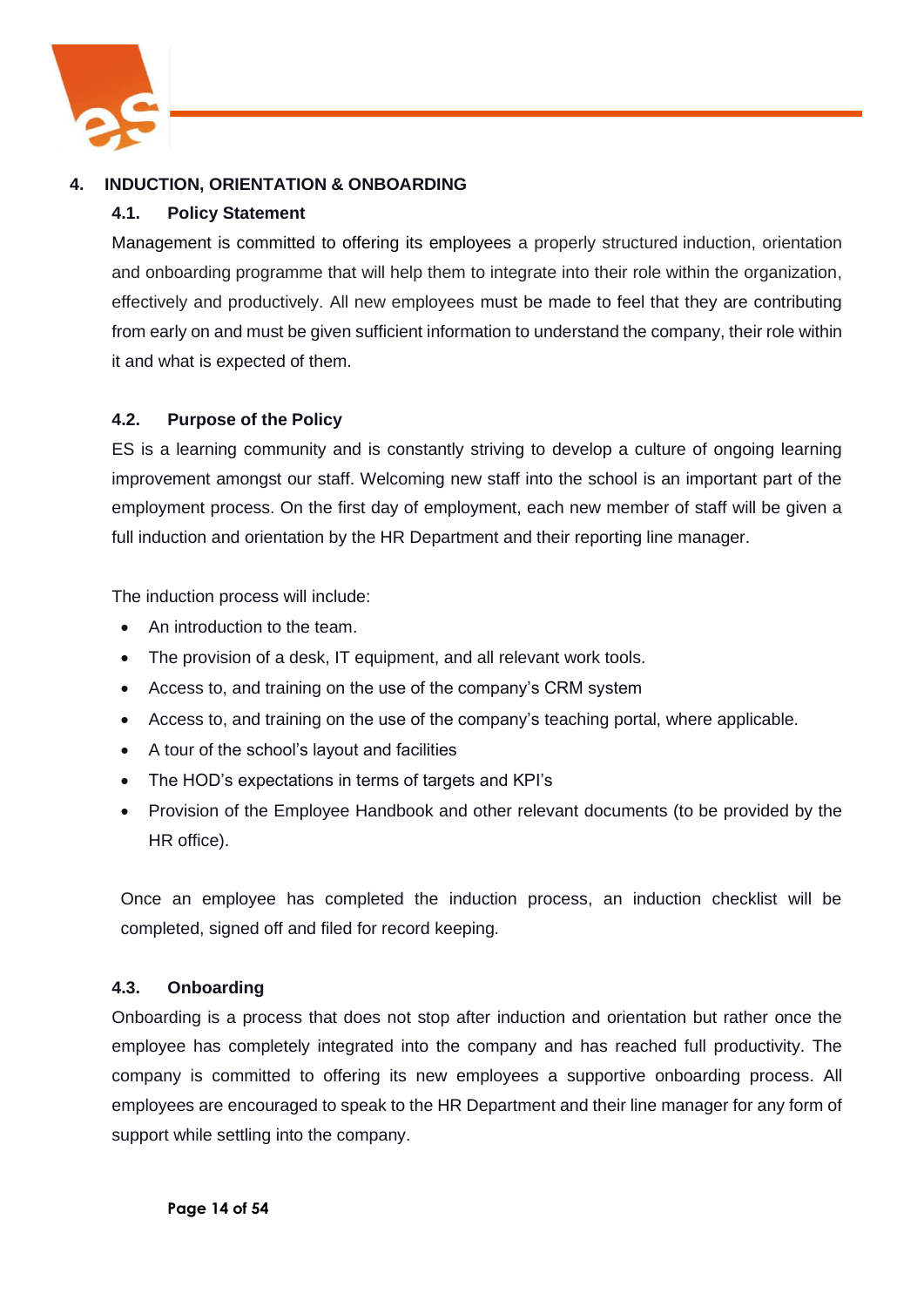

## **4.4. Process**

Induction, orientation, and onboarding is the joint responsibility of the HR Department and the employee's mentor (i.e., reporting line manager). Where induction and orientation are relatively short processes that are critical in the first few days of employment, onboarding is a process that is ongoing until an employee becomes fully productive in his or her role.

## **4.5. Induction Guidelines**

First day of employment preparations should be made for the new employee's arrival well in advance, for example, arrangements would be made to provide a desk, equipment, IT, and all relevant work tools.

It is essential that new employees are given an orientation, introducing them to their new workplace and team. A tour of the workplace will be arranged, allowing the recruit to see where he/she fits into the organization, and where to find certain places in the company. i.e., cafeteria, kitchen, meeting room, library, etc.

The new employee will want to get to know his/her colleagues and quickly become part of the team, and time should be made for this process. It is therefore important that personal introductions be made to key departments and colleagues.

#### **4.6. Induction of Administrative Staff**

All new employee's will be given the appropriate induction and orientation by their reporting line manager/department head, and by the HR Department. This includes:

- Introduction to the team
- Access and training in the use of the company's CRM system
- A tour of the school's layout and facilities
- Briefing regarding expectations in terms of targets and KPI's
- HR policy manual and other relevant documents (to be provided by the HR Department).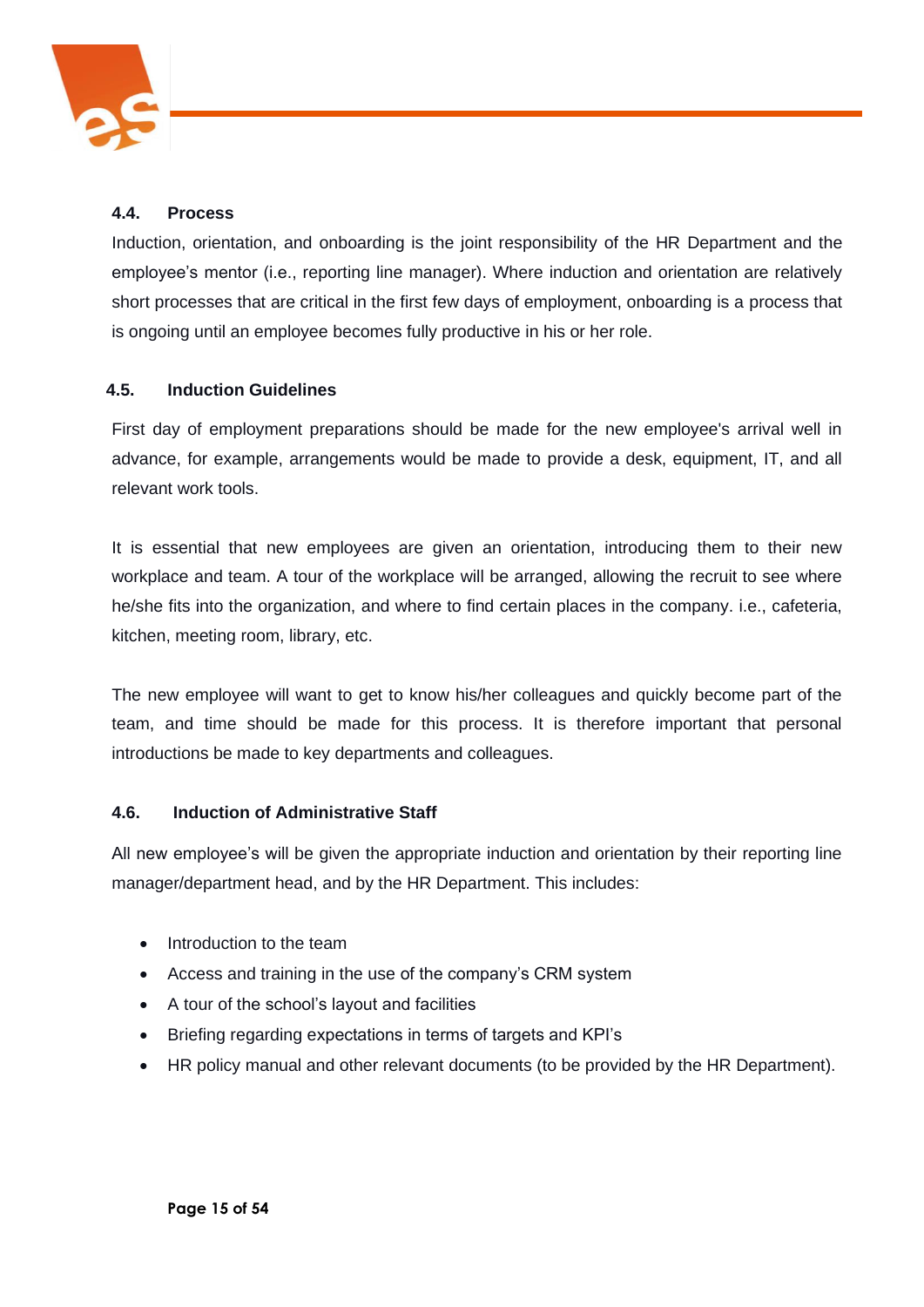

## **4.7. Induction of Academic Staff**

All newly employed academic staff at ES will go through an induction process and will be briefed by their reporting line manager on the following:

- A tour of the school layout and facilities.
- Introduction to academic, administrative, sales and managerial staff.
- Access and training on teacher portal system, registers, and student portal (log in details would be provided)
- Access and training on interactive teaching system and use of interactive boards.
- Books, teaching materials and syllabus.
- HR policy manual and other relevant documents (to be provided by the HR Department).
- KPI's, staff meetings and other expectations.

## **4.8. Induction of Interns**

Interns tend to have a high level of knowledge but may not have the relevant skill set to carry out the job. In cases where interns are recruited for positions at ES, they must be made to feel that they are contributing from early on and to understand the company, and their role within it so that they are clear on what is expected of them.

The induction and orientation must be organized by a mentor (i.e., a reporting line manager) to ensure the recruit is properly integrated. The discussion should include:

- Their role within the department.
- Reporting responsibilities
- Allocation and prioritization of work
- School layout and facilities
- Access and use of the company's CRM database (if relevant).

## **4.9. Completing the Onboarding Process**

Onboarding ends when the individual becomes fully integrated into the organization. There is no set timescale and follow up is essential. Allowing new employees to ask questions several weeks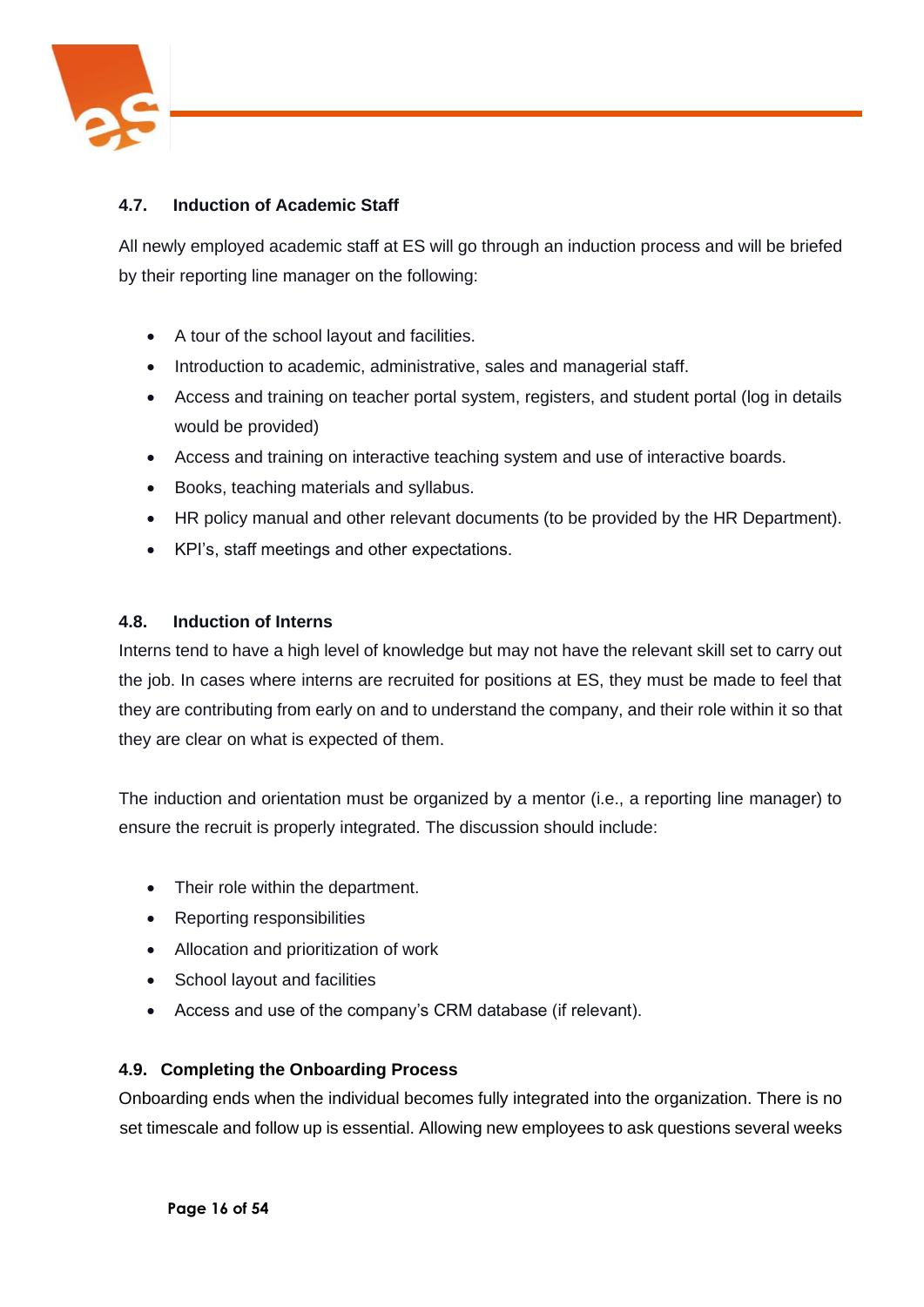

into employment can be useful, and the induction checklist will provide this opportunity. The HR Department, together with the relevant line manager, will oversee this process.

## **4.10. Induction & Orientation Checklist**

The Induction & Orientation Checklist will be completed by the HR Department to ensure that all of the induction processes and documents have been completed. It will be signed off by the HR Administrator and the employee.

## **5. WORKING HOURS**

## **5.1. Administrative Staff**

Unless by mutual and contractual agreement, administrative staff will work the following days and hours:

- Working Days: Monday Friday
- Working Hours: 9:00am 6:00pm

## **5.2. Academic Staff**

Academic staff are required to work a minimum of two (2) of the below teaching sessions per day:

9:00am – 12:00pm 12:00pm – 3:00pm 3:00pm – 6:00pm

Working days are Monday to Friday.

## **5.3. Overtime**

Any overtime worked will be paid in accordance to confirmed attendance and at management's discretion.

## **5.4. Ramadan Working Hours**

Should the employee's normal working hours accumulate to more than eight (8) hours per day, his/her working hours will be reduced by two (2) hours each day during the Holy month of Ramadan. In this instance, the Employer reserves the right to vary the employee's start and/or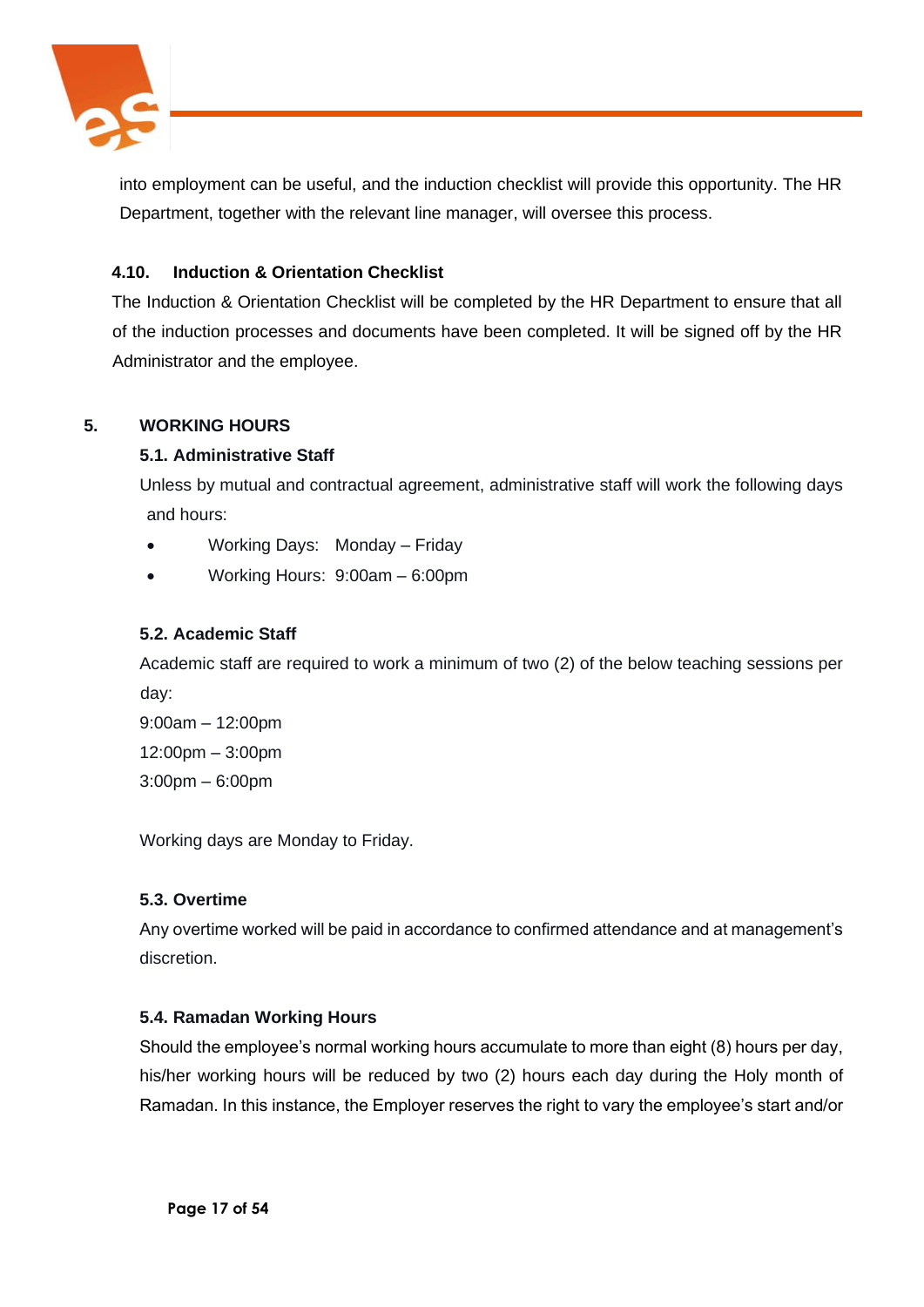

finish time for operational reasons, during Ramadan, and shall give the Employee no less than one (1) weeks' notice of the revised working times.

This is only applicable to administrative staff and not teaching staff who work on a shift-basis.

## **6. CODE OF CONDUCT**

ES expects each member of staff (including temporary, freelance, intern, contractor, or consultant staff) to act in the best interest of the company's business and stakeholders. All staff members are regarded as ES ambassadors and employee conduct, both inside and outside the organization, is expected to be aligned with the company's ethos of business, mutual respect, openness, and fairness.

## **6.1. Duties of the Employee**

The duties of an employee are regarded as follows.

- Must be ready and willing to work together to create a culture that is based on mutual respect.
- Must always exercise reasonable skill and care in performing one's duties by giving full value for the time for which one is being paid.
- To obey rules, policies, and work directions and instructions.
- Caring for ES's property, equipment, and facilities.
- To not willfully disrupt ES's business.
- To hold confidential ES's trade secrets and other information which is reasonably expected to be regarded as confidential.
- To be of good faith and do nothing to destroy the trust and confidence necessary for employment.
- Take care of their physical and mental wellbeing by maintaining a healthy work-life balance.
- Abstain from the use of offensive language in the workplace, including the use of swear words, blaspheme, discriminatory language or sexual innuendos.

## **6.2. Duties of the Employer**

As your employer, ES agrees to fulfill the following duty of care towards each one of its employees: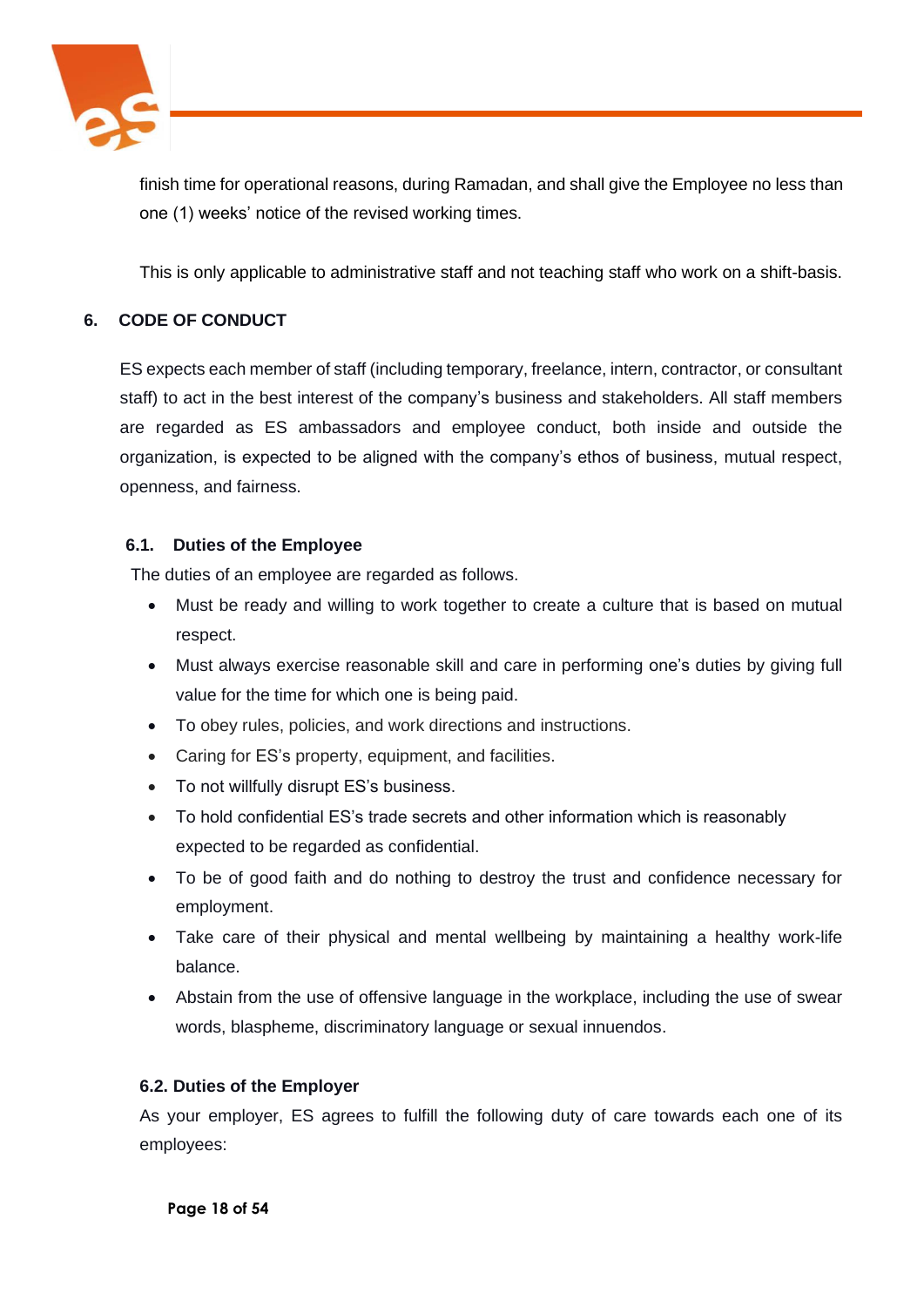

- To maintain safe working conditions and ensure the health, safety, and wellbeing of our employees at all times.
- To protect staff from all forms of bullying, harassment, and discrimination.
- To provide adequate training and performance feedback;.
- To provide open and transparent communication channels for employees to raise any concerns or grievances.

## **6.3. Dress Code**

All ES staff are expected to abide by the dress code by wearing smart, professional clothes that should be clean, tidy, and appropriate for work. In particular, the following are not permitted:

- Clothing or footwear which are torn, dirty or worn in appearance.
- Clothing which is transparent, reveals underwear or midriffs or clothing that has lowcut necklines.
- Very short skirts or trousers.
- Shorts.
- Flip-flops or other clothing which is clearly beachwear.

Tattoos should be covered, where possible, as should body piercings other than earrings or nose studs. This is part of presenting a professional image for the school.

Staff may wear any appropriate religious and cultural dress (including clerical collars, headscarves, skullcaps, and turbans) unless it creates a health and safety risk or otherwise breaches the dress code policy.

## **6.4. Safeguarding Students**

Employees are required to adhere to standards of conduct relating to safeguarding students and protecting themselves. Employees should:

- Not initiate or respond to any physical contact with a student.
- Avoid being alone in a room with a student, regardless of gender. If alone with a student, the staff should leave the door open and keep should always keep a respectable distance from the student.
- Never engage in conversations about their personal life with students.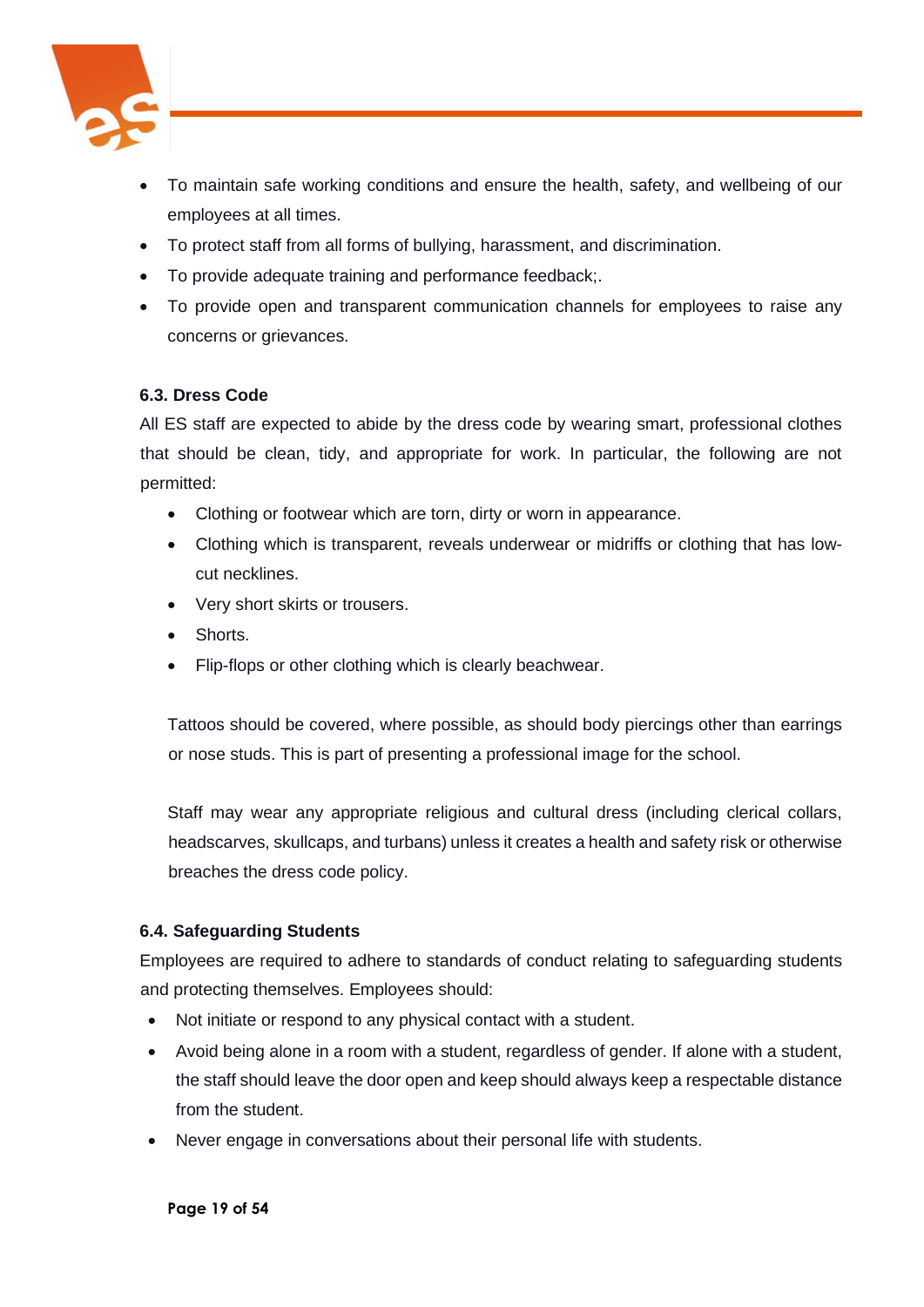

- Maintain clear boundaries between themselves and students, and avoid topics that revolve around relationships, emotions, and sexual content.
- Not probe a student about their personal life and should avoid giving advice to students about relationships. If a student wishes to disclose personal information, staff should ensure that they understand that they cannot guarantee confidentiality.
- Not teach small groups of students/ individuals outside of regular lessons unless there is another staff member in the department at that time.
- Be aware of students forming attachments to them as a teacher and keep their distance if they appear particularly needy. Staff must not seem to encourage a relationship, as this can often lead to misunderstandings. Where appropriate, staff should report any cases of suspected attachment to the CEO.
- Avoid unnecessary contact with students outside school.
- Not give students their home address, mobile or home phone number, or non-school email address.
- Not follow students or be followed by students on social media, except ES's own social media forums.
- Not decide to meet students, individually or in groups, outside of school other than on school trips authorized by ES Dubai.
- Not give students a lift in their own vehicle unless they have permission from their line manager.
- Not attend private student parties or social events. If staff find they are in a social situation with students, whether school-run or otherwise, they should ensure behavior shall at all times reflect the terms of this Policy and shall not adversely affect their own or ES's reputation.
- Not consume alcohol or be under the influence of alcohol when chaperoning school run activities or excursions.
- Under no circumstances engage in romantic or sexual relationships with students.

Failure to adhere to this Policy may result in ES implementing disciplinary action against an employee which may result in dismissal.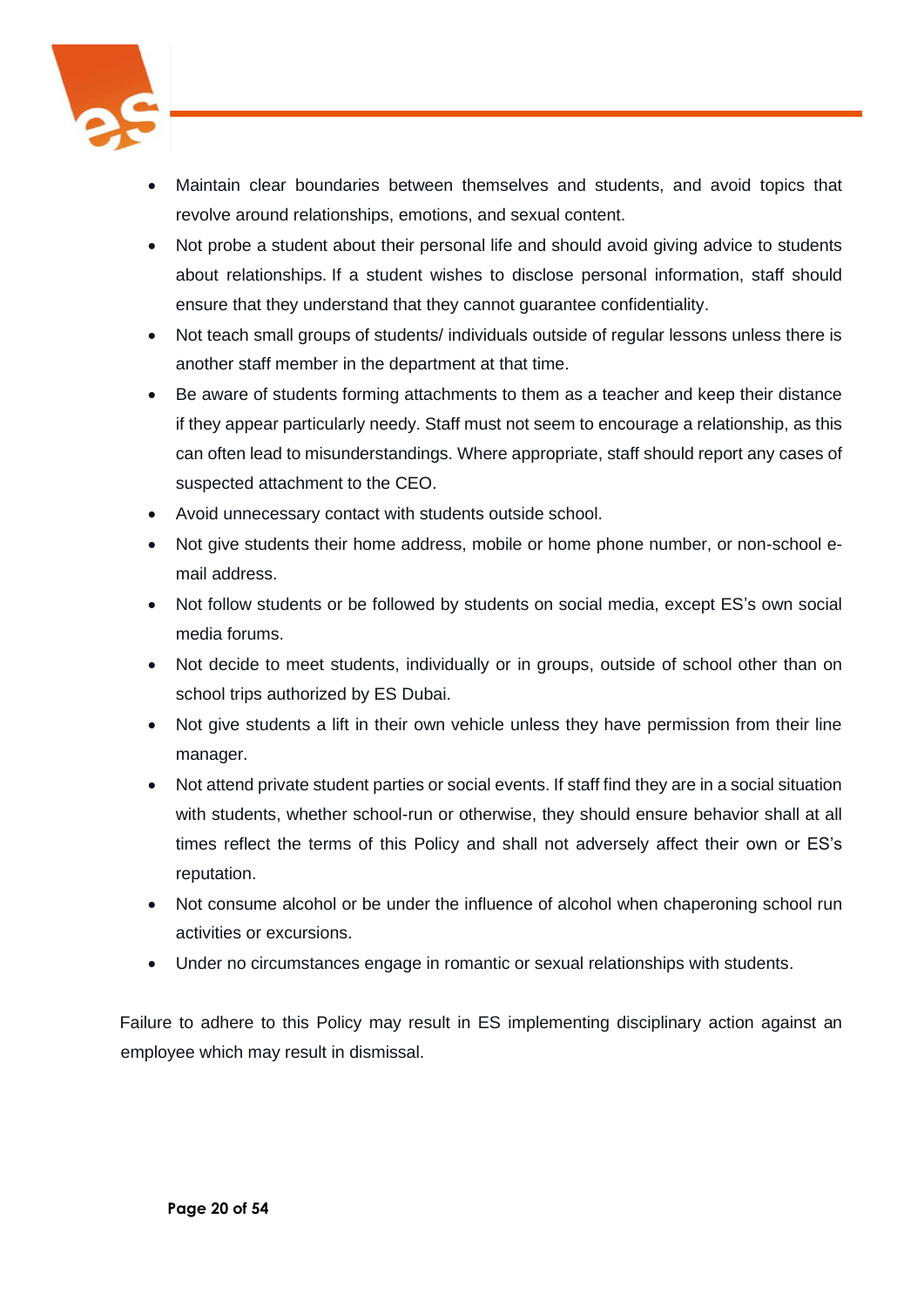

## **7. EMPLOYEE CONFIDENTIALITY**

ES employees agree to respect confidential information relating to the structure and operating practices of the company. Confidential information refers to financial information, marketing information, products, product information, operational and risk methodologies, operating procedures, computer data, programs and source codes, pricing, price lists and purchasing policies, information relating to costs, sources of materials, business relationships, services, customers and customer lists (whether actual or potential); technical information, techniques, know-how, trade secrets, operating methods and procedures, electronic and manual systems; all intellectual property; contractual arrangements; training schemes and programs; information relating to ES's strategic objectives and planning for both its existing and future business needs; the contractual business and financial arrangements between ES and other third parties with whom they have business arrangements of whatever nature; all information specifically related to the business of ES which is not readily available to a competitor of ES in the ordinary course of business; The Chair of the Board of Directors or other Senior Managers of ES will inform employees of those authorized to receive information.

#### **8. EMPLOYEE IDENTIFICATION**

All staff members are issued an identification card that enables them to use the various facilities where staff identification is necessary. A new staff member must obtain an authorization card from the HR Department.

All staff members are required to always carry their ID cards with them while on the office premises.

#### **9. EMPLOYEE BENEFITS**

#### **9.1. Visa and Health Insurance**

#### **9.1.1. Residence Visa**

Employees who are employed on company employment contracts will be sponsored by the company who will apply for a resident visa on their behalf. The HR Department is responsible for obtaining the necessary documentation and applying for these benefits on behalf of the employee.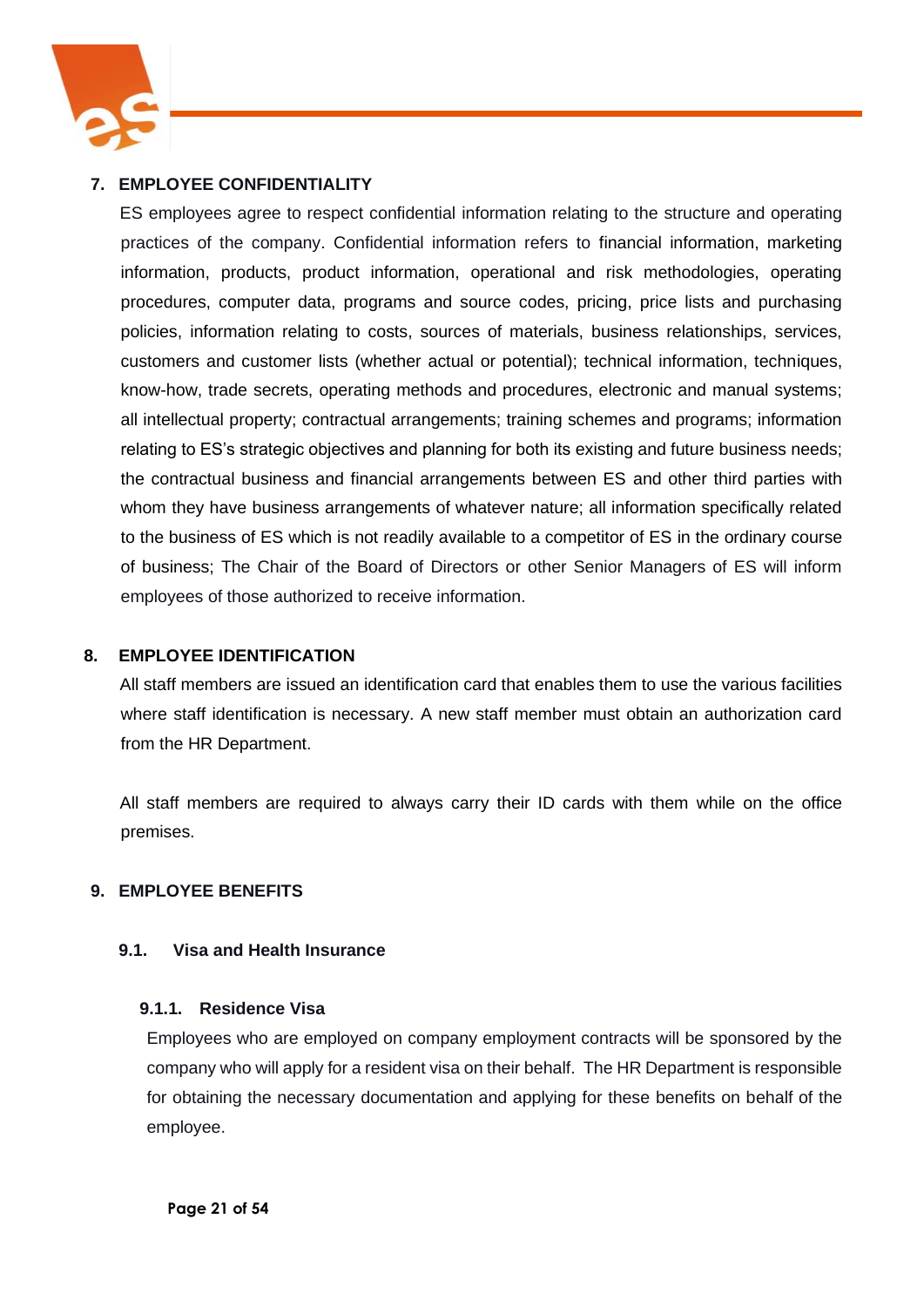

Visa for dependents can also be provided to an employee should it be requested by them; however, such request would have to be discussed with their reporting line manager, so as to establish a form of agreement on how the said request would be carried out. All expenses in connection with dependents are to be covered by the employee. These costs include processing fees, visa fees, medical insurance, and other associated costs.

## **9.1.2. Health Insurance**

All employees will be registered on the company's health insurance as follows:

- Basic Cover (for the probation period, i.e., first 6 months)
- Comprehensive cover (from 6 months)

## **9.2. Annual Leave / Holiday Allowance**

## **9.2.1. Purpose of the Policy**

ES Training encourages its employees to use their annual leave entitlement in a manner which creates an optimal work-life balance.

## **9.2.2. Annual Leave Entitlement**

Employees are entitled to annual leave as detailed in their employment contracts. The company's annual leave entitlement is twenty (20) working days in the first year of employment and twenty-two (22) working days from the second year onward.

Annual leave shall be accrued from the start of the agreement but can only be taken after the probation period has been completed.

Annual leave needs to be applied for, and approved, in advance. All leave forms must be requested in writing to the Line Manager via an Annual Leave Form. All requests should be, at the minimum, twice as long as the period of leave requested. For example, one week's holiday request should be submitted at least two weeks in advance. The holiday will be agreed on a firstcome, first-served basis and will be subject to operational requirements.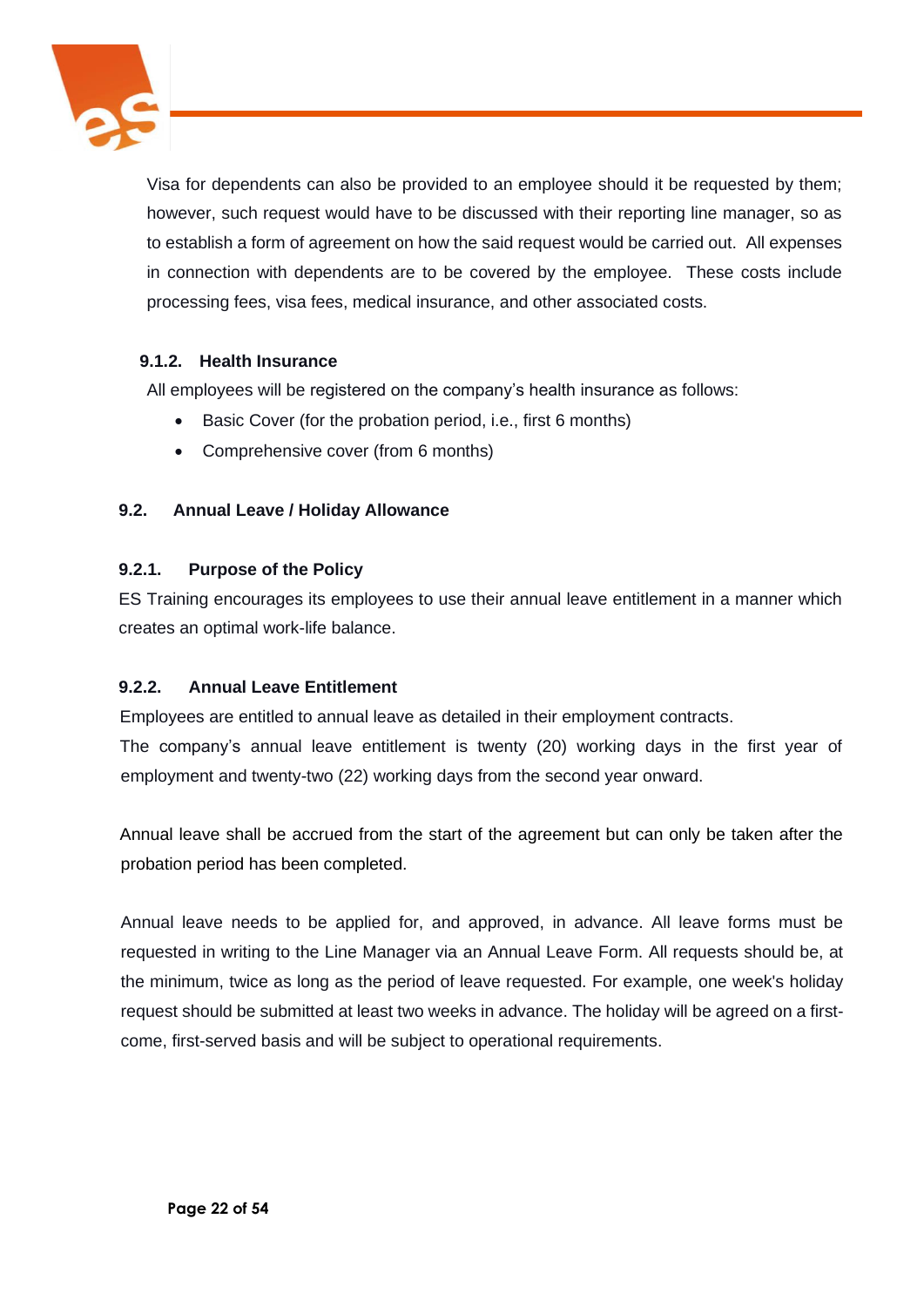

## **9.2.3. Calculation of Annual Leave for Administrative Staff**

During the first year of employment, employees are entitled to twenty (20) working days paid leave per month, where they have been employed for more than six (6) months and less than one (1) year of continuous service.

After one (1) year of continuous service, employees shall be entitled to twenty-two (22) working days paid leave per annum to be accrued pro-rata after completing their first year of service. The annual leave is deemed to exclude all National holidays.

Part-time and casual workers are entitled to the same annual leave allowance as full-time employees, subject to working a minimum of six (6) hours per day. Interns will be required to work for six (6) months before they may request annual leave.

The ES working week runs from Monday to Friday, and the annual leave year runs from 1 January to 31 December of each year. All holidays are calculated on a pro-rata basis.

## **9.2.4. Calculation of Annual Leave for Teaching Staff**

Teaching staff at ES are considered as full-time staff members when they work a **minimum of two (2)** of the below teaching sessions per day:

- 9am to 12pm
- 12pm to 3pm
- 3pm to 6pm

Teaching hours at ES can be flexible and teachers have the option of working overtime, conducting the third session depending on demand, or decreasing to one session during quieter periods in the business.

Thus, annual leave for teachers is calculated on a pro-rata basis and as per the sessions worked.

For instance, if a full-time teacher switches to one (1) session per week during a month of low demand, the annual leave entitlement for that month is the regular number of calendar days divided by two (2). In other words:

1 session = 1 day annual leave accrued per month.

2/3 sessions = 2 days annual leave accrued per month.

**Page 23 of 54**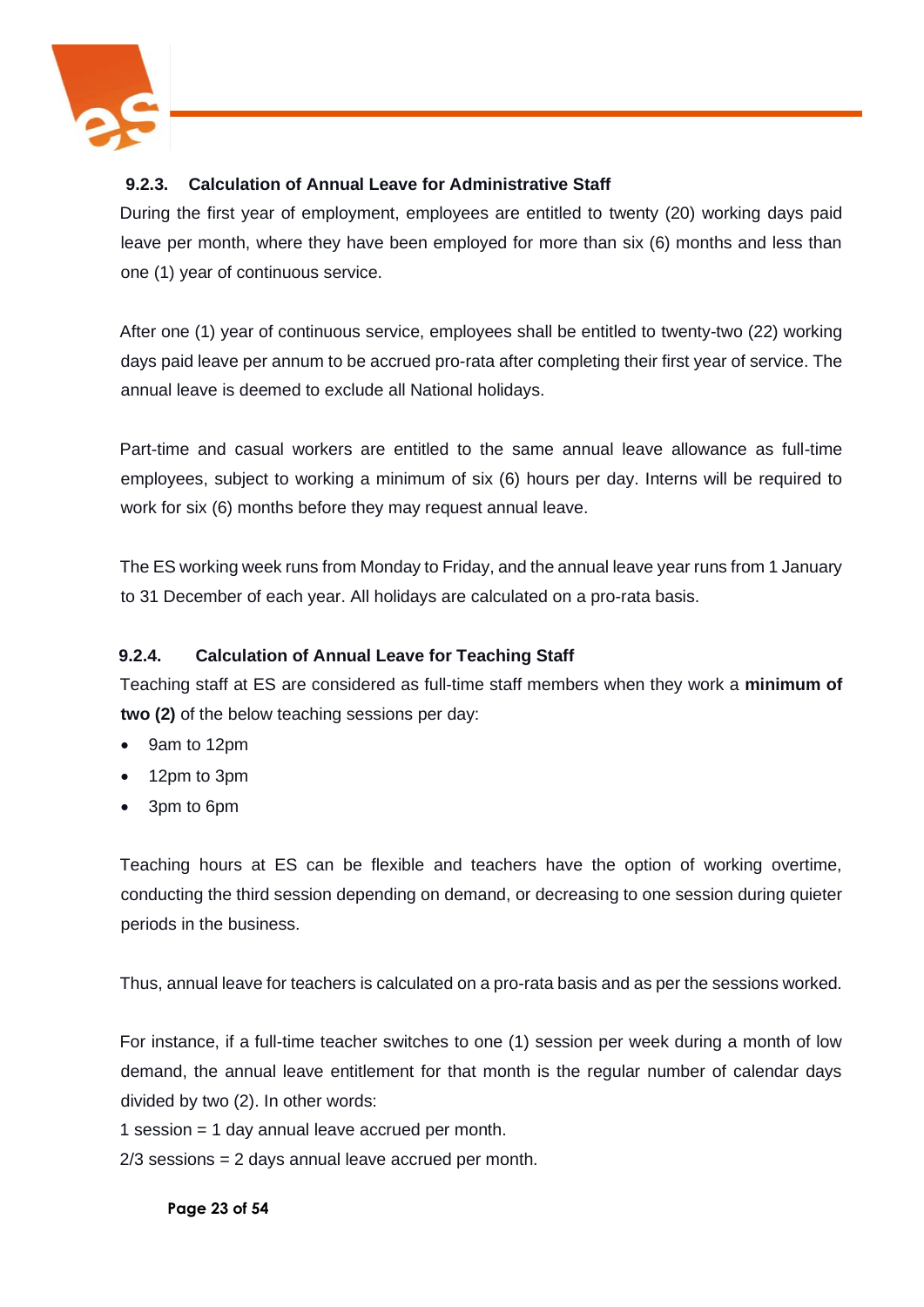

## **9.2.5. National Holiday Entitlement**

In addition to the annual leave entitlement, all staff members are entitled to paid leave during national holidays announced by the UAE's private sector. These holidays are limited to:

- Hijiri's New Year's Day (1 day)
- Gregorian's New Year's Day (1 day)
- Eid Al Fitr (End of Ramadan) (2 days)
- Eid Al Adha (3 days)
- Prophet Mohammed's birthday (1 day)
- Isra and Al Miraj (1 day)
- National day (1 day)

On exceptional circumstances where an employee is required to work on a public holiday, ES will provide that employee in respect of the days worked with either: compensatory leave (i.e., time off in lieu) together with a bonus equal to 50 per cent of his/her remuneration; or a bonus equal to 150 per cent of his/ her remuneration.

The UAE is a Muslim country, which does not observe Christian holidays and thus these dates are not included in the National holidays and must be requested as annual leave, if falling on a working day.

#### **9.2.6. Authorization of Annual Leave**

All leave forms must be requested in writing and authorized in advance, subject to the school's operational needs. The default notice period should be a minimum of twice as long as the period of leave requested. For example, one week's holiday request should be submitted at least two weeks in advance. Staff should submit a Holiday Request Form to their line manager for approval. The holiday will be agreed on a first-come, first-served basis and will be subject to operational requirements.

Academic staff will need to take leave on a rotational basis due to the nature of the job and administrative staff will need to ensure that a proper hand over of duties and tasks in progress are handed over to a colleague or respective manager.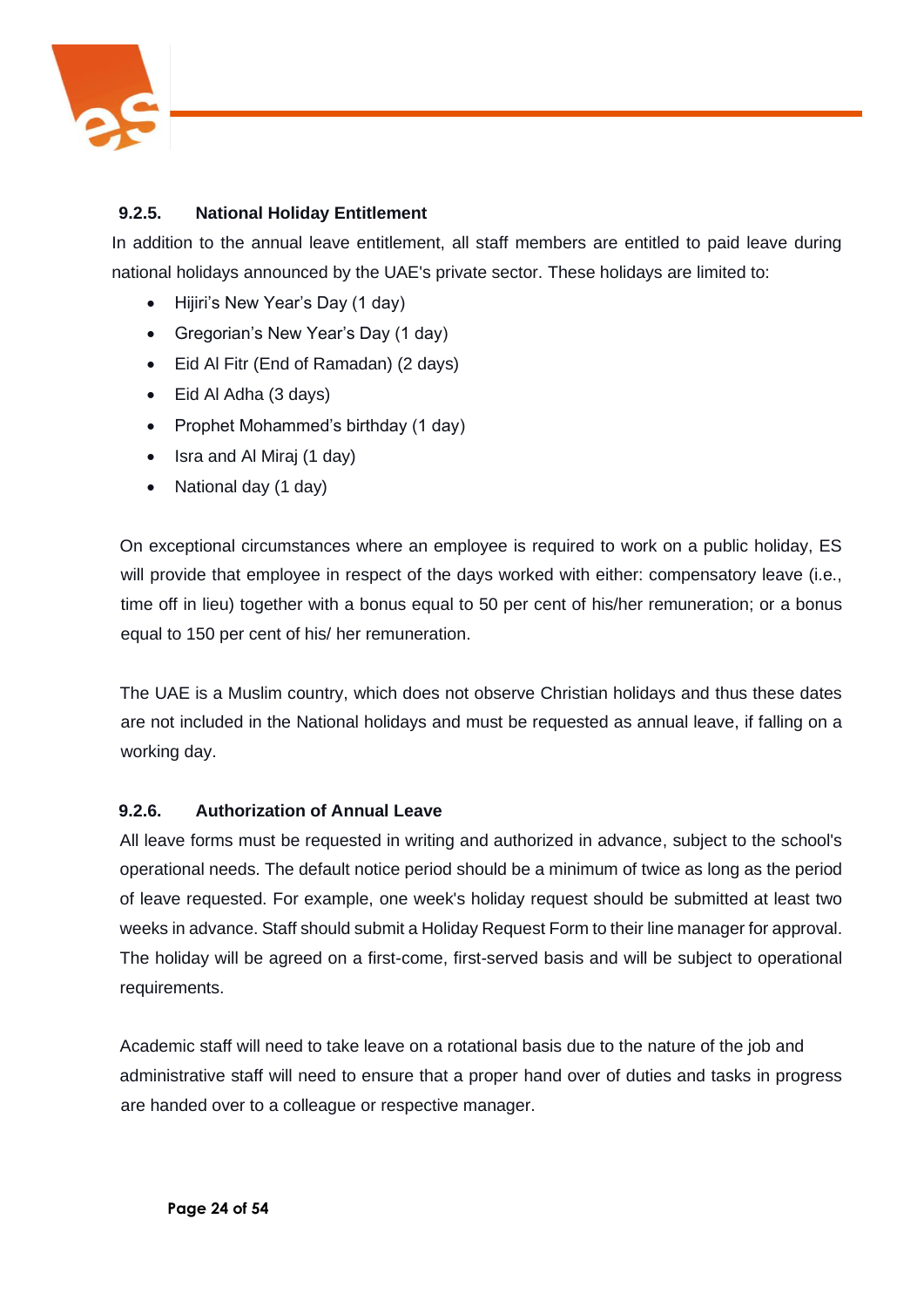

As a result of the nature of the business, there may be specific times during the year when the taking of leave is restricted, but these dates will be communicated to staff with a minimum of four (4) weeks' notice. Peak periods include, but are not limited to, July and August. Employees need to bear this in mind when planning their travels and to discuss their plans with management who will not be unreasonable in granting leave where it is possible.

## **9.2.7. Carrying Over of Annual Leave**

Employees are encouraged to take their full entitlement of annual leave each year as it is important to take a break from work. Annual leave may not be carried over into the next year unless it is necessary and approved by Management.

The maximum number of days that can be carried over by administrative staff is seven (7) days per year.

Teaching staff are not permitted to carry over leave and are encouraged to use their annual leave entitlement throughout the year.

## **9.2.8. Pay in Lieu of Annual Leave**

Employees may opt to have their leave days paid out if they have not taken them by the end of the annual year, as per clause 9.2.7. above. The amount will be calculated and paid out with the final month's salary, subject to authorization by the employee's line manager and the Director.

Furthermore, upon the termination of an Employee's service, annual leave accrued but not taken shall also be paid in lieu.

#### **9.3. Sick leave**

## **9.3.1. Purpose of the Policy**

This policy outlines the company's provisions for employees who become sick and need to be absent from work. It further specifies how sick leave will be accrued and how it may be used.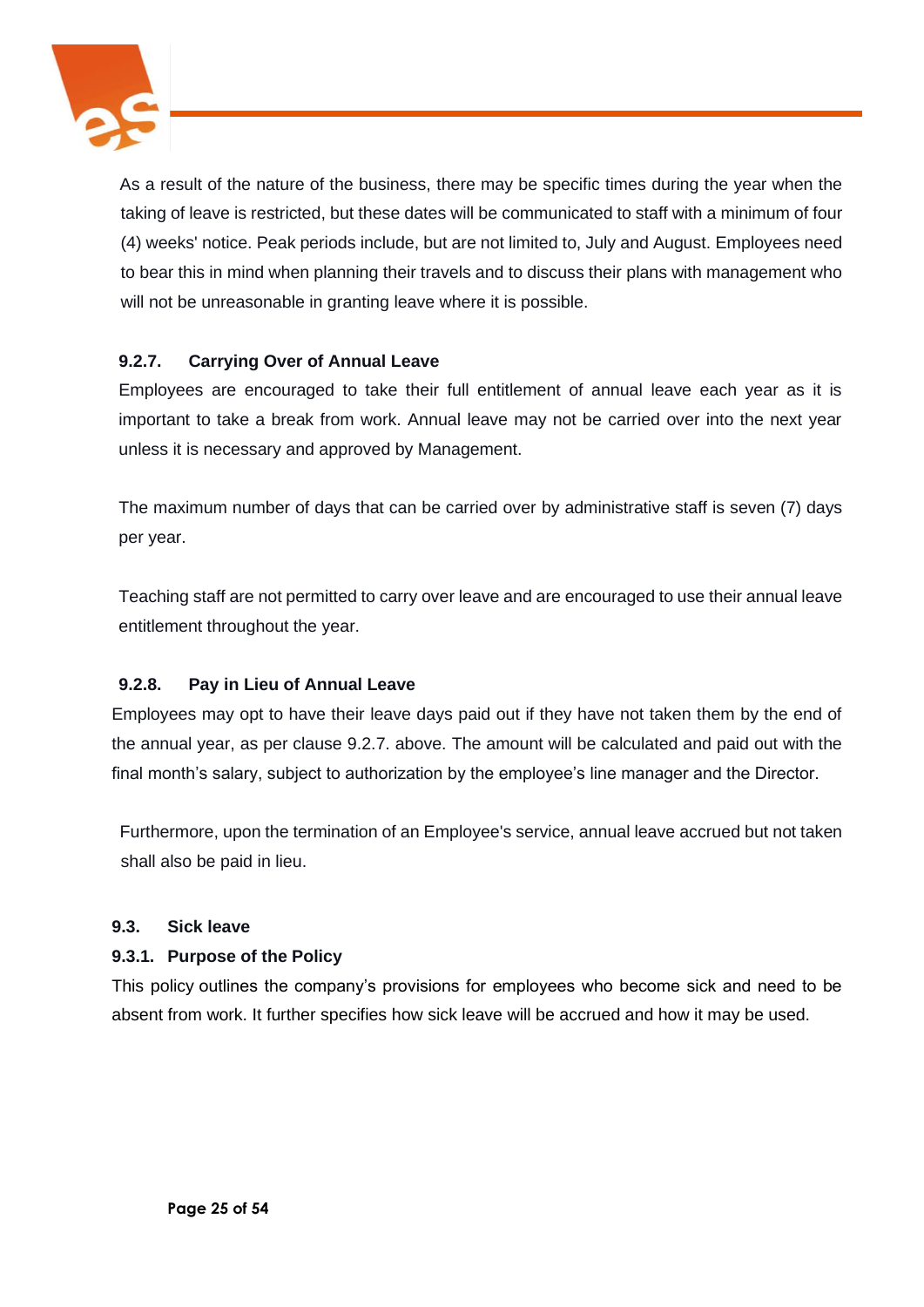

## **9.3.2. Sick Leave Entitlement**

Following a period of continuous service of three (3) months from completion of his/her probation an employee will be entitled to a maximum annual sick leave up to ninety (90) calendar days per year, based on the following calculation:

- Full remuneration for the first fifteen (15) sick calendar days.
- Half remuneration for the next thirty (30) sick calendar days; and
- No remuneration for the next forty-five (45) days.

In the event that the Employee takes more than ninety (90) calendar days sick leave in any given twelve (12) month period, the Employer reserves the right to terminate the employment contract immediately, in accordance with the UAE Labour Law.

## **9.3.3. Sick Leave Classification**

An employee may take sick leave for any of the below reasons:

- Recovering from an illness
- Recovering from a medical procedure or surgery
- Recovering from a severe injury
- Quarantine / isolation relating to COVID-19 (refer to the CV policy for more details)

An employee will not be entitled to sick leave with pay if the illness is a direct result of misconduct, including without limitation, the consumption of alcohol and/or illegal drugs.

## **9.3.4. Applying for Sick Leave**

It is the employee's responsibility to notify their direct line manager and the HR Manager as soon as possible, no later than 1.5. hours (for academic staff) and 1 hour (for admin staff) giving reasons and the expected date of return. The employee is further required to keep in regular contact with the Employer during any period of absence.

Upon return to work, the employee will need to complete a Sick Leave Form which needs to be authorized by their direct line manager and then by the HR Manager.

If an employee needs to undergo a planned procedure, a sick leave form must be completed and authorized in advance.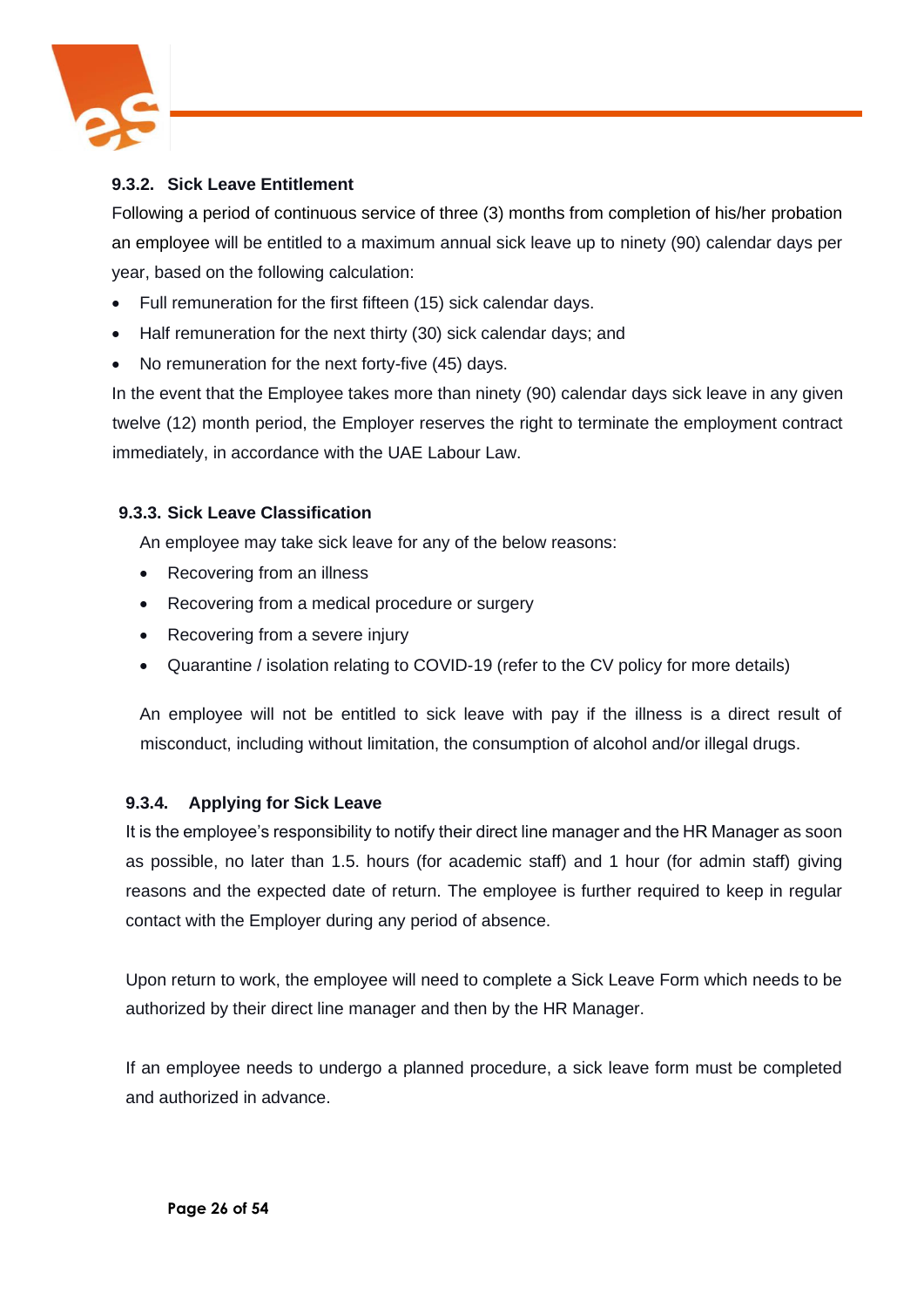

If absence from work extends beyond two (2) calendar days, the employee should obtain a medical certificate from their doctor and forward it to their manager and the HR Department. If the employee is unable to produce a medical certificate, all sick leave taken beyond two days will be treated as unpaid leave.

The Sick Leave Protocol is attached hereto as Addendum A.

## **9.3.5. Sick Leave Accrual**

Sick leave is not accrued and shall not be carried forward.

## **9.4. Maternity Leave**

## **9.4.1. Purpose of the Policy**

To provide a guideline regarding the rights and responsibilities of employees who are pregnant or have recently given birth and to guide the employer regarding maternity leave and pay.

## **9.4.2. Maternity Leave Entitlement**

Female employees are entitled to sixty (60) days maternity leave:

- The first forty-five (45) consecutive calendar days are on full pay.
- The following fifteen (15) days are on half pay.

This includes the time before or after delivery.

Pregnant employees are required to give written notice of at least fifteen (15) weeks before their due date. This should include the expected due date and planned date to commence maternity leave.

Employees will be entitled to maternity leave in the event of a stillbirth or newborn death.

## **9.4.3. Extended Maternity Leave**

A female worker who has exhausted her maternity leave may be absent from work without pay for a maximum period of 100 consecutive or non-consecutive days. If such absence is due to an illness preventing her from resuming her work, a medical certificate issued by a duly authorized medical institution or authenticated by the competent health authority confirming that the illness results from pregnancy or delivery shall document such illness. The leave provided for in the preceding two paragraphs shall not be deducted from other leave periods.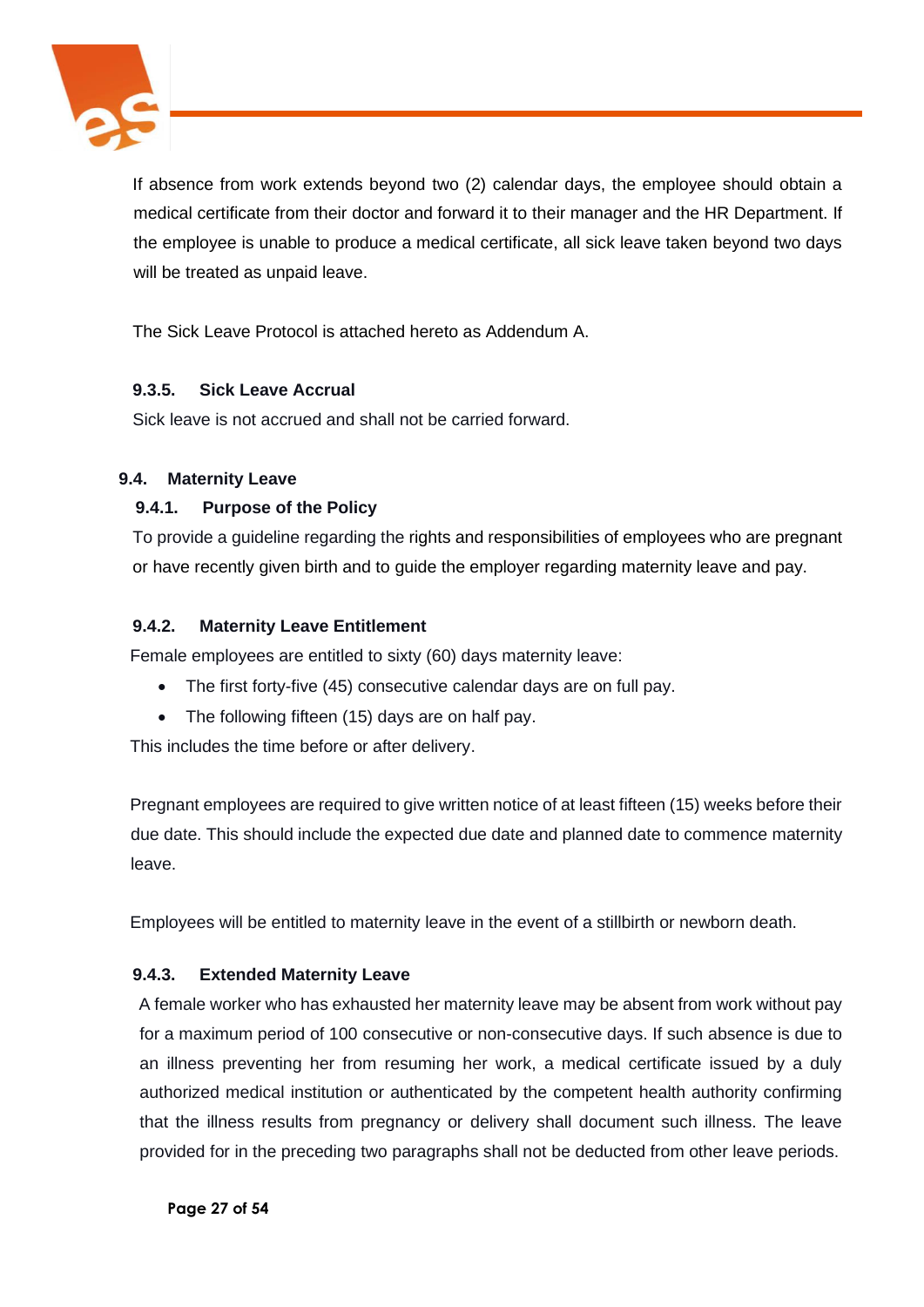

## **9.4.4. Calculation of Maternity Leave**

Maternity leave pay is calculated on gross salary, inclusive of basic salary and allowances. Maternity leave is calculated based on calendar days (not working days), which means that weekends are included as part of the allowance

## **9.4.5. Feeding Breaks upon Return to Work**

During the 18 months following her delivery, a female worker nursing her child shall, in addition to any prescribed rest period, be entitled to two additional breaks each day for this purpose, neither of which shall exceed half an hour. These two extra breaks shall be considered part of the working hours and shall not result in reduction of remuneration.

## **9.4.6. Flexible Working after Maternity Leave**

If an employee wants to make changes to her working patterns upon returning to work, she should write to her reporting line manager with her proposals as far in advance of her return date as possible. All requests for a part-time job or other flexible working arrangements will be considered in line with the operational requirements of ES.

## **9.5. Parental Leave**

A female employee shall be entitled to an additional five (5) days parental leave, to be taken within six months from the birth date of the child.

A male employee shall be entitled to five (5) days parental leave, to be taken within six months from the birth date of the child.

## **9.6. Time off for Dependents Leave**

All employees are entitled to 'time off for dependents', which is a reasonable amount of unpaid leave to deal with emergencies involving a dependent. This does not include planned time off or time off for long-term care for a dependent. A 'dependent' can be a spouse, partner, child, parent, household member (but who is not their tenant, lodger, boarder, or employee) or anyone who depends upon the employee for care. 'Time off for dependents' includes bereavement leave, which is explained further below.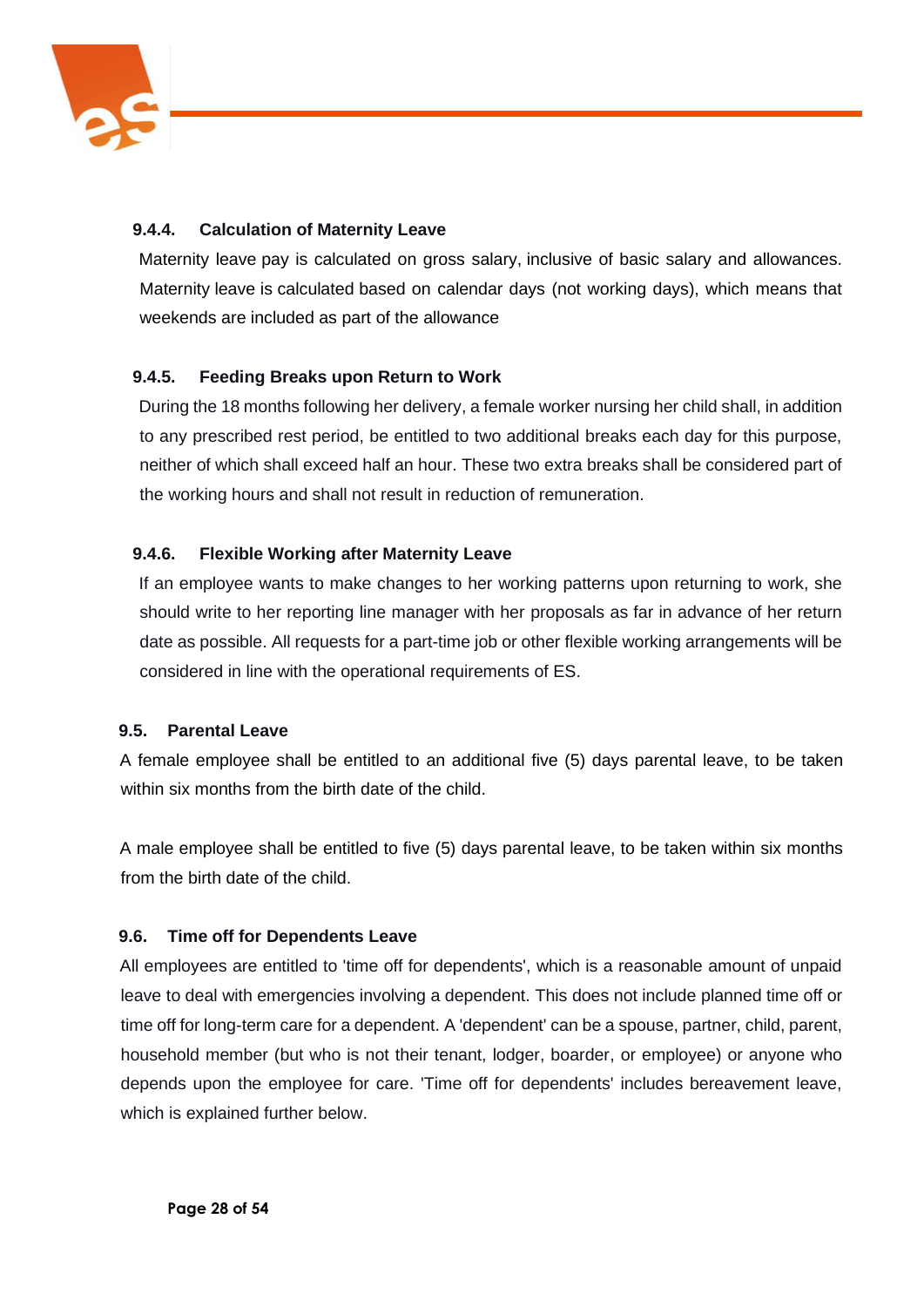

An employee should notify their reporting line manager of the need to take leave as soon as possible or, at latest, on the first day of absence.

## **9.7. Bereavement / Compassionate Leave**

Bereavement leave allows employees time off to deal with personal distress which is usually related to the death or critical illness of a member of the employee's family.

Employees are entitled to:

- Five (5) paid days for the death of a spouse.
- Three (3) paid days for the death of a parent, child, sibling, grandchild, or grandparent.

An employee should notify their reporting line manager of their need to take leave as soon as possible or, at latest, on the first day of absence. In exceptional circumstances, applications for leave will be considered after the first day of absence, at the discretion of management. Regular progress discussions will take place between the line manager and the bereaved employee while on leave and when back in the workplace.

An employee with any concerns about the grieving process impacting their work performance should discuss this in confidence with the Human Resources Manager.

#### **10. COVID-19 POLICY**

## **10.1. Purpose of the Policy**

The purpose of this policy is to put clear guidelines in place for managing the introduction and spread of COVID-19 within the school, and to ensure the safety of students and school staff while in the premises.

#### **10.2. Process**

#### **10.2.1. Suspected Case**

If a student/teacher/staff begins to show symptoms of COVID-19 while at school, they must get isolated instantly and they will be referred to the hospital to take the necessary action. The patient should not return to school until the PCR result is obtained.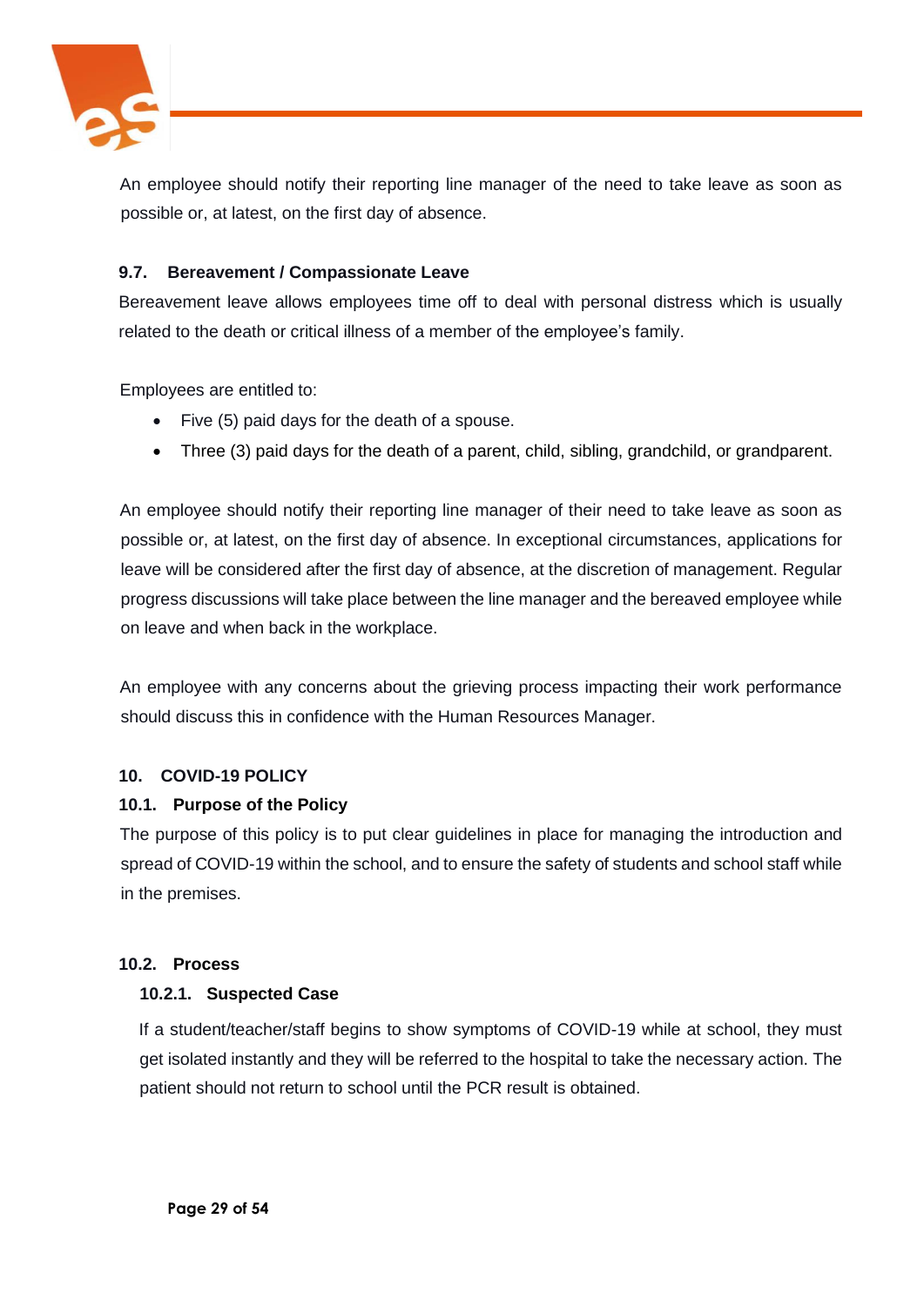

If the result is negative and there is a clinical assessment of a probable COVID-19 case, the patient should complete a 10-day quarantine. If the result is negative and there is no clinical assessment for a probable case, the student/teacher/staff can resume schooling so long as they are symptom-free.

If the result is positive, the traced contacts of the patient, including teachers along with the classmates of a student, or colleagues are all **considered close contacts** (Anyone who spent more than 15 minutes in a proximity of 2 meters with the positive case, from the day of symptoms onset, or the day of the positive PCR test). They should all commence the 7-day quarantine counted from two (2) days prior to the positive test, or from the day of the onset of symptoms if ascertained by the clinician.

Teachers will remove from class ANY student showing flu symptoms and the student will not be able to return to class until he/she provides a negative COVID-19 test result.

Please also refer to the company's COVID policy.

## **10.2.2. COVID-19 related sick leave**

An employee who is identified as a close contact of a student or other member of staff will be allowed to use their sick leave for the period of quarantine. If the employee is capable of working from home, which includes teaching online, the quarantine period will be deemed normal working days and not sick leave.

An employee who is required to quarantine as a result of close contact with a positive case outside of the school will be required to take unpaid leave for the full quarantine period, unless he or she is capable of working from home during isolation. Again, this includes the possibility of teaching online, where possible.

## **10.3. Classes and Lessons**

If a student tests positive of COVID-19, everyone in the classroom must commence a 10-day quarantine period, counted from the last day the group was in contact with the individual who tested positive.

#### *How will this affect student lessons?*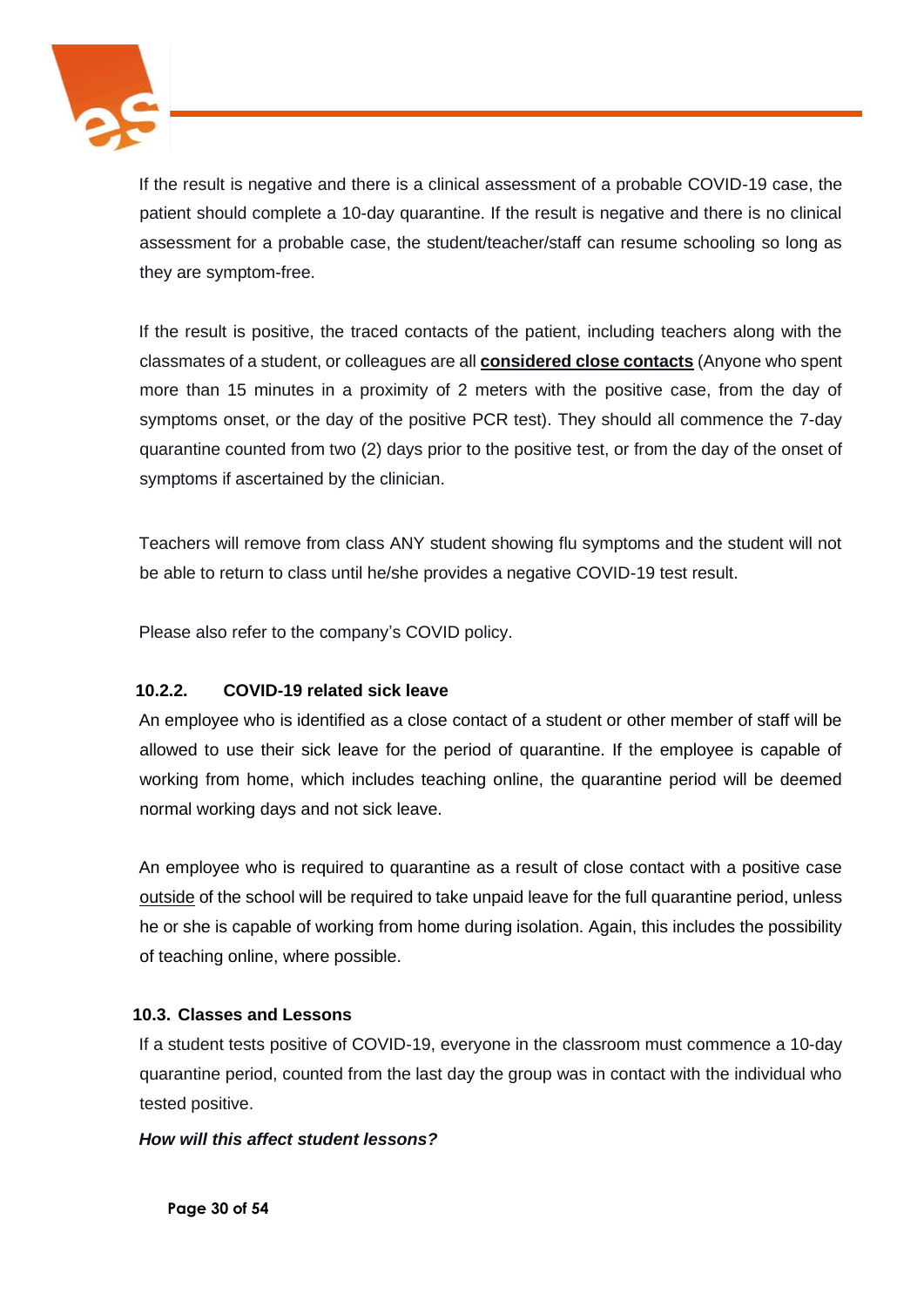

- Students who develop symptoms and become sick with the virus can pause their courses until fully recovered.
- Quarantined students unaffected by the virus are expected to continue with their studies online as normal for the entire quarantine period, classes will not be put on hold.
- Students wishing to take a holiday break during this period must refer to the terms and conditions of the school<https://esdubai.com/terms-and-conditions/>
- Cancellations due to Covid-19 quarantine are NOT permitted

## **10.4. Returning from Quarantine or Isolation**

Upon returning from quarantine for being an identified close contact, a negative PCR test will need to be presented to the HR Department.

Upon returning from isolation after testing positive for COVID-19, an isolation certificate will need to be presented to the HR Department.

## **10.5. COVID-19 Vaccination or PCR Testing**

All employees are required to provide proof that they have been vaccinated against COVID-19. Should an employee opt not to vaccinate, he/she will be required to take a PCR test every seven (7) days and submit it to the HR Office. This is applicable to all staff, regardless of whether they are working at the school or at home. Non-vaccinated staff who do not take the PCR test every seven (7) days, without a valid medical reason for opting not to vaccinate, will be in violation of UAE Health Authority regulations and this will directly affect the company's license to trade. As a result, failure to comply with these regulations will leave the company with no option but to implement severe consequences which could lead to dismissal.

Staff who cannot take the vaccine for medical reasons must provide a medical certificate from their doctor indicating that they are ineligible for taking the vaccine and stating the reasons for this.

Non-vaccinated staff (without a medical reason) who test positive or are a close contact will be required to take Annual Leave during their isolation period.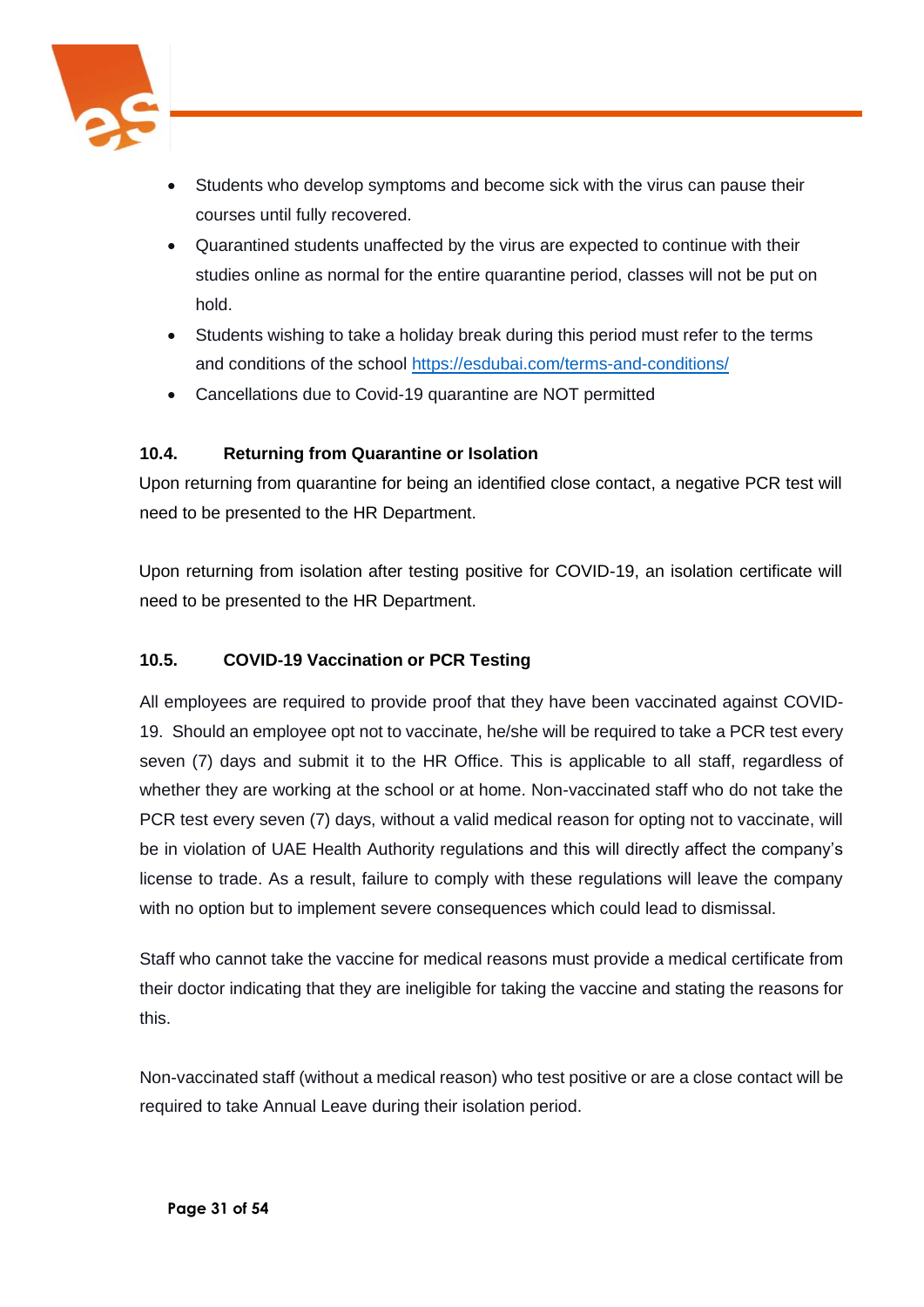

Employees are urged to call their line Manager or HR Manager before coming in to work if they are feeling unwell and displaying any COVID-related symptoms.

## **11. MANAGING EMPLOYEE PERFORMANCE**

ES has several policies to assess and manage employee performance including performance appraisals, absences, disciplinary and capability procedures.

## **11.1. Performance Appraisal Policy**

#### **11.1.1. Introduction**

ES is committed to helping every employee to reach their potential and achieve personal goals, which will, in turn, assist the company to achieve its objectives

## **11.1.2. Purpose**

Performance appraisals are conducted to track and measure one's performance against their job description and Key Performance Indicators (KPI's). The appraisal process aims to improve the effectiveness of the organisation by achieving a well-motivated and competent workforce.

#### **11.1.3. Process**

Appraisal is an ongoing process with an annual formal progress review meeting. The first appraisal is conducted after the six (6) months' probation period and then every year thereafter. The appraisal discussion is a two-way communication exercise to ensure that both the needs of the individual and of the organisation are being met. The appraisal discussion will review the previous year's achievement and will set an agreed Personal Development Plan for the coming year.

The following principles will apply:

- All directly employed employees who have completed their probationary period are required to participate in the appraisal process.
- The appraisal process will provide management with valuable data to assist succession planning.
- The appraisal process will be a fair and equitable process
- Performance appraisals will be arranged by the line manager.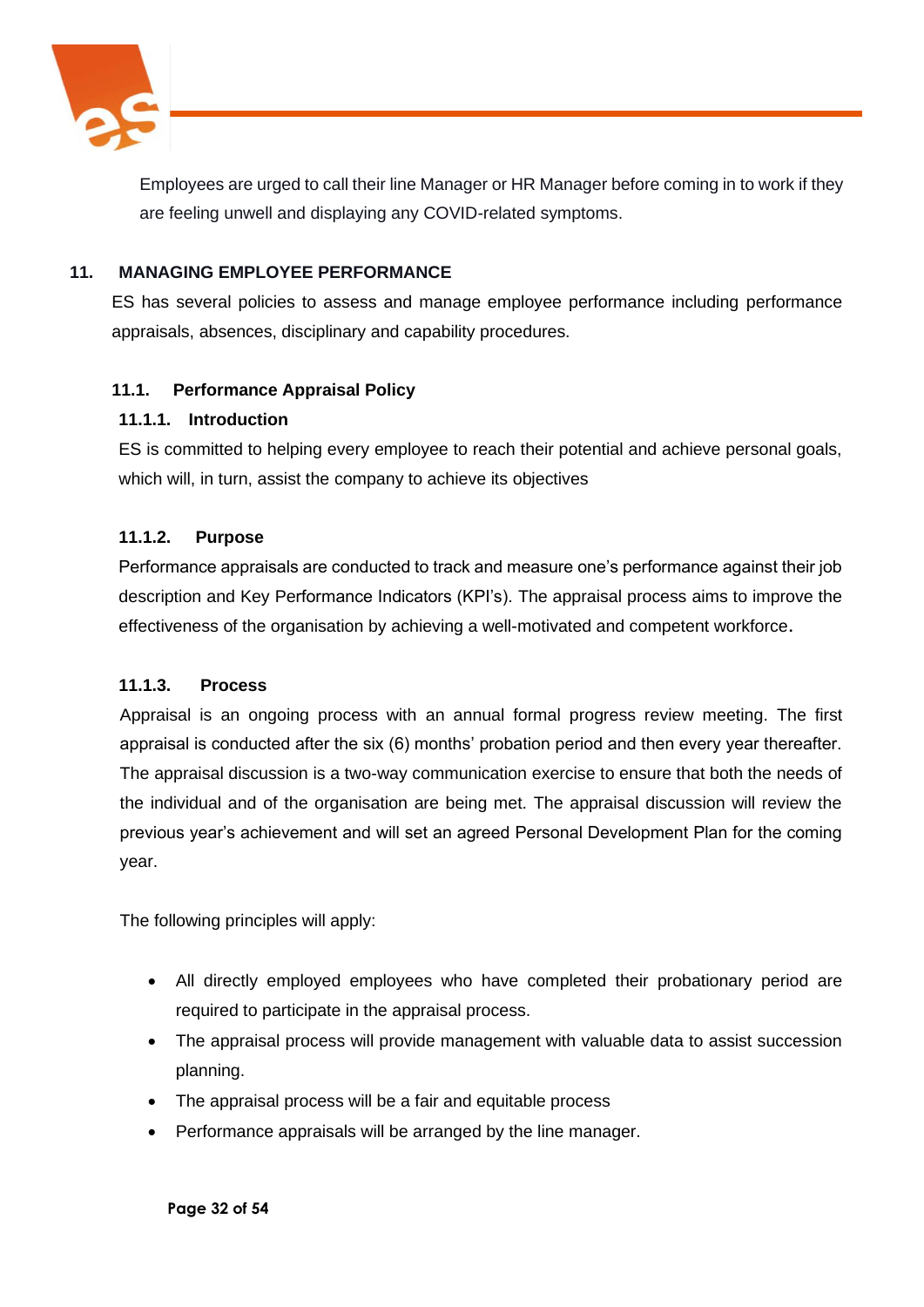

- A time and venue will be advised at least one week before the meeting takes place.
- Line managers are encouraged to provide the opportunity for an additional 6-month verbal appraisal review, mid-year, and other informal reviews as necessary throughout the year.
- The discussion will be held in private.
- Information shared during the appraisal will be shared only with senior management.
- The exception is training needs, which will be provided to the HR administrator for action.
- Confidentiality will be respected.
- All appraisal documents should be issued to both parties prior to the discussion to allow time for both parties to reflect and prepare. These will provide a framework and focus for the discussion.

## **11.1.4. The Appraisal Discussion**

- The appraisal discussion will allow both parties to reflect and comment on the previous year's achievements.
- The appraiser is accountable for giving the employee constructive, timely and honest appraisals of their performance, which should take into account both the goals of the organization and of the individual.
- The discussion should be a positive and constructive dialogue and will focus on assisting the appraisee to acquire the relevant knowledge, skills, and competencies to perform his/her current role to the best of his/her abilities.
- The appropriate forms will be completed and signed by both parties.
- The appraisee will be given the opportunity to note any comments that he/she does not agree with and complete a self-assessment.
- The appraisee and line manager should agree on a Personal Development Plan for the following year. This will reflect the appraisee's aspirations and the organization's requirements and should align personal and organizational goals.
- The organization and the line manager will support the individual to achieve these goals during the forthcoming year. Any training needs, future training requirements, planned qualifications, development opportunities and career planning should be discussed in the light of the Personal Development Plan.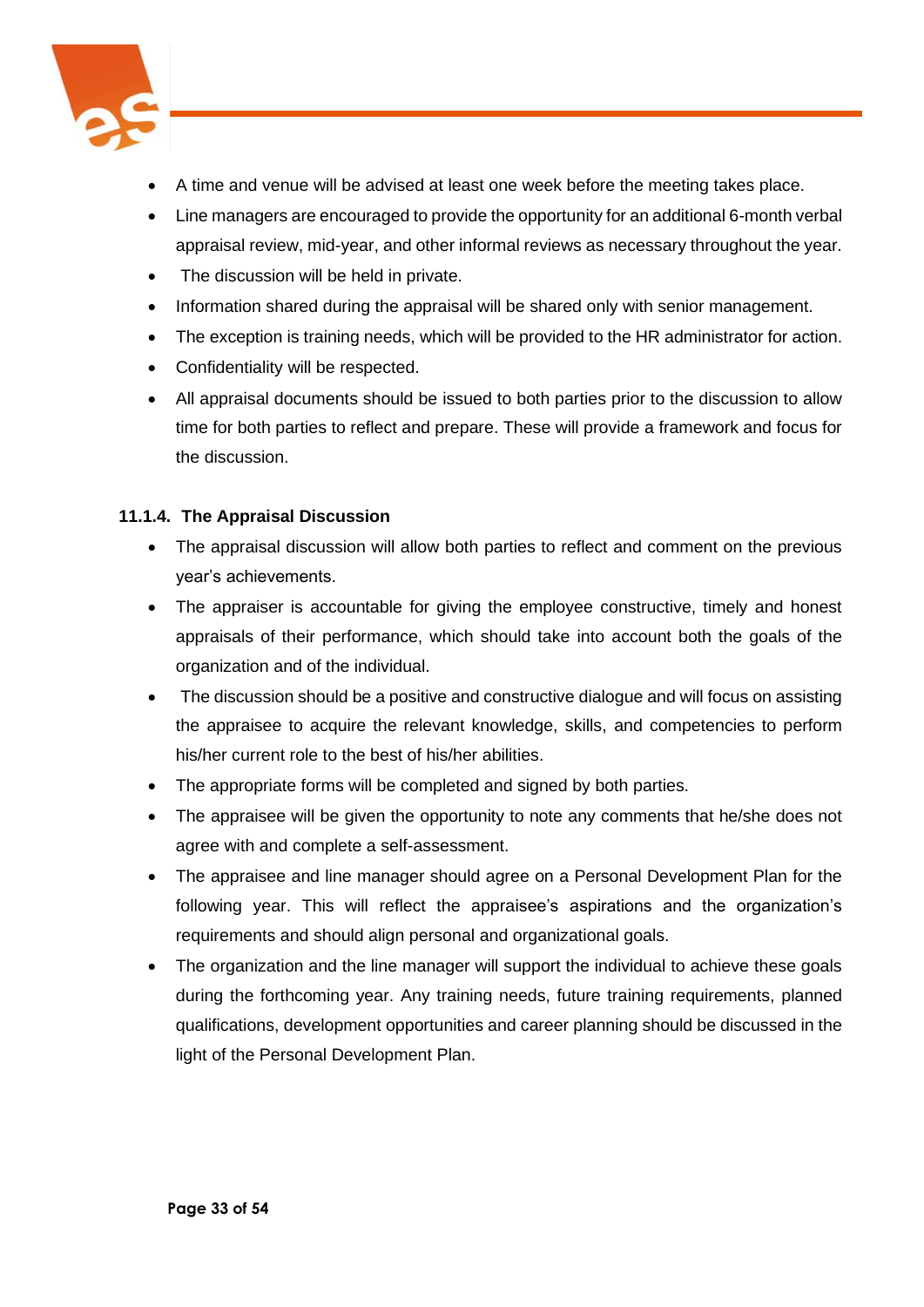

#### **12. DISCIPLINARY CODE**

It is important for a company to have a disciplinary code in place so that all employees understand what is expected of them and for them to work safely and lawfully. Disciplinary procedures are necessary so that employees who breach the ES code of conduct are treated reasonably, consistently, and fairly. Disciplinary procedure will be used only when necessary and as a last resort. Where possible, informal, formal counselling or other good management practice will be used to resolve matters. The procedure is intended to be positive rather than punitive but takes cognizance of the fact that sanctions may have to be applied in some circumstances.

An employee can discuss any part of this policy with the HR Manager or their line manager, who can help clarify an employee's rights as well as give guidance and support. Every individual has the right to be accompanied by a colleague at any point during the disciplinary process.

## **12.1.What warrants disciplinary action?**

Misconduct and gross misconduct both warrant disciplinary action. Some examples of offences and possible corrective action can be seen as per Addendum B.

## **12.1.1. Examples of Minor Misconduct**

Below are some examples of misconduct which may warrant either a verbal warning or a first written warning. It is, however, stressed that this list is not exhaustive and that on all occasions a full and proper investigation must take place prior to the issue of a warning.

- Persistent lateness and poor timekeeping
- Absence from work, including unauthorized absence, without valid reason, notification, or authorization
- Abuse of sick leave
- Failure to work in accordance with prescribed procedures
- Private work during working hours
- Incompetence
- Failure to observe company regulations and procedures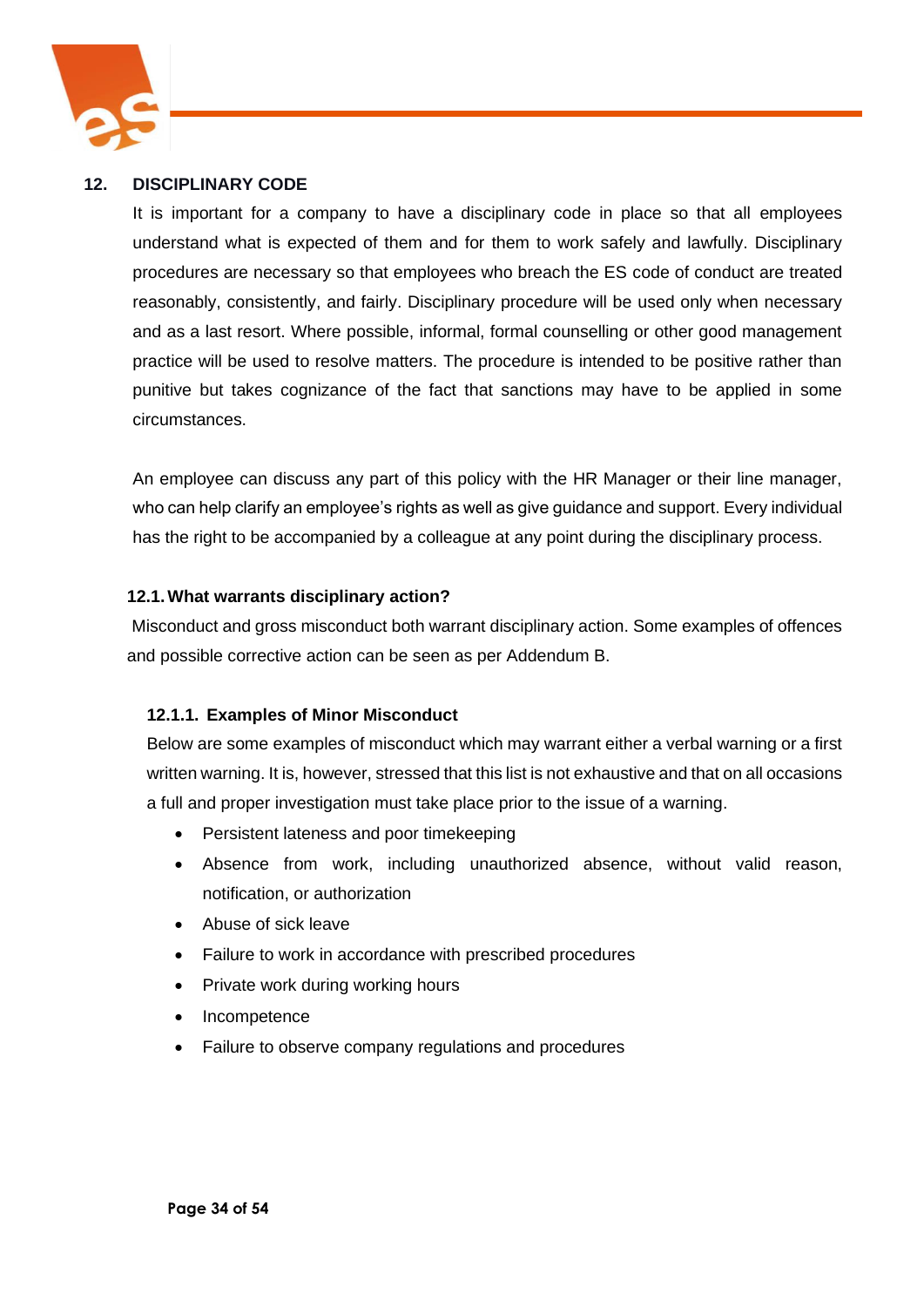

## **12.1.2. Examples of Gross Misconduct**

Listed below are some examples of gross misconduct which are considered severe enough to result in a fundamental breach of trust and confidence between the employee and the company. Gross misconduct may warrant suspension, a final warning, demotion, or dismissal. This list is not exhaustive, and, on all occasions, a full investigation will take place prior to the issuing of a sanction:

- Theft, including unauthorized possession of Company property
- Breaches of confidentiality, prejudicial to the interest of ES Training
- Being unfit for duty because of the misuse/consumption of drugs or alcohol.
- Refusal to carry out a management instruction which is within the individual's capabilities, and which would be seen to be in the interests of the company
- Insulting behaviour / Insubordination
- Breach of confidentiality / security procedures
- Physical assault, breach of the peace or verbal abuse
- False declaration of qualifications or professional registration
- Failure to observe company rules, regulations, or procedures particularly with regards to safeguarding.
- Willful damage of property at work
- Incompetence or failure to apply sound professional judgement
- Unlawful discrimination, bullying or harassment
- Bringing the organization into serious disrepute
- Deliberately accessing internet sites containing pornographic, offensive or obscene material.
- Bribery / corruption / accepting money or other consideration for performing work, to favour anyone else at the company's expense
- Intimidation

## **12.2. Counselling**

Counselling may be used as an alternative or in addition to a disciplinary sanction, as an attempt to correct a situation and prevent it from getting worse. Where improvement is required, the employee must be given clear guidelines as to:

- what is expected in terms of improving shortcomings in conduct.
- the time scales for improvement.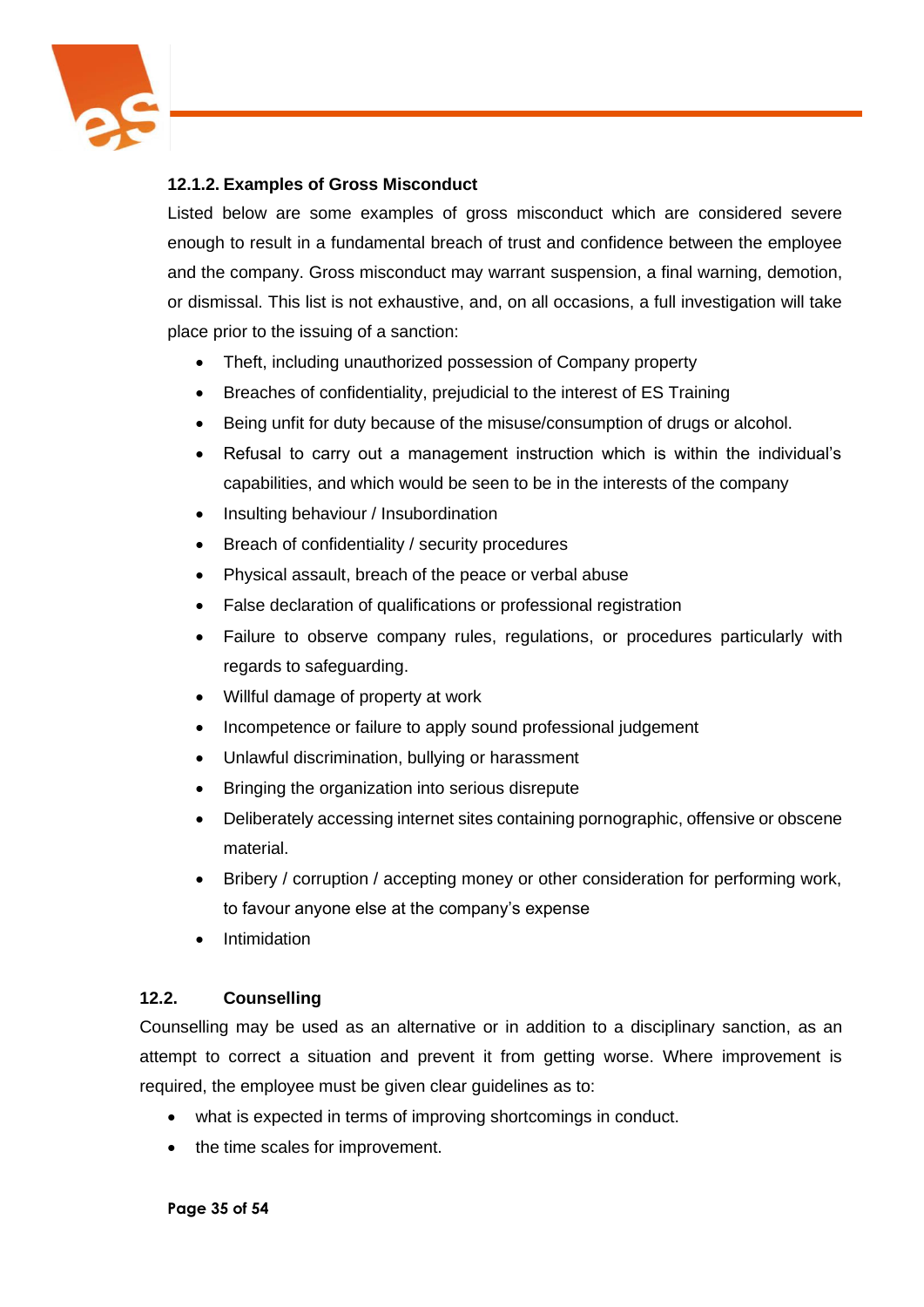

when this will be reviewed.

The employee must also be told, where appropriate, that failure to improve may result in formal or further disciplinary action.

A record of the counselling should be given to the employee and a copy retained in their personnel file. Any counselling or training should be followed up and improvements recognised and recorded. Once the counselling or training objectives have been met, the record of the counselling or training will be retained on the employee's file.

If, during counselling, it becomes clear that the matter is more serious, then the discussion should be adjourned, and pursued or continued under the formal disciplinary procedure.

## **12.3. Procedure for Formal Investigation**

Formal objective investigations will be carried out by the HR Department before deciding whether to proceed with a disciplinary hearing. Other members of staff may be called upon to assist with the investigation. All the relevant facts will be gathered promptly as soon as is practicable after the incident. Statements will be taken from the employee and any other witnesses at the earliest opportunity. Any physical evidence should be preserved and/or photographed if reasonable to do so.

If it is decided to proceed with a disciplinary hearing, a formal charge will be recorded and communicated to the accused in writing. The accused will be notified of the date, time and venue of the disciplinary enquiry and will be advised that he/she will be given a chance to state their case and present witnesses, if necessary. The accused will be given sufficient time to prepare for the enquiry.

## **12.4. Disciplinary Hearing**

A non-biased and relevant chairperson will be selected to chair the disciplinary enquiry. The HR Representative will also be present in the hearing.

The complainant will be given the first opportunity to make a statement and present supporting evidence. He/she will also be allowed to call upon witnesses, where required. The chairperson and the accused will both have the opportunity to question the complainant and the witnesses.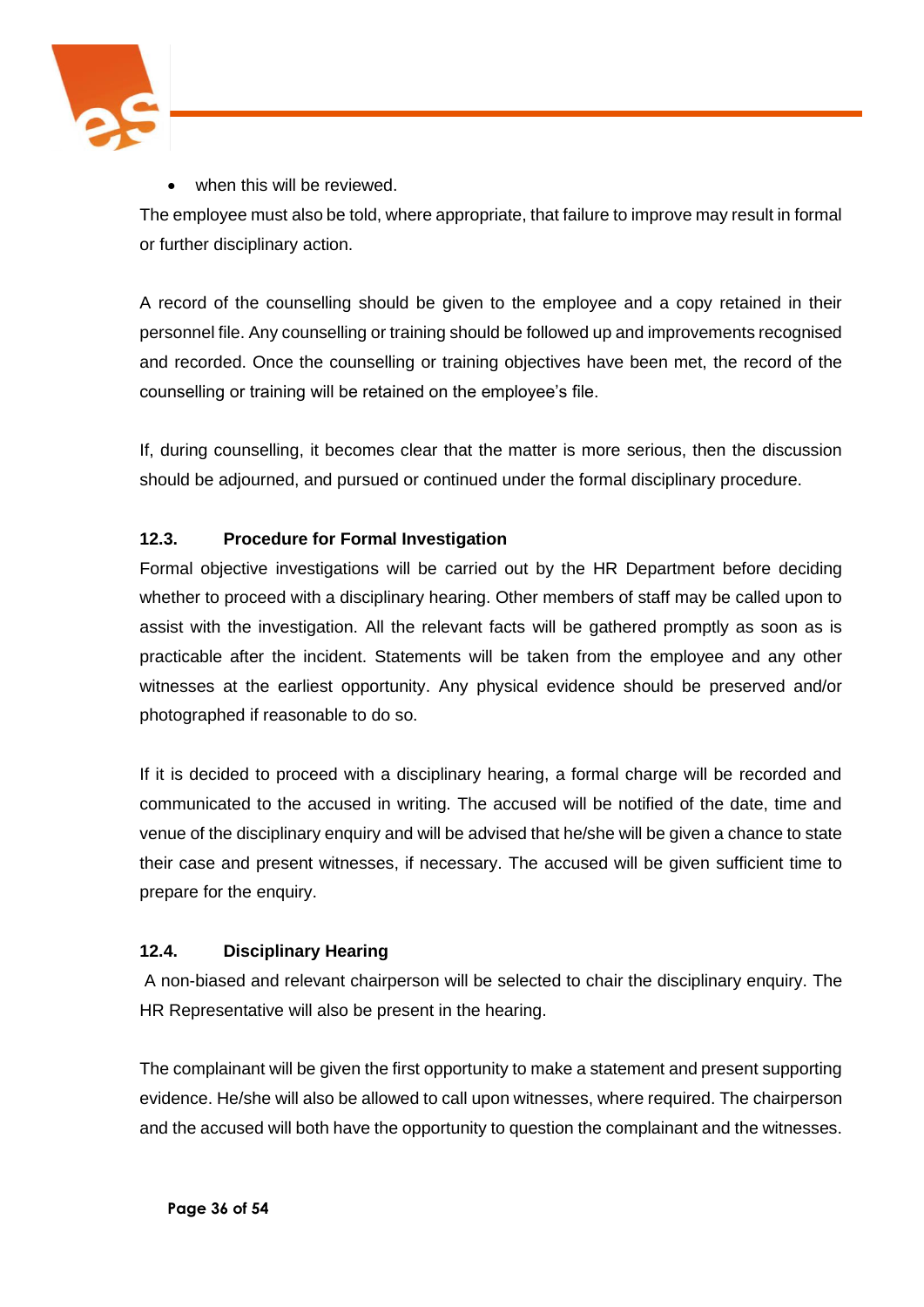

Thereafter the accused will be afforded the opportunity to make a statement, present evidence and call upon witnesses, if required. The chairperson and complainant will be given the chance to cross-question the accused and the witnesses.

Following the full presentation of the facts, the meeting should be adjourned, and everyone would leave the room except the chairperson, the complainant, and the HR Representative. They will discuss the case and decide which on one of the following options:

- To adjourn the meeting to further investigate any new evidence or information which has been presented or come to light during the meeting
- Take no further action against the employee, i.e., find the accused to be not guilty
- If guilty, an appropriate sanction will be decided on.

All parties should be brought back, and informed as to which option has been chosen. The outcome of the hearing is to be recorded and communicated to the accused employee. He/she must also be advised of the right to appeal this outcome.

## **12.5. Suspension**

An employee may be placed on paid or unpaid suspension, depending on the severity of the alleged misconduct, and supporting evidence. The employee is to be advised of his/her suspension in writing.

## **12.6. Warnings**

## **12.6.1. Verbal Warning**

A verbal warning is appropriate when it is necessary for the manager in charge to take action against an employee for any minor failing or minor misconduct where it is a first act of misconduct where there are no other active written warnings on record.

## **12.6.2. First Written Warning**

A first written warning is appropriate when:

- A verbal warning has not been heeded and the misconduct is either repeated or performance has not improved as previously agreed
- A more serious offence occurs for which a written warning is more appropriate.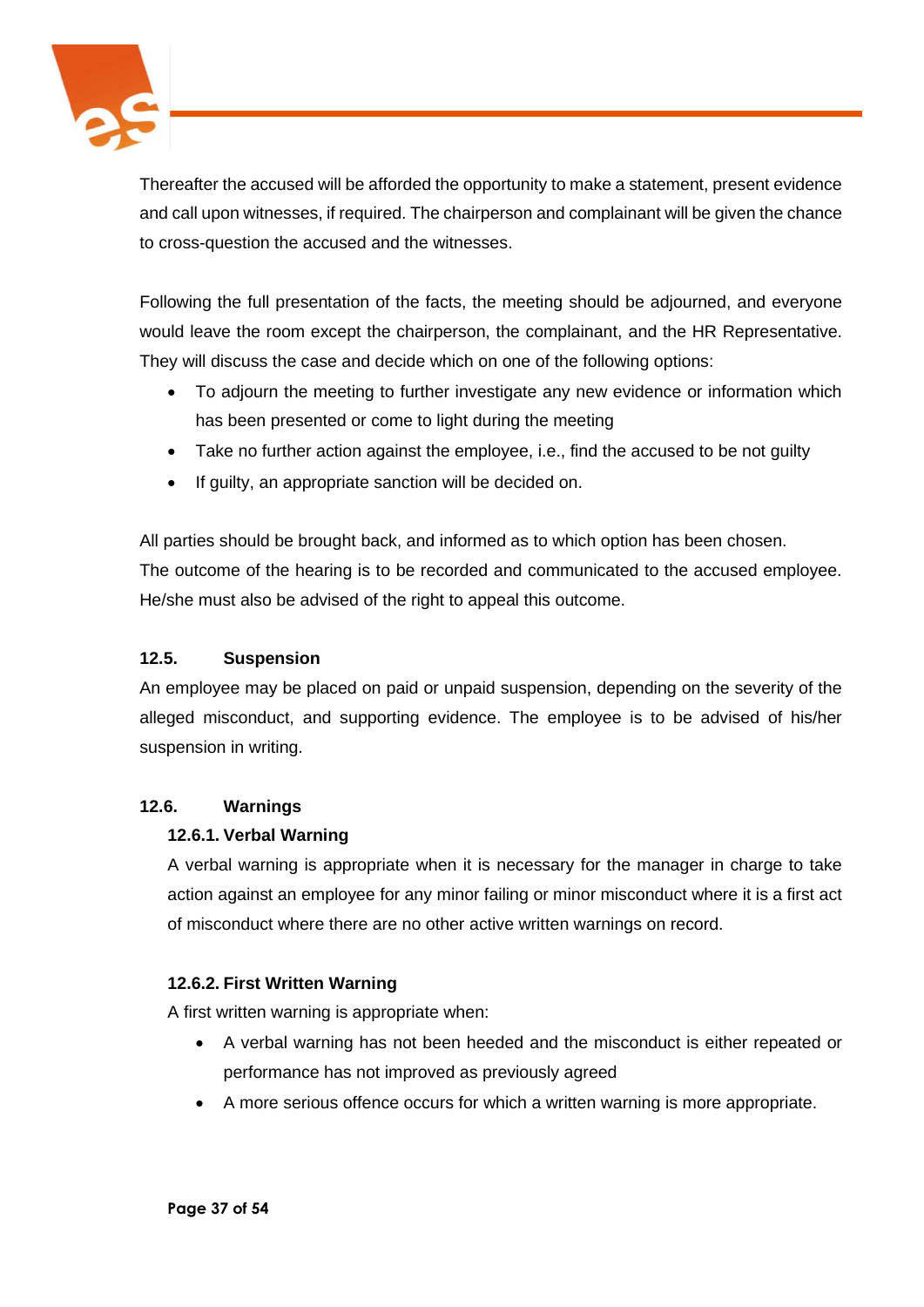

The recurrence or accumulation of offences, if left, will lead to more severe disciplinary action.

## **12.6.3. Second Written Warning**

- A second written warning is appropriate when a first written warning has not been heeded and the misconduct is either repeated or performance has not improved as previously agreed.
- The recurrence or accumulation of offences, if left, will lead to more severe disciplinary action.

## **12.6.4. Final Severe Warning**

A final written warning is appropriate when:

- The offence is of a serious nature, falling just short of justifying dismissal
- An employee persists in the misconduct which previously warranted a lesser warning
- Misconduct where there is already an active written warning on your record which may be for a different misconduct

## **12.6.5. Validity of Warnings**

Warnings issued to employees shall be deemed to have expired after the following periods of time and shall not be taken into account for the purpose of any subsequent disciplinary action. However, details of the sanctions will remain on the employee's personnel record

- Verbal Warnings: 6 months
- First Written Warnings: 12 months
- Final Written Warnings: 12 months (or as agreed and recorded at the hearing)

## **12.7. Demotion**

This action is appropriate when:

- Previous attempts, via the disciplinary procedure, to rectify a problem have failed and this is a final attempt to solve a problem without having to dismiss an employee.
- An employee is considered by the Manager of the department to be incompetent or otherwise unfit to fulfil the duties for which he is employed but where dismissal is not thought to be appropriate.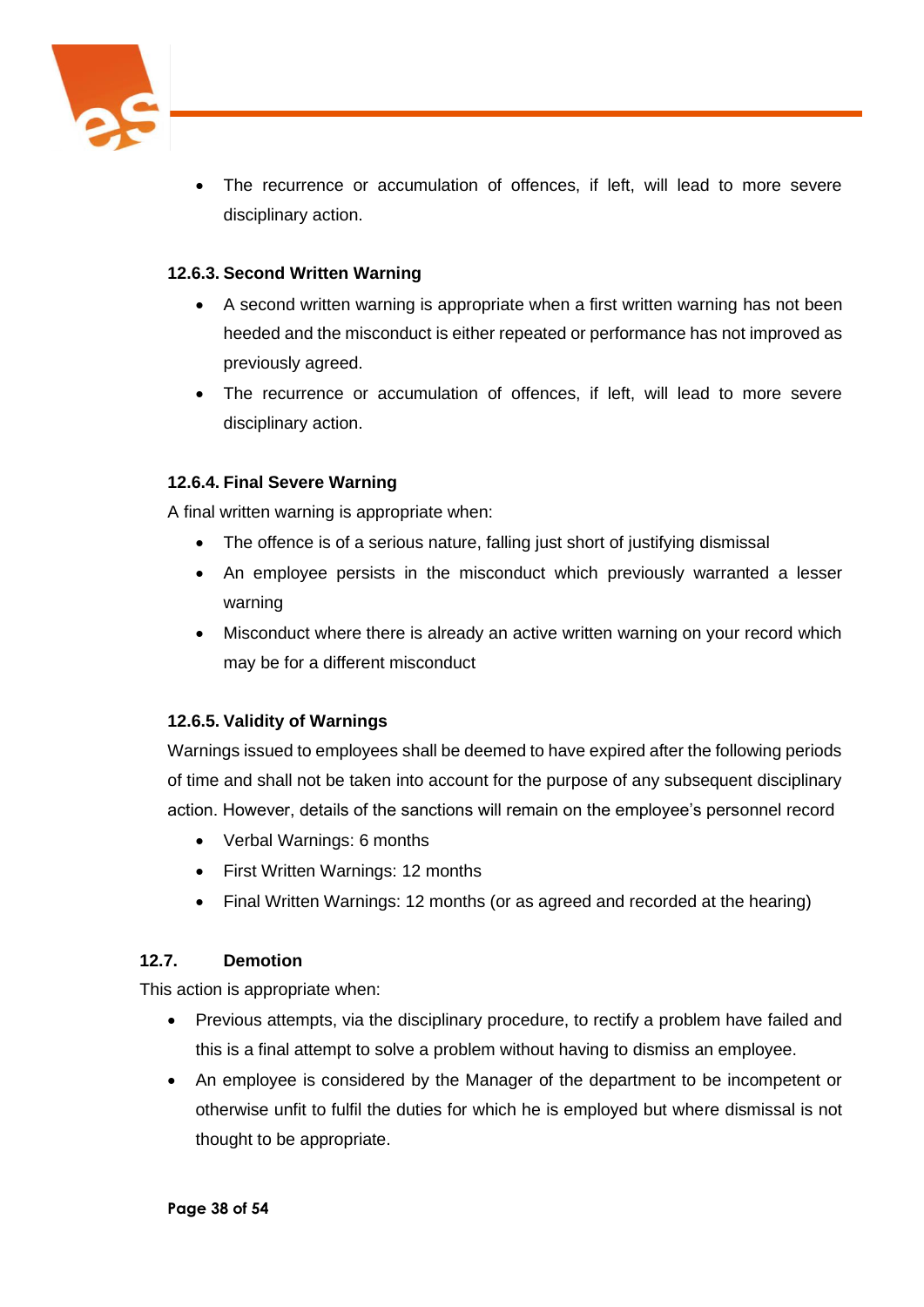

The company is in financial difficulty and the employee agrees to stay on at a lower level.

## **12.8. Dismissal**

Dismissal is appropriate when:

- An employee commits a gross misconduct and it the outcome of a disciplinary hearing.
- An employee's misconduct has persisted, exhausting all other lines of disciplinary procedure.

## **12.9. Appeals**

Every employee has the right to appeal against the outcome of a disciplinary hearing. The basis of an appeal should normally relate to one of the following areas:

- The company's disciplinary procedure has not been followed correctly.
- The outcome of the disciplinary action was inappropriate.
- The need for disciplinary action was not warranted.
- New information regarding disciplinary action has arisen.

An appeal should be put in writing to the HR Department. The letter should contain the grounds for appeal and should be lodged within 5 days of receipt of the warning or dismissal letter. An appeal meeting will be arranged within 20 working days of receipt of the appeal letter.

#### **13. GRIEVANCES**

#### **13.1. Introduction**

A grievance is a concern, problem, or complaint that an employee has relating to his/her employment or against a fellow colleague. Employees have a right to raise grievances, and the purpose of this policy is to enable all grievances to be settled fairly, consistently, quickly, and informally, where possible. The objects and purposes of the Grievance Procedure will only be achieved if it functions effectively and is properly utilized. In light of the above, ES is committed to ensuring that:

- Employees are aware of the opportunity to express grievances.
- Employees feel free to express their grievances without the fear of victimization or intimidation or prejudice to their employment relationship.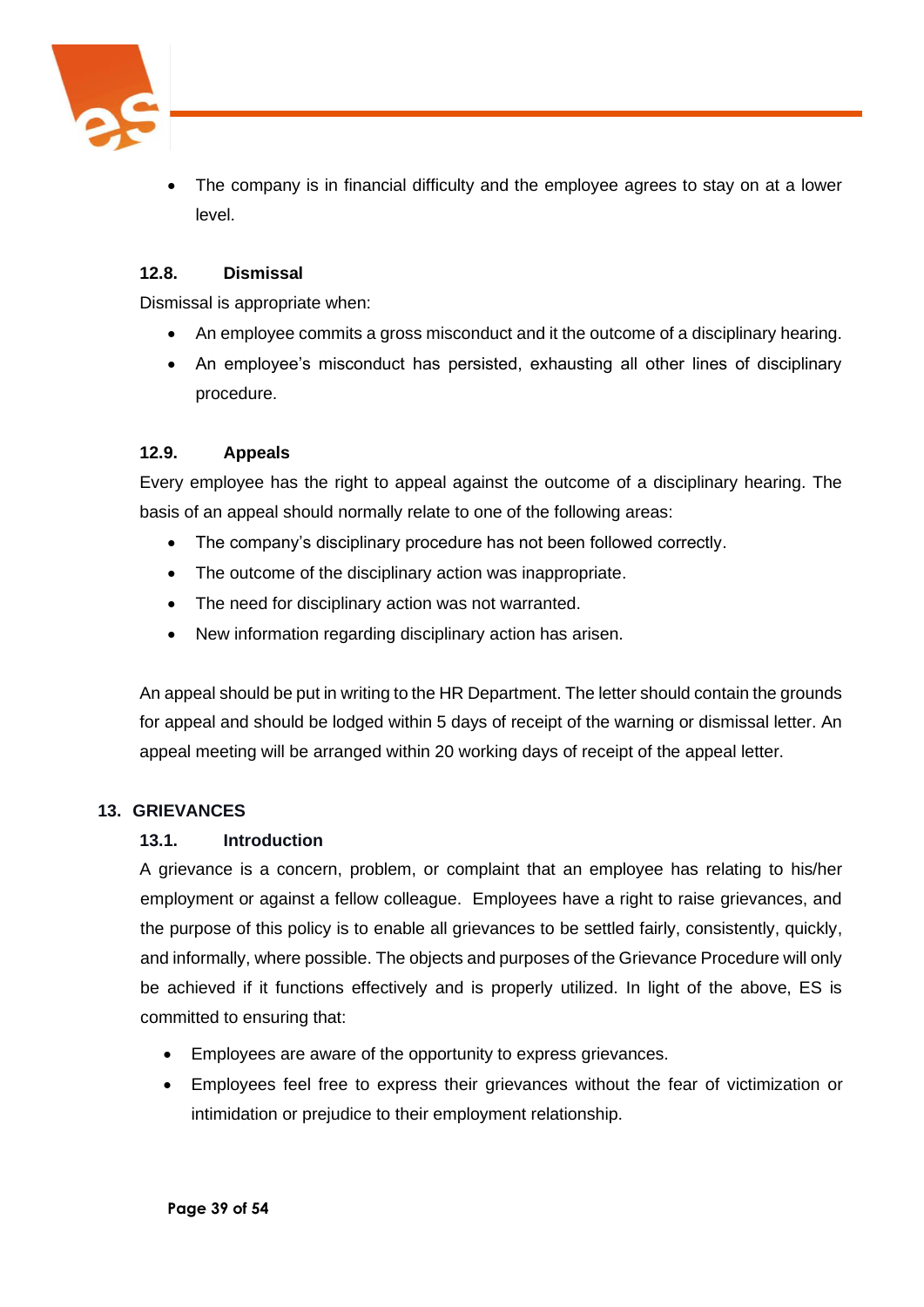

• Employees are encouraged to use the procedure, but also warned not to abuse it with false grievances. Sensitive grievances are dealt with privately, and confidentiality of information is maintained.

## **13.2. Process**

ES gives commitment to the following:

- The resolution of all grievances timeously.
- Recognizing the aggrieved employee's right to be represented by a fellow employee if he/she wishes to do so.
- Ensuring that Management handles grievances with the Human Resources department acting in an advisory capacity.
- Creating an environment in which an employee may lodge a grievance without fear of being victimized or prejudiced.
- Ensuring that all grievances are handled in a confidential manner.
- Ensuring that each step in the procedure shall be subject to the stipulated time limits, unless otherwise determined by the parties through mutual agreement

#### **13.3. Grievance procedure**

#### **13.3.1. Identification and preliminary investigations**

Employees must be informed of their rights to lodge a grievance and where the applicable Grievance Application Form can be obtained.

All grievances may be lodged with the direct line manager, or with the Human Resource Department if the employee feels more comfortable doing so.

The direct line manager must consider the nature and type of the grievance lodged and based on this assessment make a decision as to the best grievance resolution procedure to follow.

The mild grievance can be dealt with via the informal investigation route; however, a serious grievance and sensitive grievance requires a formal hearing. The appropriate procedures to follow are discussed below: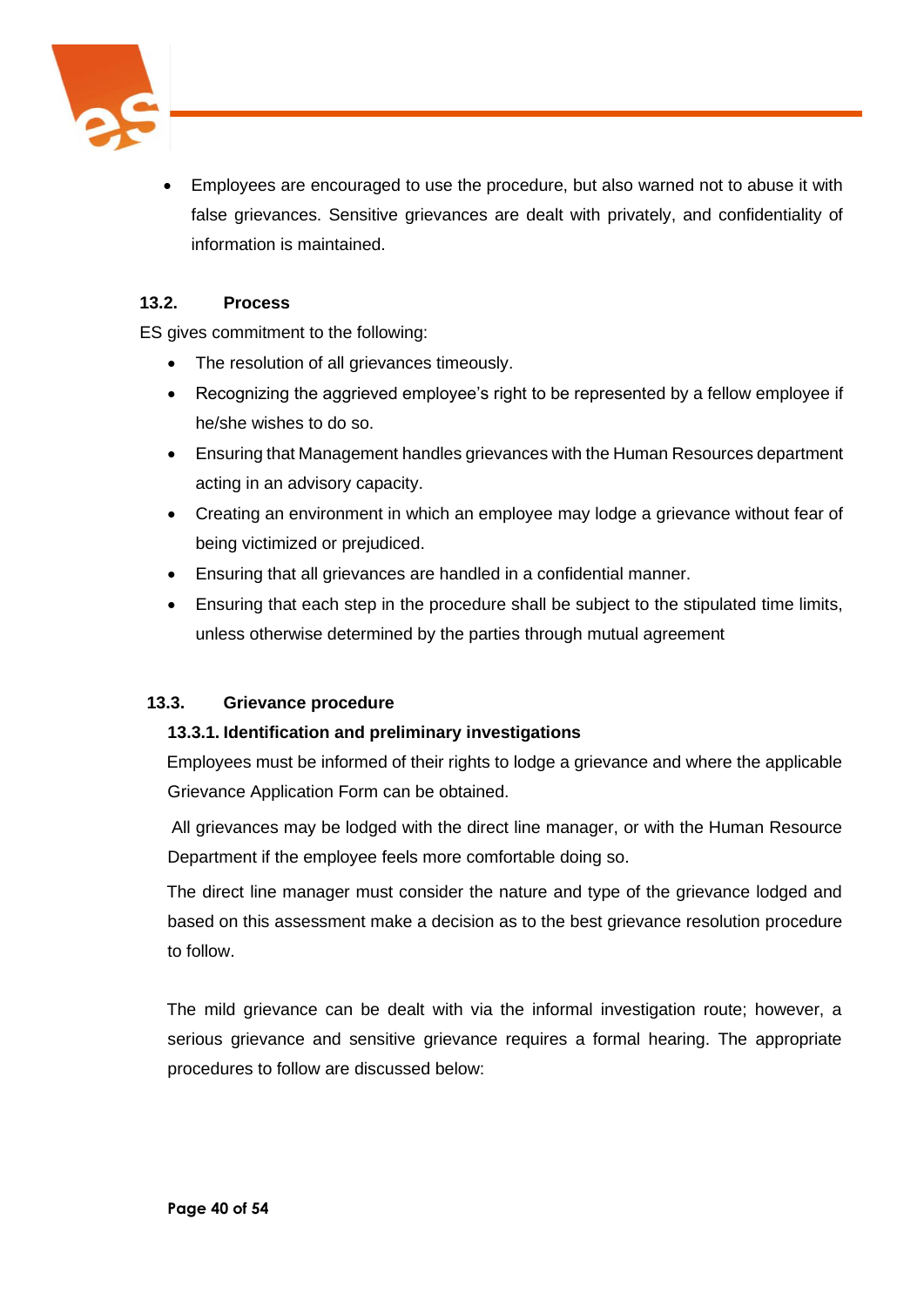

## **13.3.2. The Informal Grievance Investigation**

- The aggrieved employee must ensure that the Grievance Application From has been correctly completed and the grievance is clearly understood. The HR Department can assist with this process.
- The person with which the employee is aggrieved must then discuss the grievance and proposed corrective action with the employeein private.
- The decision on corrective action, if any, must be detailed on the Grievance Application Form.
- The aggrieved employee must sign the Grievance Application Form.
- If the employee is dissatisfied with the decision he/she may lodge an appeal within 5(five) working days of the outcome being received.
- If the employee is satisfied with the decisions, the corrective action must be implemented and recorded on the form

## **13.3.3. The Formal Grievance Hearing**

- A subjective and non-biased chairperson must be arranged to conduct the grievance hearing.
- The employee must be notified of the grievance hearing in writing.
- The aggrieved employee must receive such notification at least 2 (two) working days before the Grievance Hearing so as to allow sufficient time to prepare.
- If the grievance has been lodged against another party such party must also receive the notification of the hearing and of his/her rights, as well as the grievance/s lodged, at least 2(two) working days prior to the hearing.
- The aggrieved employee has the right to call witnesses who should also receive notification of the hearing, as well as the grievance/s lodged, at least 2(two) working days prior to the hearing.

## **13.3.4. Anonymous Grievances / Complaints**

It is important to note that, allegations, whether submitted anonymously or not, cannot be taken at face value and will not automatically result in disciplinary action against the named perpetrator. While the promise of anonymity is often what gets complainants to come forward, once the company has that information, it can be difficult and sometimes impossible figuring out how to handle the complaint in a way that continues to protect anonymity. If the incidents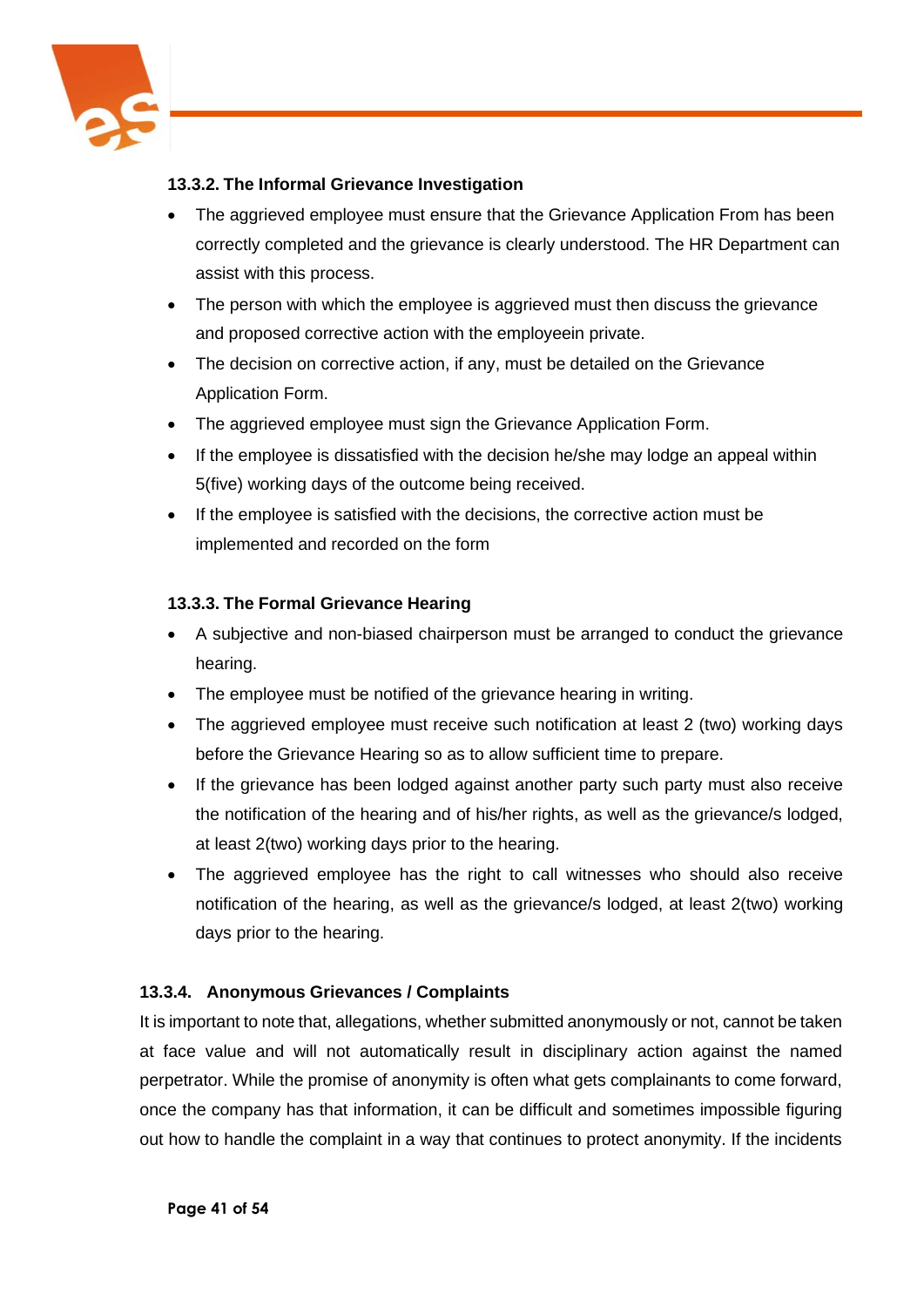

described are specific enough and/or follow-up interviews identify the parties involved, the complainant is unlikely to remain anonymous for very long.

Therefore, where anonymous complaints would like to be encouraged, employees are instead urged to address any issues with the HR Manager who can then discuss how best to deal with issues with the complainant and according to the merits of each specific case.

## **14. PREVENTION OF BULLYING AND HARRASSMENT AT WORK**

## **14.1. Policy Statement**

ES has a responsibility to maintain good working relationships and to discourage the use of words or deeds that may harm the wellbeing of others. Everyone has the right to be treated with consideration, fairness, dignity and respect. Bullying and harassment are unlawful and ES adopts a zero-tolerance policy in this regard.

In addition, each person has a responsibility to report any instance of bullying or harassment which they witness, or which comes to their attention. Employees have a responsibility to act as role models, proactively addressing instances of bullying and harassment. Managers should also make themselves aware of their responsibility

This policy also covers the behaviour of employees outside working hours. Any claims which arise out of the same facts or set of circumstances need to be brought to the attention of management as soon as possible. ES undertakes to vigorously investigate any allegations of bullying or harassment, regardless of whether the matter has been raised formally or informally or at all.

## **14.2. What can be considered as Bullying or Harassment?**

#### **14.2.1. Harassment**

Harassment can be defined as "unwelcome conduct that is based on race, color, religion, sex (including sexual orientation, gender identity, or pregnancy), national origin, older age (beginning at age 40), disability, or genetic information (including family medical history). Harassment becomes unlawful where:

- enduring the offensive conduct becomes a condition of continued employment, or
- the conduct is severe or pervasive enough to create a work environment that a reasonable person would consider intimidating, hostile, or abusive.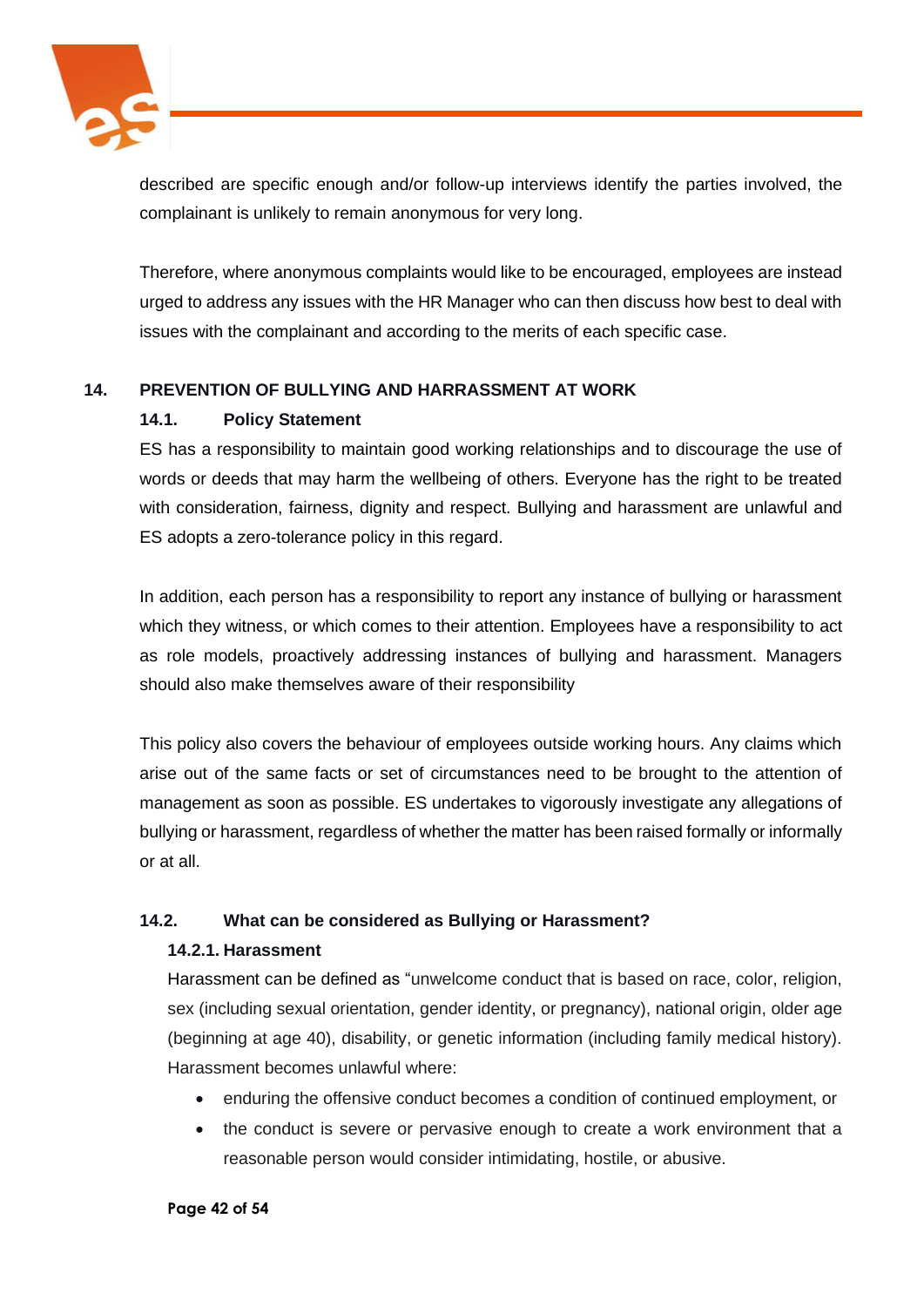

Harassment is unacceptable even if it does not fall within any of these categories.

Harassment may be an isolated occurrence or repetitive: it may occur against one or more individuals. Harassment may include, but is not limited to:

- Physical contact ranging from touching to serious assault, gestures, intimidation, aggressive behaviour
- Verbal unwelcome remarks, suggestions and propositions, malicious gossip, jokes and banter, offensive language, subtle threats
- Non-verbal offensive literature or pictures, graffiti and computer imagery

## **14.2.2. Bullying**

Bullying may be defined as "offensive, intimidating, malicious or insulting behaviour, an abuse or misuse of power through means that undermine, humiliate, denigrate or injure the recipient". Bullying is unlikely to be a single or isolated instance. It is usually, but not exclusively repeated and persistent behaviour which is offensive, abusive, intimidating, malicious or insulting. Bullying includes, but is not limited to:

- Conduct which is intimidating, physically abusive or threatening
- Conduct that denigrates,
- Picking on one person when there is a common problem
- Shouting at an individual to get things done
- Consistently undermining someone and their ability to do the job
- Setting unrealistic targets or excessive workloads
- Cyber bullying, e.g., bullying via e-mail. This should be borne in mind where employees are working remotely and are managed by e-mail. Care and sensitivity should be practiced regarding the choice of context and language.
- Setting an individual up to fail e.g., by giving inadequate instructions or unreasonable deadlines.

In summary harassment and bullying refers to any behaviour that is unwanted by the person to whom it is directed. It is the impact of the behaviour rather than the intent of the perpetrator that determines whether harassment or bullying has occurred.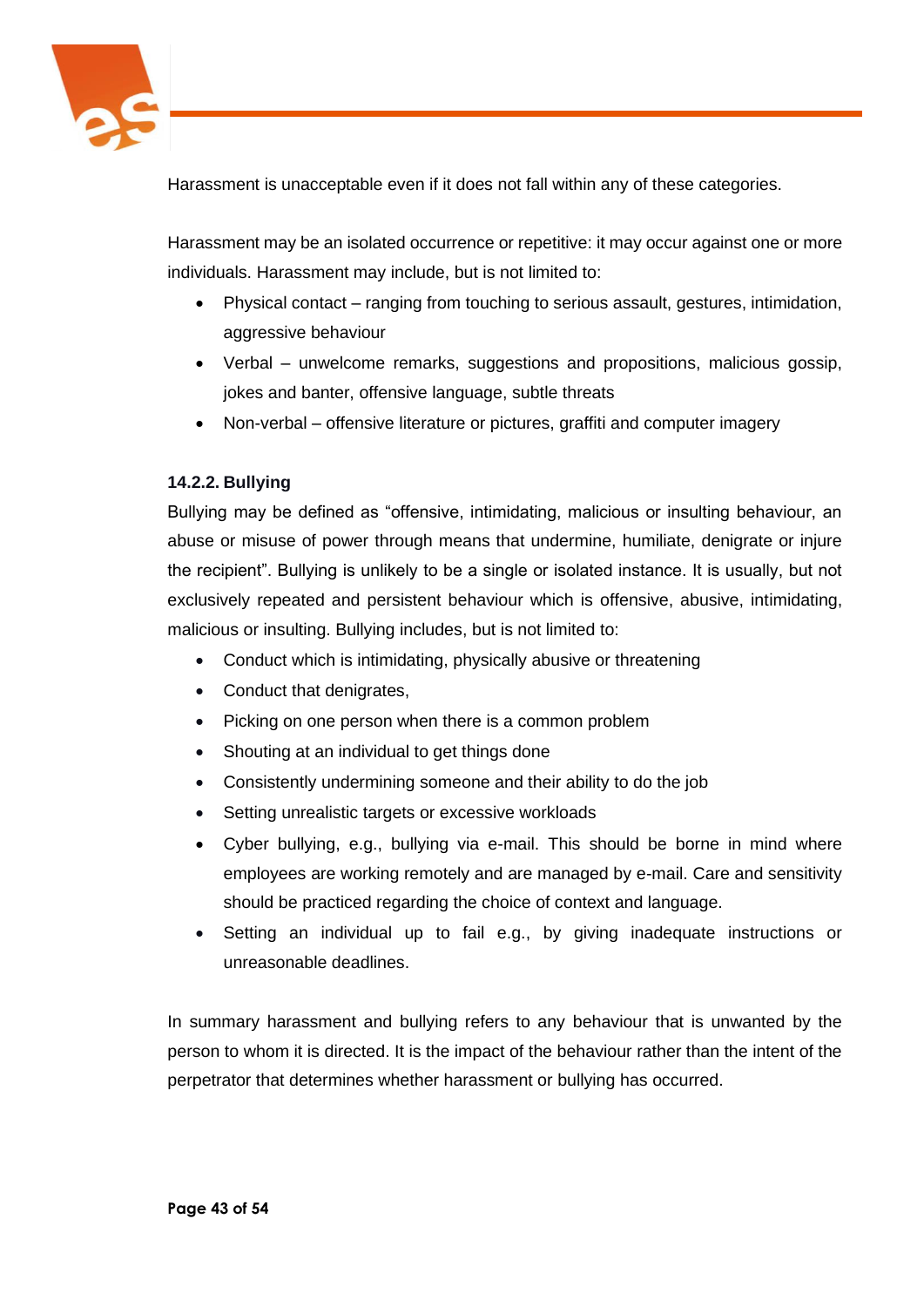

## **14.3. Complaints Procedure**

Employees are encouraged to make a complaint of harassment or bullying by first discussing the matter informally with their line manager or Human Resources Manager, if possible. Should the concerned parties be unable to resolve the matter at this stage, or the employee feels unable to raise the issue informally, then a formal resolution should be sought. Any complaint of harassment or bullying brought to the attention of a manager at any level, whether informally or formally, must be investigated immediately. Corrective action may be taken where appropriate, by following the company's grievance procedure.

All matters relating to the investigation of complaints of harassment or bullying will be treated in strict confidence. Any breach of confidentiality in this regard may render those responsible liable to disciplinary action. However, it may become necessary for the alleged perpetrator to be made aware of the allegations against them and the name(s) of those making the allegations together with the name(s) of any witnesses. Confidentiality is an important part of the procedures provided under this policy. Details of the investigation and the names of the person making the complaint and the person accused must only be disclosed on a "need to know" basis. Breach of confidentiality may give rise to disciplinary action under the company's disciplinary procedure.

No employee will be victimised or suffer detriment for making a complaint of harassment or bullying, and no manager shall threaten either explicitly or implicitly that an employee's complaint will be used as the basis for decisions affecting that employee. Such conduct will be treated as a very serious disciplinary offence. Similarly, managers are required to act on any complaint of harassment or bullying. Failure to do so will be regarded as misconduct which if proven, will result in disciplinary action. All complaints of harassment or bullying, whether raised formally or informally, must be kept on record and the incidence of bullying and harassment to be monitored.

## **14.4. Informal Resolution**

Very often, people are unaware that they are behaving inappropriately, especially when people from different cultural groups work together. An informal discussion and raising awareness can lead to greater understanding and an agreement that the behaviour will cease. Complainants are encouraged to try and resolve the problem informally by making it clear to the alleged harasser that his/her actions are unwanted and should not be repeated. This may be done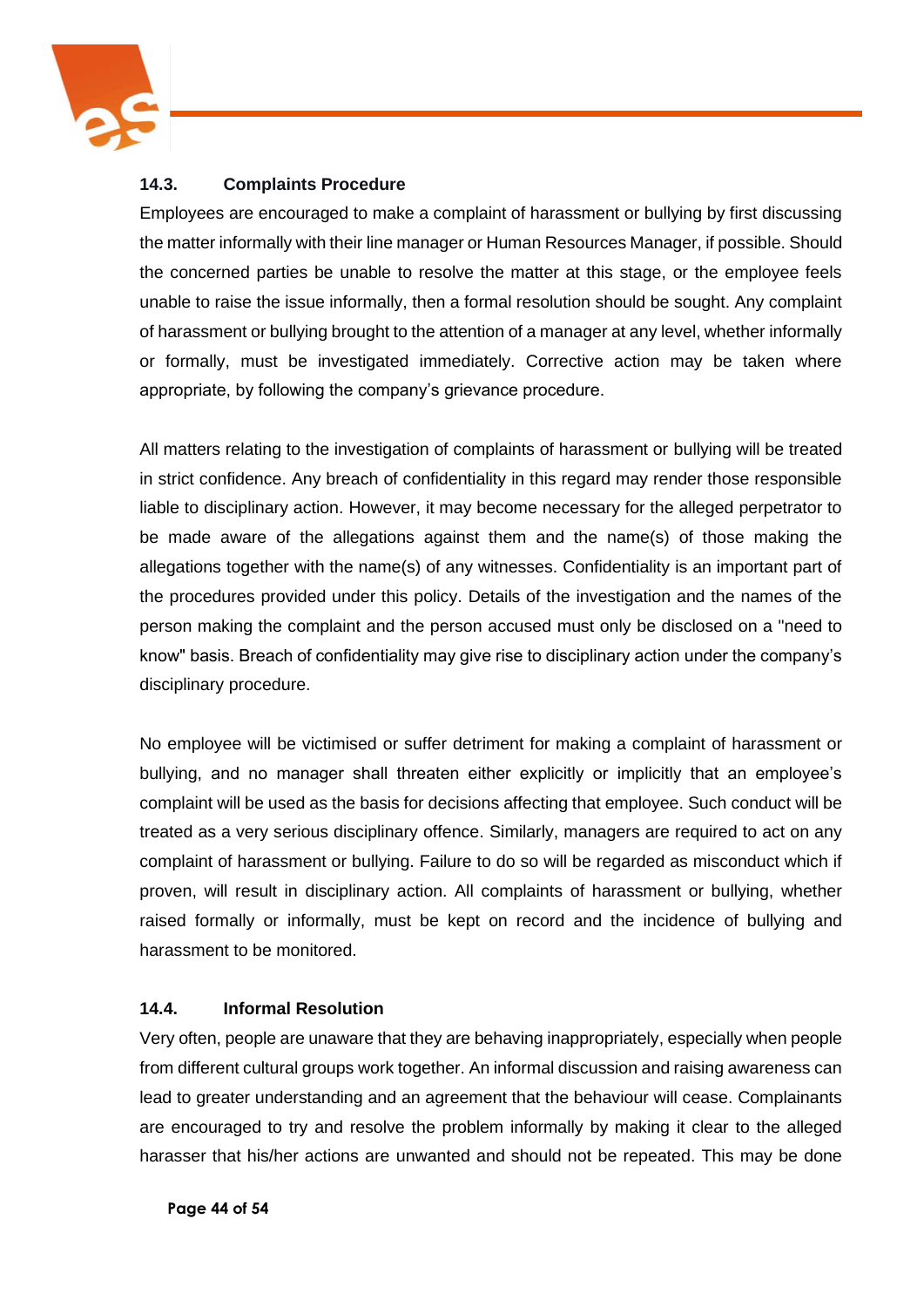

verbally or in writing in which case the complainant should keep a copy of the documentation and record the times and dates of the incident/s. If the complainant feels unable to approach the alleged harasser, a work colleague, or HR representative could be asked to speak to the alleged harasser on the complainant's behalf. The complaint must be recorded by the HR Department. Where the complaint is about someone other than an employee, such as a student (or student's family/associates), supplier or visitor, the company will consider what action to take to protect you and anyone involved pending the outcome of the investigation, bearing in mind the reasonable needs of the business and the rights of that person. Where appropriate, we will attempt to discuss the matter with the third party. An individual who is made aware that his/her behaviour is unacceptable should:

- Listen carefully to the complaints and the concerns raised.
- Respect the other person's point of view.
- Understand and acknowledge that it is the other person's view of another's behaviour that is important.
- Consider whether aspects of behaviour should be addressed.
- Review his/her general conduct and behaviour at work and with colleagues.

## **14.5. Formal Resolution**

If the alleged harassment continues to a point where the complainant feels that the matter was not dealt with informally, or the allegation is so serious as to prevent use of the informal procedure, a formal complaint should then be raised with the HR Manager, in writing. In exceptional circumstances, allegations may be raised directly with the Director of Operations, who will, with other appropriate senior managers, arrange for the matter to be progressed in accordance with this policy. When dealing with a complaint of harassment, the relevant manager should:

- Take full details in writing from the complainant.
- Interview any witnesses/other complainants who come forward and may have witnessed the alleged behaviour.
- Inform the alleged harasser of the complaints against him/her and invite him/her to a meeting so that he/she can comment on the allegations.
- Keep all parties informed of turn-around times in addressing the matter.
- Inform all parties of the outcome and any action that may be required, in writing.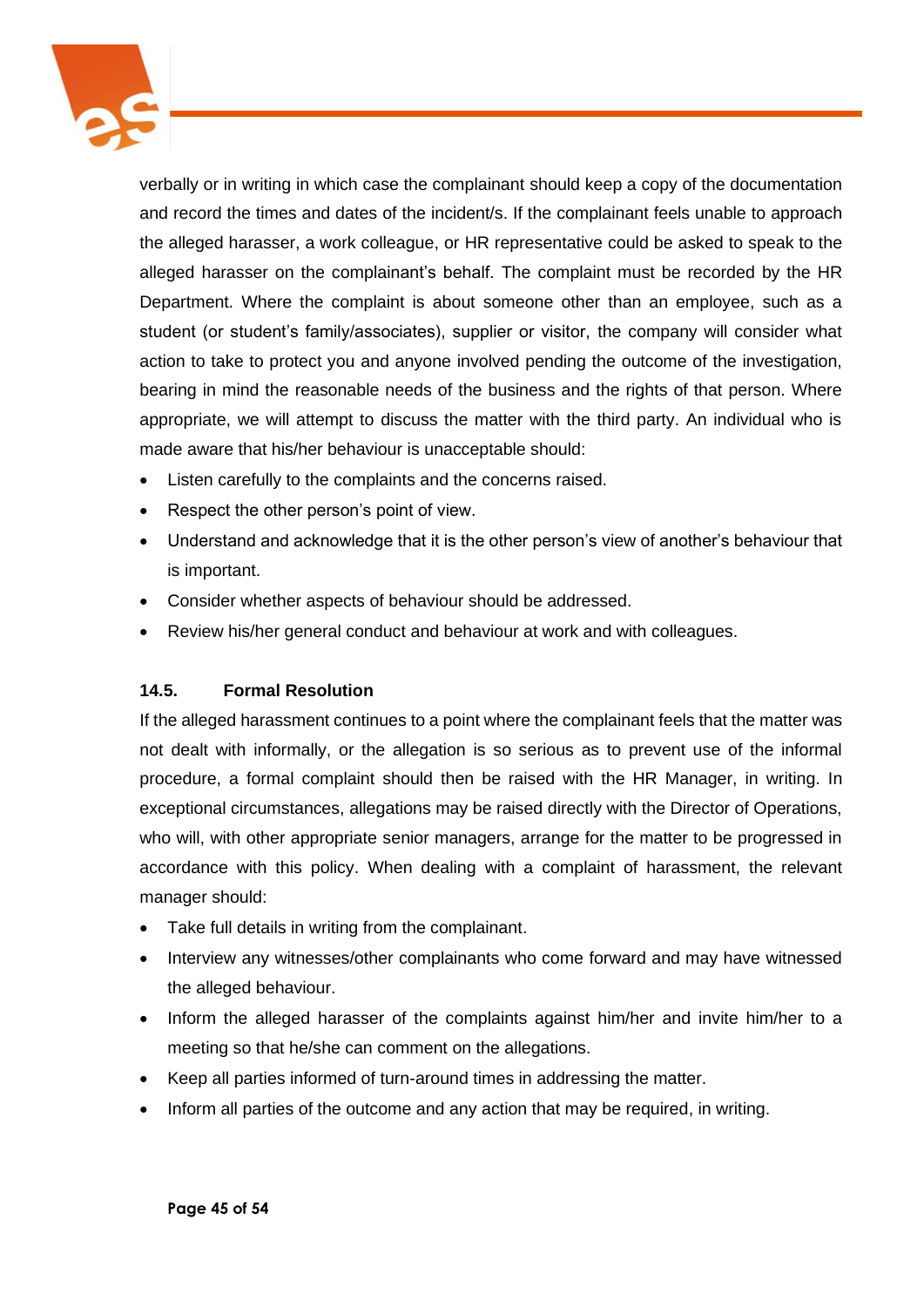

Where the complaint is about an employee, he/she may be suspended on full pay or have temporary changes to working arrangements pending the outcome of the investigation. the outcome and what action, if any, should be taken.

Where the harasser or bully is an employee the matter will be dealt with as a case of possible misconduct or gross misconduct under the company's Disciplinary Procedure. The normal disciplinary procedure for misconduct or gross misconduct should then be followed. If the complaint is upheld at the disciplinary stage, there are several possible outcomes for the harasser, depending on the evidence presented and the circumstances. These could include but are not limited to:

- **Mediation**
- A formal warning
- Redeployment. If the complaint of harassment is upheld, it would normally be the harasser who would be redeployed.
- Dismissal

## **14.6. Records**

A formal record of harassment and/or bullying will remain on the harasser's file.

## **15. WORKPLACE EQUALITY POLICY**

#### **15.1. Policy Statement**

ES opposes all forms of discrimination or victimisation on the grounds of age, disability, sex, gender reassignment, marriage or civil partnership, pregnancy and maternity, race, religion and belief, or sexual orientation. All employees, whether part-time, full-time, or temporary, will be treated fairly, particularly in term of selection for employment, promotion, training, or any other benefit. All employees will be encouraged to develop to their full potential and the talents and resources of the workforce will be fully utilised to maximise the efficiency of the organization.

## **15.2. Objectives of the Workplace Equality Policy**

- To create an environment in which individual differences and the contributions of every one of our staff are recognised and valued.
- To provide a working environment that promotes employee dignity and respect to all.
- Zero tolerance for intimidation, bullying or harassment in on outside of the workplace.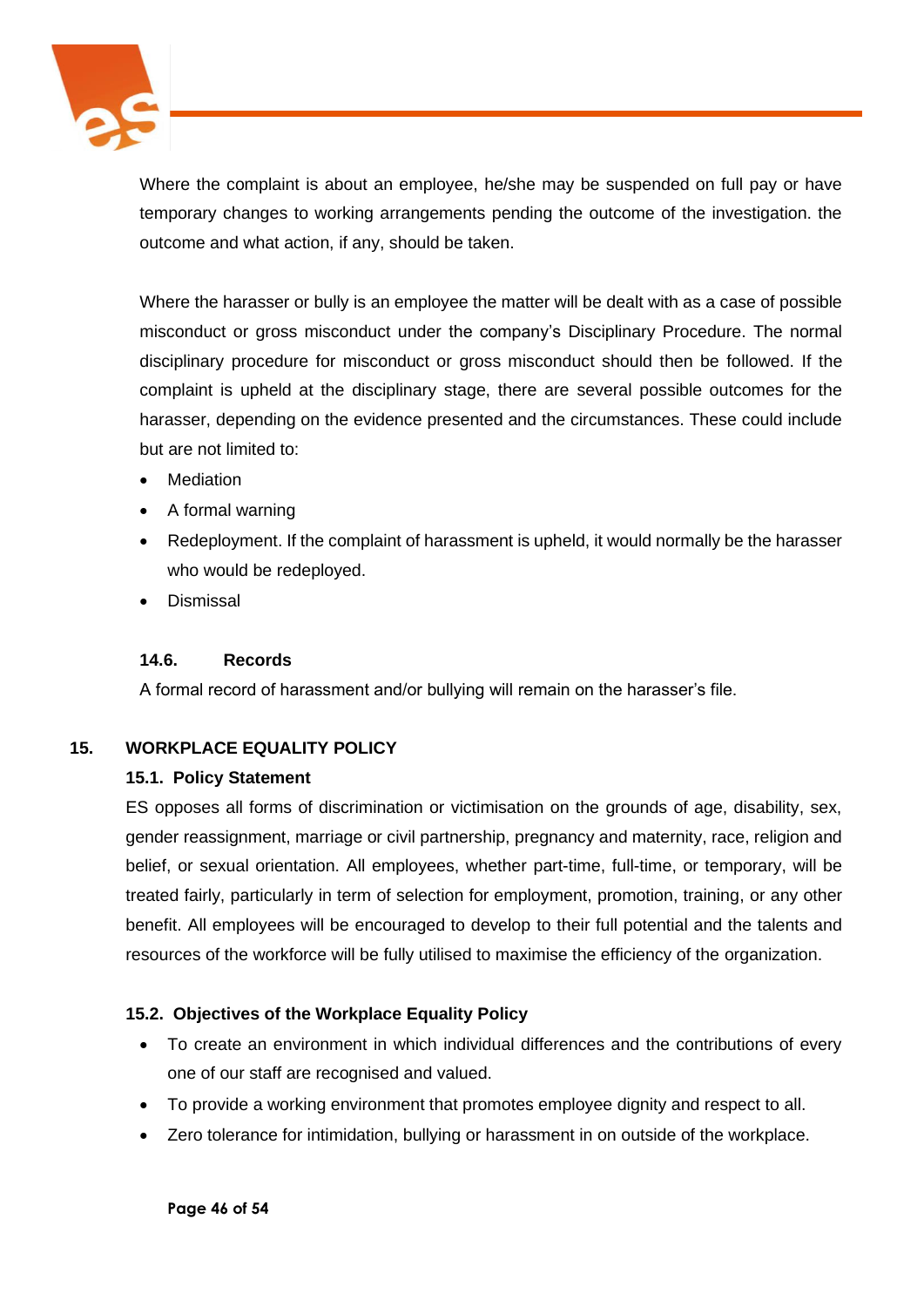

- Equal training, development and progression opportunities will be made available to all staff.
- Employment practices and procedures will be continuously reviewed to ensure fairness.
- Breaches of the equality policy will be regarded as misconduct and could lead to disciplinary proceedings.

## **16. INTERNET AND EMAIL USAGE POLICY**

#### **16.1. Policy Statement**

IT facilities are provided to ES employees for them to meet the operational requirements of the company and, in turn, employees are entrusted to use these facilities responsibly and in a professional and ethical manner.

## **16.2. User Responsibilities**

Users are responsible for any IT activity which is initiated under their username, regardless of whether this is through the connection of ES owned equipment or through the connection of private equipment.

#### **16.2.1. Internet Use**

Internet use is encouraged for work purposes only and is subject to the following:

- Users agree to not participate in any online activities that are likely to bring the company into disrepute.
- Users will not create or transmit material that might be defamatory or incur liability or adversely impact ES.
- Users must not visit, view, or download any material which contains illegal or inappropriate material. This includes, but is not limited to, pornography (including child pornography), obscene, racist, violent, criminal, terrorist, gambling, and illegal drugs materials.
- Users must not knowingly introduce a computer virus into ES's computer network.
- Users must not "hack into" unauthorised areas.
- Users must not download commercial software or any copyrighted materials belonging to third parties unless such downloads are covered or permitted under a commercial agreement or other such license.
- Users must not use the internet for personal financial gain.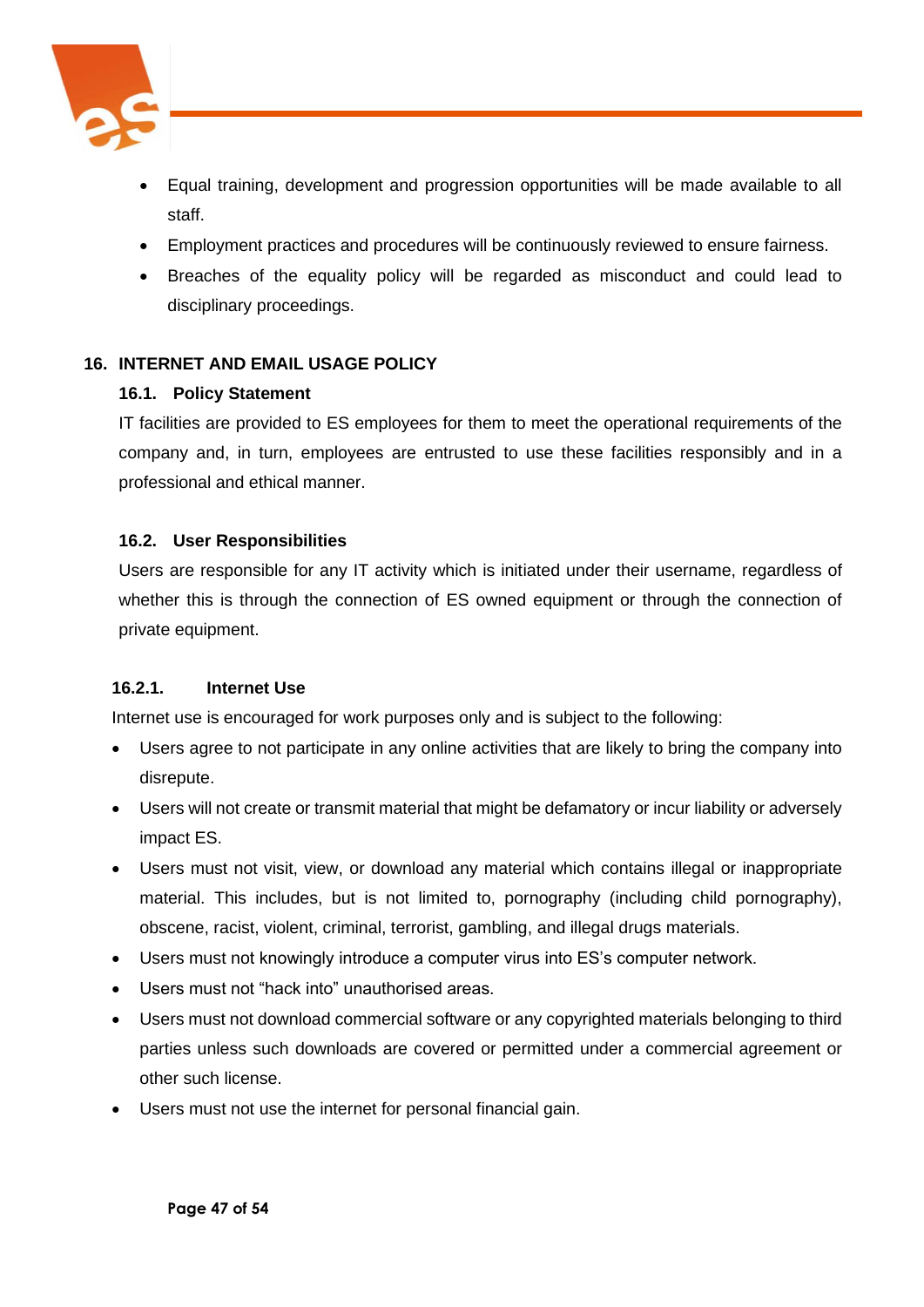

- Users must not use the internet for illegal or criminal activities, such as, but not limited to, software and music piracy, terrorism, fraud, or the sale of illegal drugs.
- Users must not use the internet to send offensive or harassing material.
- Personal use of the internet (e.g., online banking, shopping, information surfing) must be limited, reasonable and done only during non-work time such as lunch breaks.
- Personal use of the internet must not cause an increase for significant resource demand, e.g., storage, capacity, speed or degrade system performance.
- Social networking sites such as, but not limited to, Facebook, LinkedIn, YouTube, Twitter, Bebop, Flickr, MySpace are not permissible for personal use.
- Accessing or copying music or video files or other material in breach of copyright.
- Making commitments via email or the Internet on behalf of ES without full authority.

## **16.2.2. Email Use**

Company emails form part of the official records of the company and are not considered to be private property. Users are responsible for all actions relating to their email account/pc username and should therefore make every effort to ensure that no other person has access to their account and login details. When using the company email, users must not:

- Disrupt the company's wider IT systems or cause an increase for significant resource demand in storage, capacity, speed, or system performance (e.g., by sending large attachments to a large number of internal recipients)
- Send emails than might harm ES's reputation, bring it into disrepute, incur liability on the part of ES, or adversely impact on its image
- Use the company email for the creation, retention, or distribution of disruptive or offensive messages, images, materials, or software that include offensive or abusive comments about ethnicity or nationality, gender, disabilities, age, sexual orientation, appearance, religious beliefs and practices, political beliefs, or social background. Employees who receive emails with this content from other employees of ES should report the matter to their line manager or supervisor immediately.
- Send email messages that might reasonably be considered by recipients to be bullying, harassing, abusive, malicious, discriminatory, defamatory, or contain illegal or offensive material, and/or foul language.
- Corrupt or destroy other users' data or disrupt the work of other users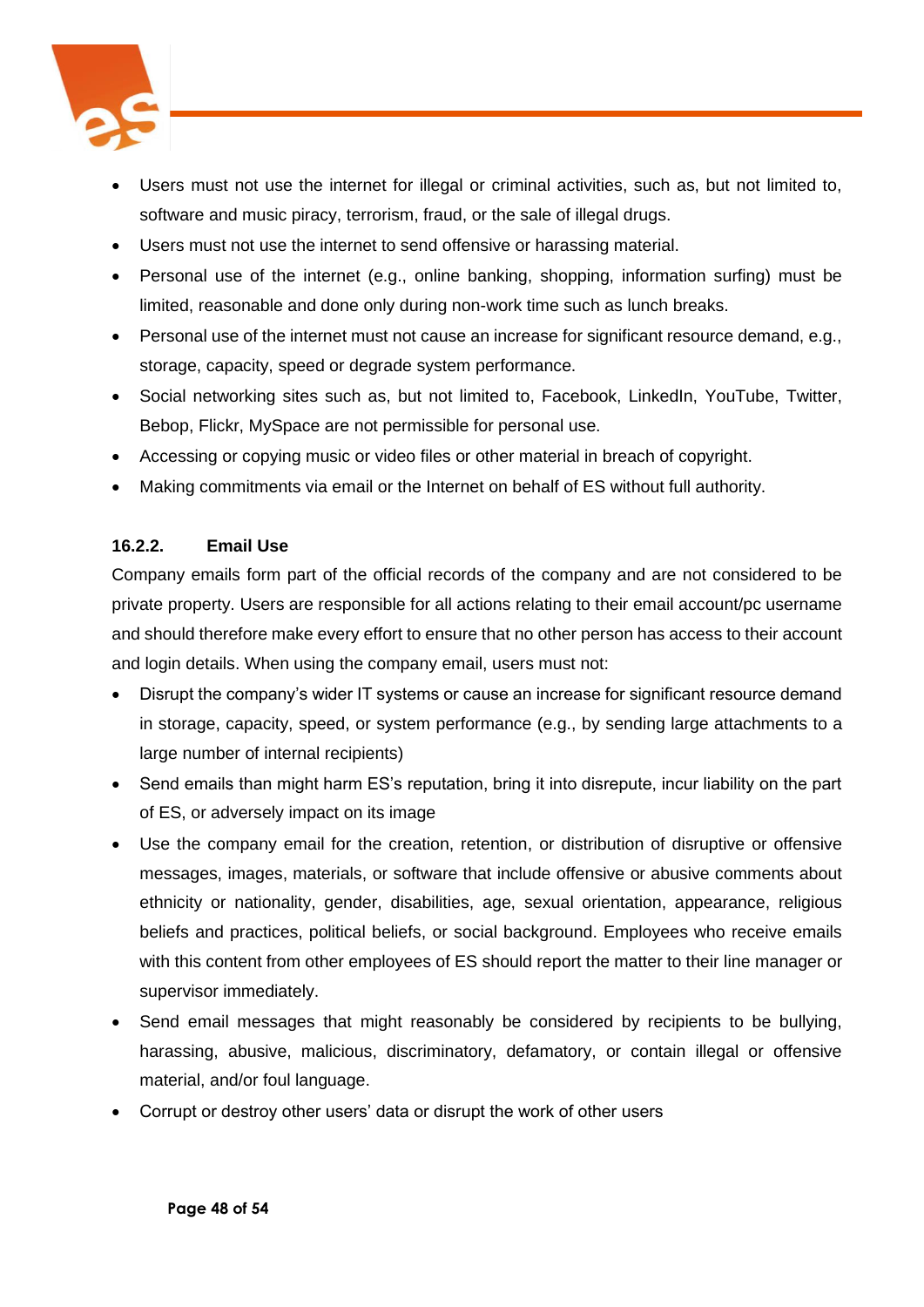

- Send emails outside of the scope of normal work-related duties e.g., for the selling/advertising of goods and services or sending chain letters or joke emails.
- Send personal emails from their ES email account.

## **16.3. Code of Good Practice Guidelines**

- When staff are out of the office for longer than three days, the email "out of office" facility should be activated and should name an alternative member of staff to contact if necessary. This will ensure that any important messages are picked up and dealt with timeously.
- Employees are responsible for the security of any computer terminal used by them and should lock terminals or log off when leaving it unattended or on leaving the office, to prevent unauthorised users accessing the system.
- When sensitive and confidential information needs to be emailed for practical reasons, please be aware that email is essentially a non-confidential means of communication. Emails can easily be forwarded or archived without the original sender's knowledge. They may be read by persons other than those they are intended for. Users are responsible for ensuring that their content and tone is appropriate. Emails often need to be as formal and business-like as other forms of written correspondence.
- Users should delete all unsolicited junk mail.
- In the process of archiving emails, users should ensure inappropriate material is not archived.
- Please use caution when opening any attachments or emails from unknown senders. It is a disciplinary offence to disable a company installed virus checker.
- Any concerns about external emails, including files containing attachments, should be discussed with the IT Specialist or a Line Manager.

## **16.4. Monitoring**

ES reserves the right to examine any systems and inspect and review all data recorded in those systems at any time and without prior notice. This will be undertaken by authorized staff only. Any information stored on a computer, whether the information is contained on a hard drive, USB pen or in any other manner may be subject to scrutiny by ES.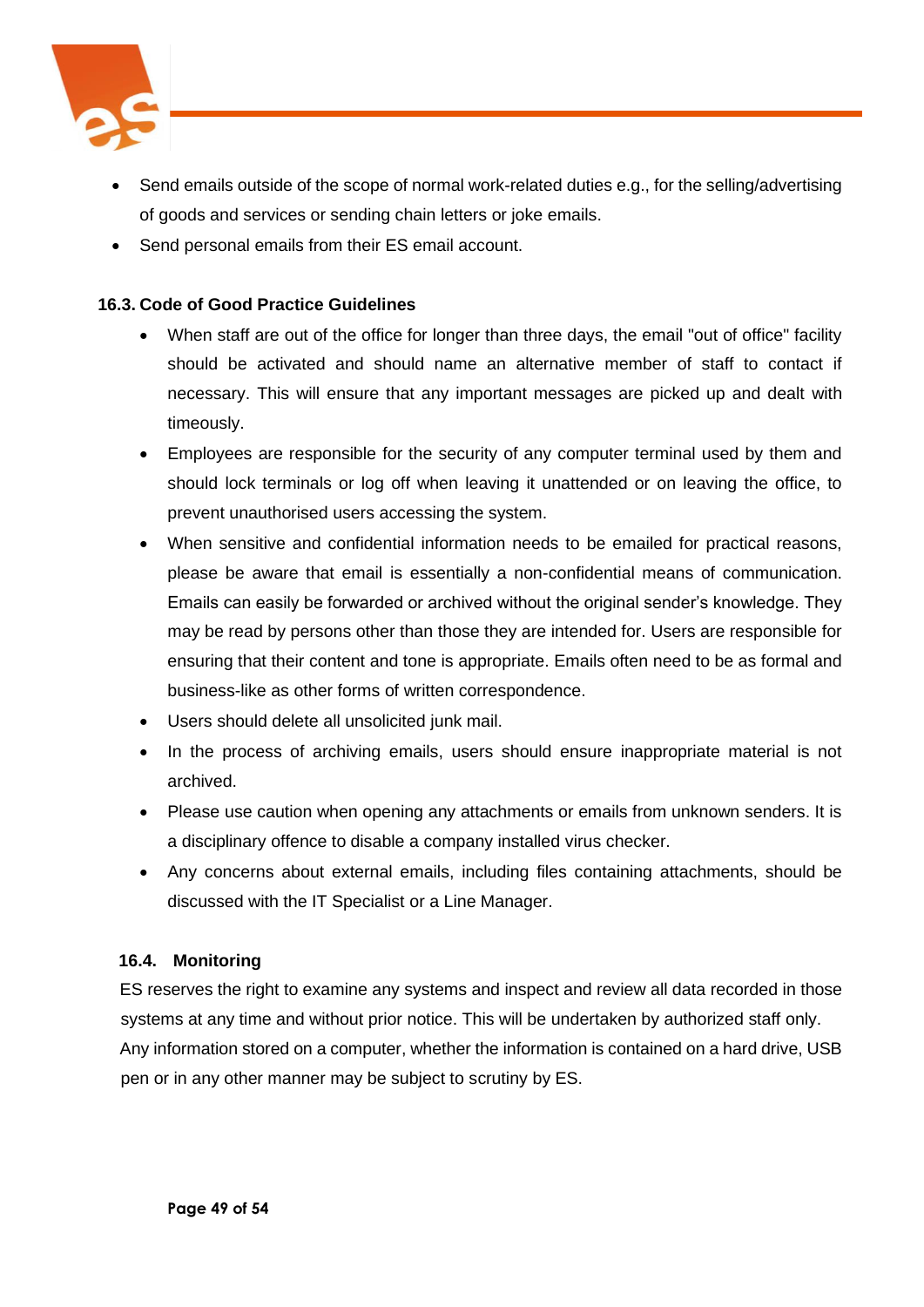

## **16.5. Penalties for Improper Use**

Users in breach of the regulations may have their access to the company's IT facilities restricted or withdrawn. Breaches of these regulations will be dealt with under ES's disciplinary procedures which may even lead to termination of employment. Where appropriate, breaches of the law will be reported to the police.

## **17. DRUG AND ALCOHOL USE POLICY**

#### **17.1. Policy Statement**

ES recognizes that alcohol and drug abuse related problems are an area of health and social concern and that a member of staff with such problems may needs help and support from the company. As alcohol and drug abuse problems can have a detrimental effect on work performance and behaviour, ES has a responsibility to its employees and students to ensure that this risk is minimised.

## **17.2. Definition of Alcohol, Drug and Substance Abuse**

Alcohol, drug, and substance misuse is defined as "the intermittent or continual use of alcohol or any drug or other substance which causes detriment to a member of staff's health, functioning, or performance at work, and which affects efficiency, productivity, safety, attendance, time keeping or conduct in the workplace".

## **17.3. Impact on the Employee**

Where the use of alcohol or drugs affects an employee's performance or behaviour at work, disciplinary procedures will be initiated as per ES's Disciplinary Code and Procedure. Where the company may show compassion and be willing to support a member of staff who admits to an alcohol or drug dependency, ES does not have the internal resources to provide or arrange treatment or other forms of specialist assistance. ES will seek to assist a member of staff in obtaining specialist help from an external medical provider but only is the employee wants to be rehabilitated.

Staff members are not permitted to work if they are under the influence of alcohol or drugs and ES will take the appropriate action through the absence and disciplinary process if absenteeism or misconduct arises out of the misuse of such substances. ES reserves the right to request drug and alcohol screening if deemed necessary and may take disciplinary action against prospective or current employees who withhold consent. ES will keep all information regarding an employee who has an alcohol or drug addiction in the strictest of confidence.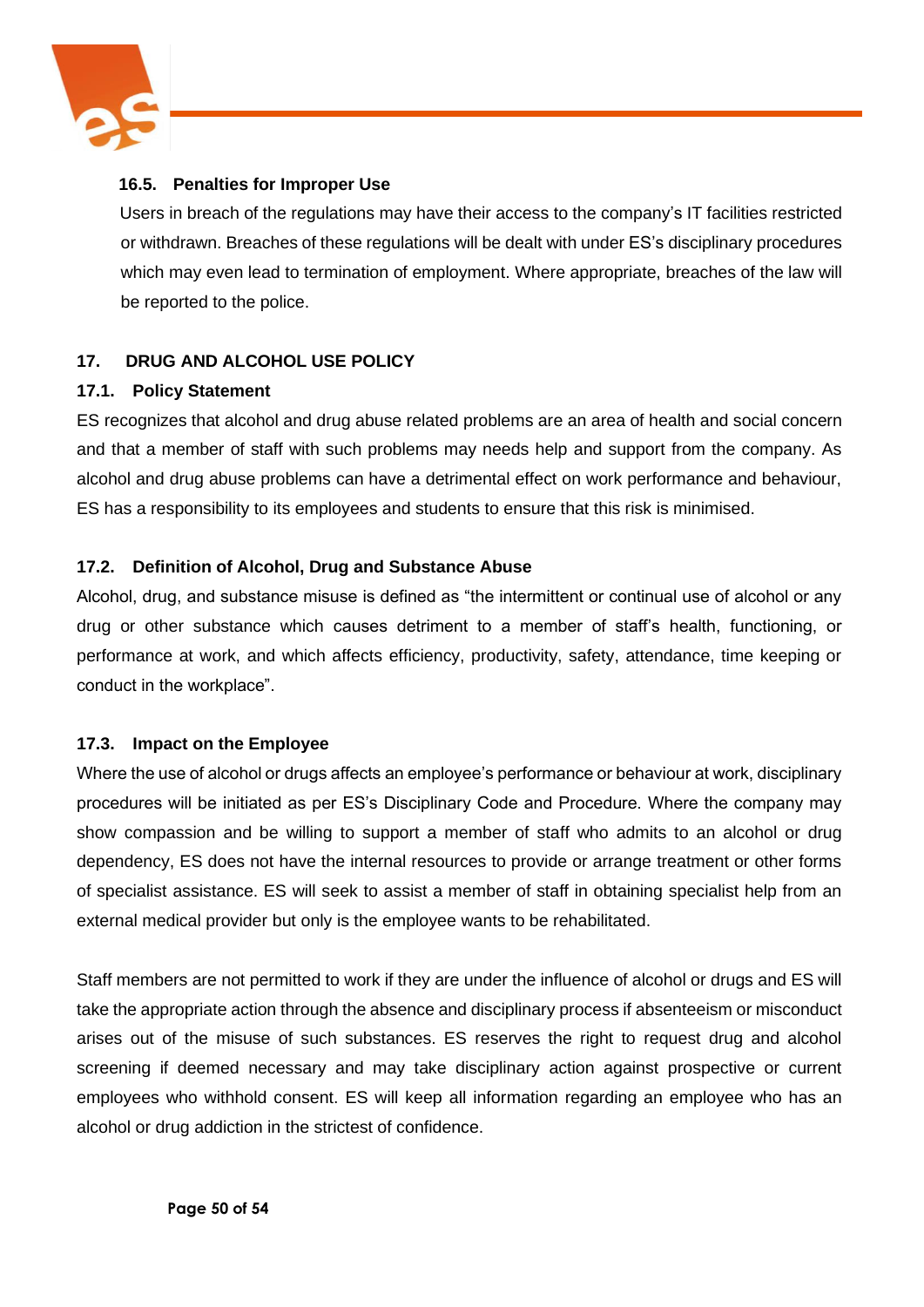

## **18. TERMINATIONS**

## **18.1. Termination Procedure and Notice Period**

The termination procedure and notice period will be stipulated in your contract and depends on what time of contract you fall under. There are two types of employment contracts:

- Limited term contract Has a specified start and end date with maximum duration
- Unlimited term contract An open-ended contract with no specified end date.

## **18.2. Termination of a Limited Term Contract**

Limited term contracts generally have no notice provision and simply expire at the end of the term or on the date specified in the contract (unless terminated earlier by either party). An employee is entitled to "early termination compensation" of a minimum three months' remuneration, including salary and allowances, (or the remainder of the term of the contract if the period remaining is less than three months) if an employer seeks to terminate the contract prior to the end of the limited term.

Similarly, if the employee wishes to terminate the limited term contract before the expiry of the term, the employee will be liable to pay ES Dubai an "early termination compensation" of half of three months' remuneration, including salary and allowances, or half of the remuneration for the residual period if the contract has fewer than three months to run.

#### **18.3. Termination of an Unlimited Term Contract**

There are two main ways for an employer to legitimately terminate an unlimited term contract:

- By giving a minimum of thirty (30) calendar days' notice for a 'valid' reason.
- Summarily (without notice and end of service gratuity) for one of the 11 exhaustive gross misconduct reasons set out in Articles 88 and 120 of the UAE Labour Law.

An employee may resign with a minimum of thirty (30) calendar days' notice.

#### **18.4. Gratuity payments**

#### **18.4.1.Limited Contract – Termination**

An employee who is terminated by the employer, and has completed one year or more of continuous service, is entitled to end of service gratuity calculated as follows: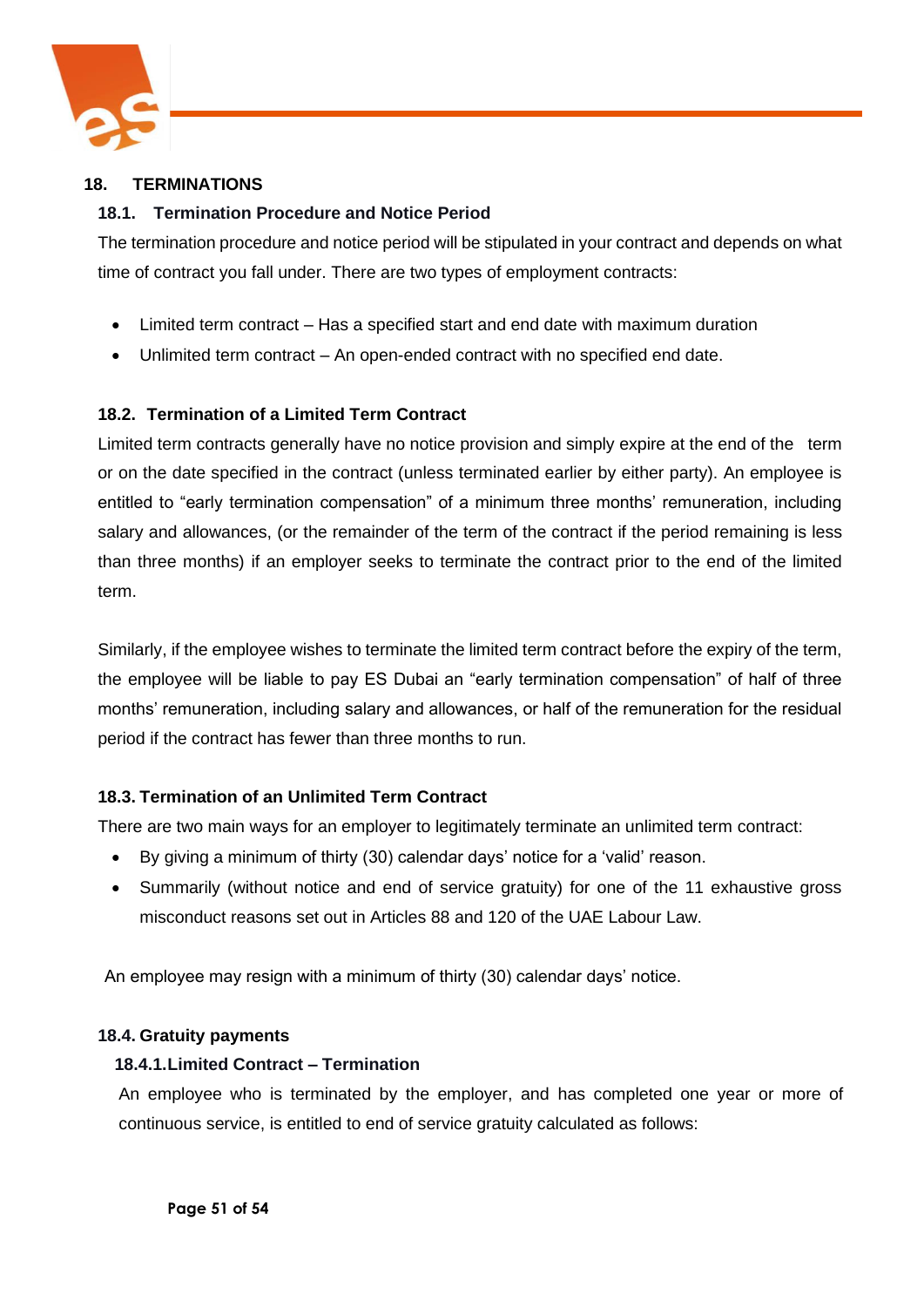

- 21 calendar days' basic pay for each year of the first five years of service.
- 30 calendar days' basic pay for each additional year.

The above calculation is subject to the entire total remuneration not exceeding two years' pay. An employee is not entitled to end of service gratuity where he has been terminated summarily for gross misconduct pursuant to the provisions of the UAE Labour Law.

## **18.4.2.Limited Contract – Resignation**

An employee is not entitled to an end of service gratuity if he/she is on a limited contract and resigns with less than 5 years of service. If the employee has over 5 years of service, he/she is entitled to the same end of service gratuity an employee who resigns on an unlimited contract.

## **18.4.3. Unlimited Contract – Termination**

An employee who is on an unlimited contract and has completed one year or more of continuous service is entitled to end of service gratuity to be calculated as follows:

- 21 calendar days' basic pay for each year of the first five years of service.
- 30 calendar days' basic pay for each additional year.

The above calculation is subject to the entire total remuneration not exceeding two years' pay. An employee is not entitled to end of service gratuity where he has been terminated summarily for gross misconduct, pursuant to the provisions of the UAE Labour Law.

## **18.4.4. Unlimited Contract – Resignation**

Where an employee resigns from an unlimited term contract, he/she will be entitled to an end of service gratuity calculated in line with the following sliding scale:

- Period of service of between one to three years: 2/3 reduction.
- Period of service of between three to five years: 1/3 reduction If the period of service if over five years there is no reduction.

## **18.5. Exit Interviews**

All employees will be required to undergo an exit interview on or just prior to their last day of employment. Exit interviews are important for ES as they offer a deeper look into the workplace culture, day-to-day processes, management solutions and employee morale.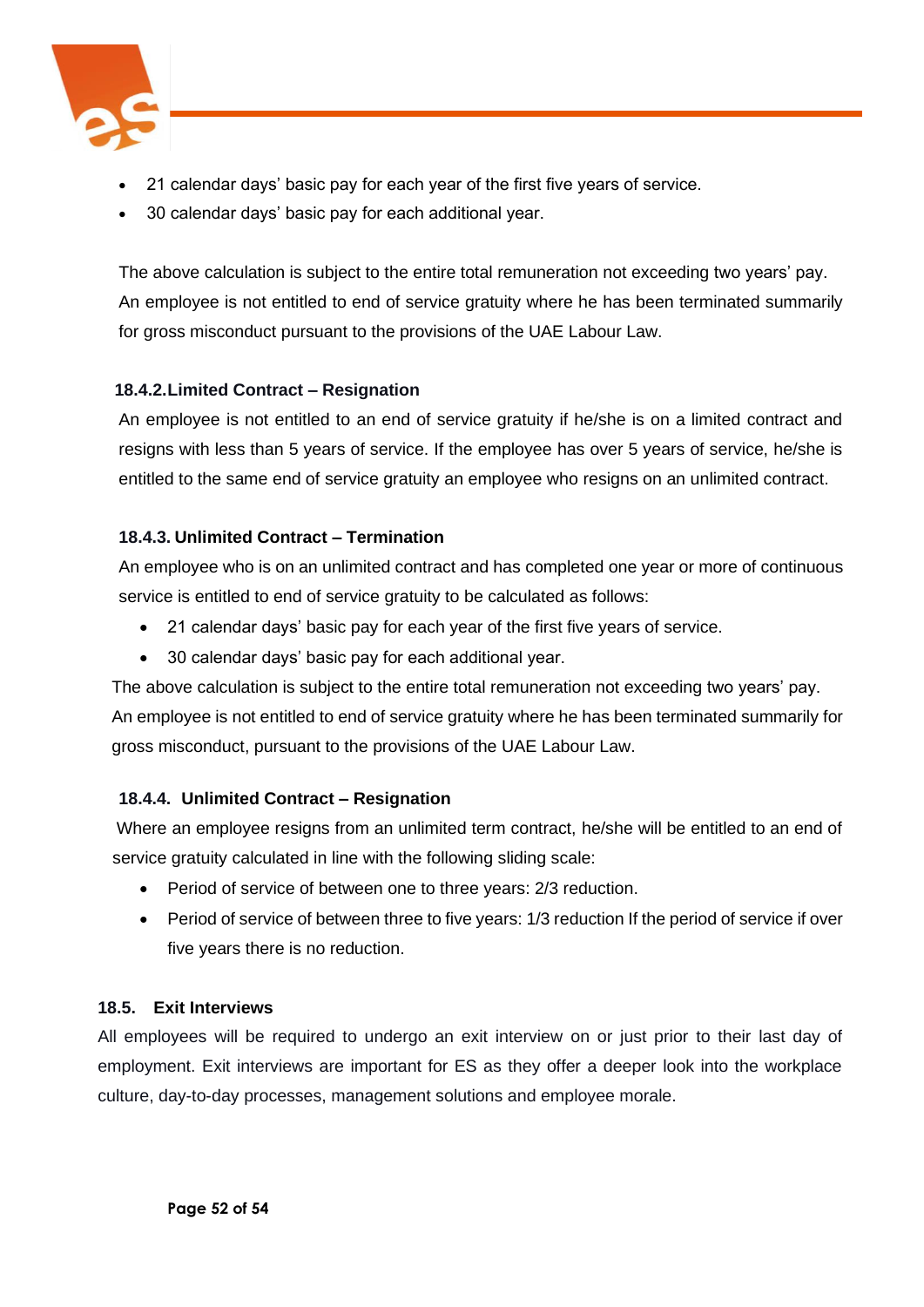

Employees are encouraged to be honest and open during their exit interviews so that they can provide constructive feedback to management which can lead to positive change and retention of staff.

Employees have the right to opt not to do the exit interview but will be required to sign off an exit checklist confirming that all of the company's assets have been returned prior to departure.